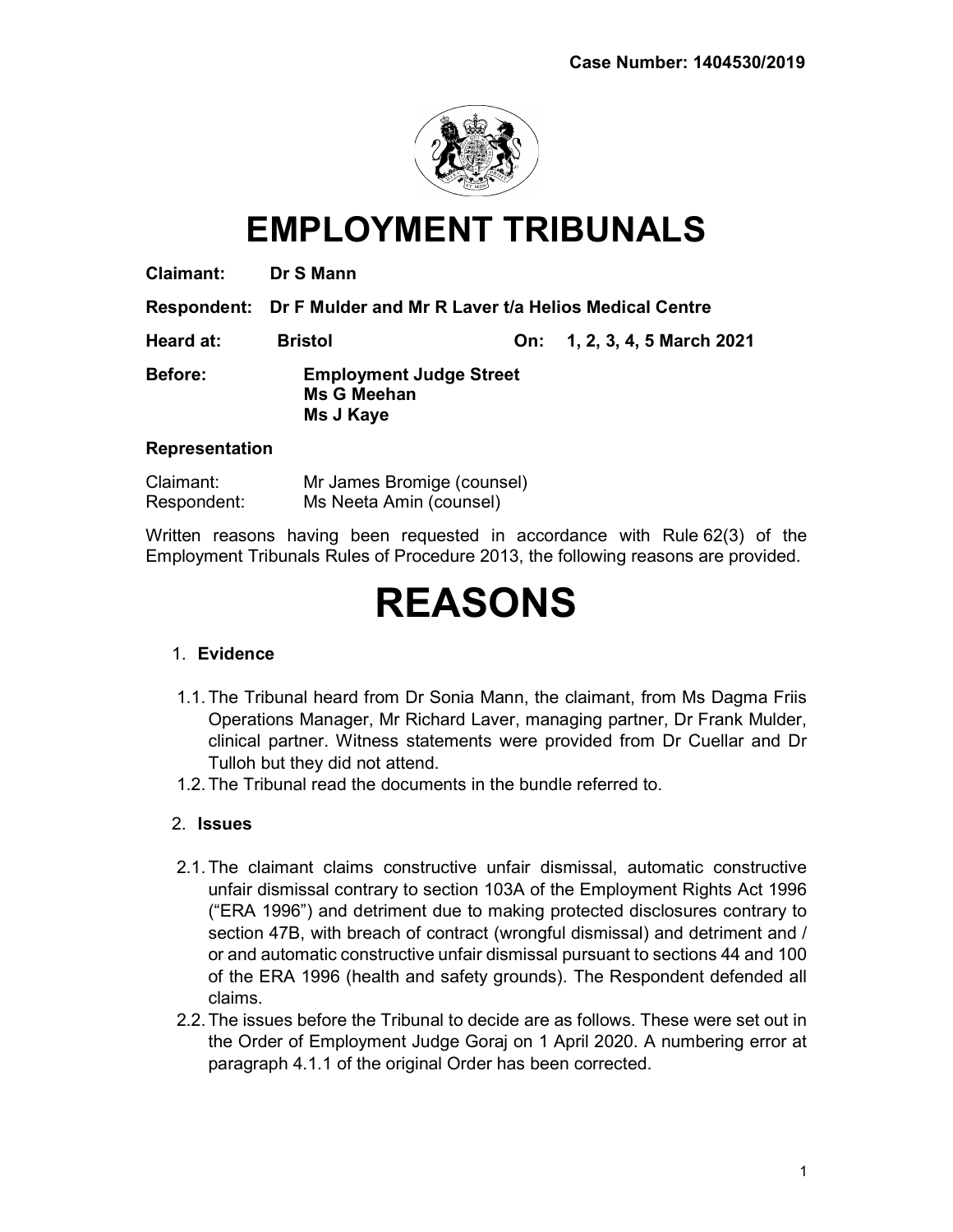# Constructive Unfair Dismissal

- 2.3. The Claimant claims that the Respondents acted in fundamental breach of contract in respect of the express/implied term of her contract relating to pay/mutual trust and confidence. The alleged breach(es) were as follow: -
	- 2.3.1. From 26 April 2019 onwards, failing to provide safe systems of work / creating risk of harm to Claimant and/or patients. The Claimant relies on the following alleged matters: -
		- (a) 26 April 2019 and/or 1 May 2019 booking routine appointments into triage clinic
		- (b) 7 June 2019 email from Claimant to the Respondents regarding inadequate time to perform administrative duties
		- (c) 11 June 2019 email and WhatsApp message to Respondents raising concerns relating to patient safety and inadequate levels of GP cover
		- (d) 12 June 2019 email to the Respondents raising safety concerns relating to lack of triage provision
		- (e) 12 June 2019 the matters referred to in the Claimant's grievance to the Respondents
		- (f) 12 June 2019 WhatsApp message to Mr Laver in which the Claimant raised concerns regarding alleged crisis situation in patient safety and (g) 12 June 2019 – alleged inappropriate conduct by Ms D Friis
	- 2.3.2. From 26 April 2019 onwards failing to provide safe systems of work thereby creating additional stress to the Claimant and risk of harm to patients. The Claimant relies on the following alleged failures: -
		- (a) Insufficient GP coverage and
		- (b) Expecting the Claimant to undertake excessive / unsafe levels of work (including expecting the Claimant to cover clinics with pre-booked and emergent patients without any /any sufficient support) creating additional stress to the Claimant and risk of harm to patients. The Claimant relies on the alleged matters referred to at paragraph 2.3.1 above.
	- 2.3.3. 12 June 2019 onwards causing the Claimant extreme stress resulting in her being off sick on the following dates: - 12 June 2019, 17 June 2019, 21 June 2019 and 4 July 2019.
	- 2.3.4. 12 June 2019 onwards alleged failure to deal / deal adequately with the Claimant's grievance dated 12 June 2019.
	- 2.3.5. 3 July 2019 alleged treatment of the Claimant by Ms Friis
	- 2.3.6. 3 July 2019 unilateral cancellation of locum shifts without prior consultation / explanation / the Respondent's decision to challenge the Claimant's invoice number 37.

(The last of those breaches was said to have been the 'last straw' in a series of breaches as that concept is recognised in law).

- 2.4. Did the Claimant resign because of the breach? The Respondents deny that they committed any breaches.
- 2.5. Did the Claimant delay before resigning and affirm the contract? The Respondents do not rely on any argument of affirmation.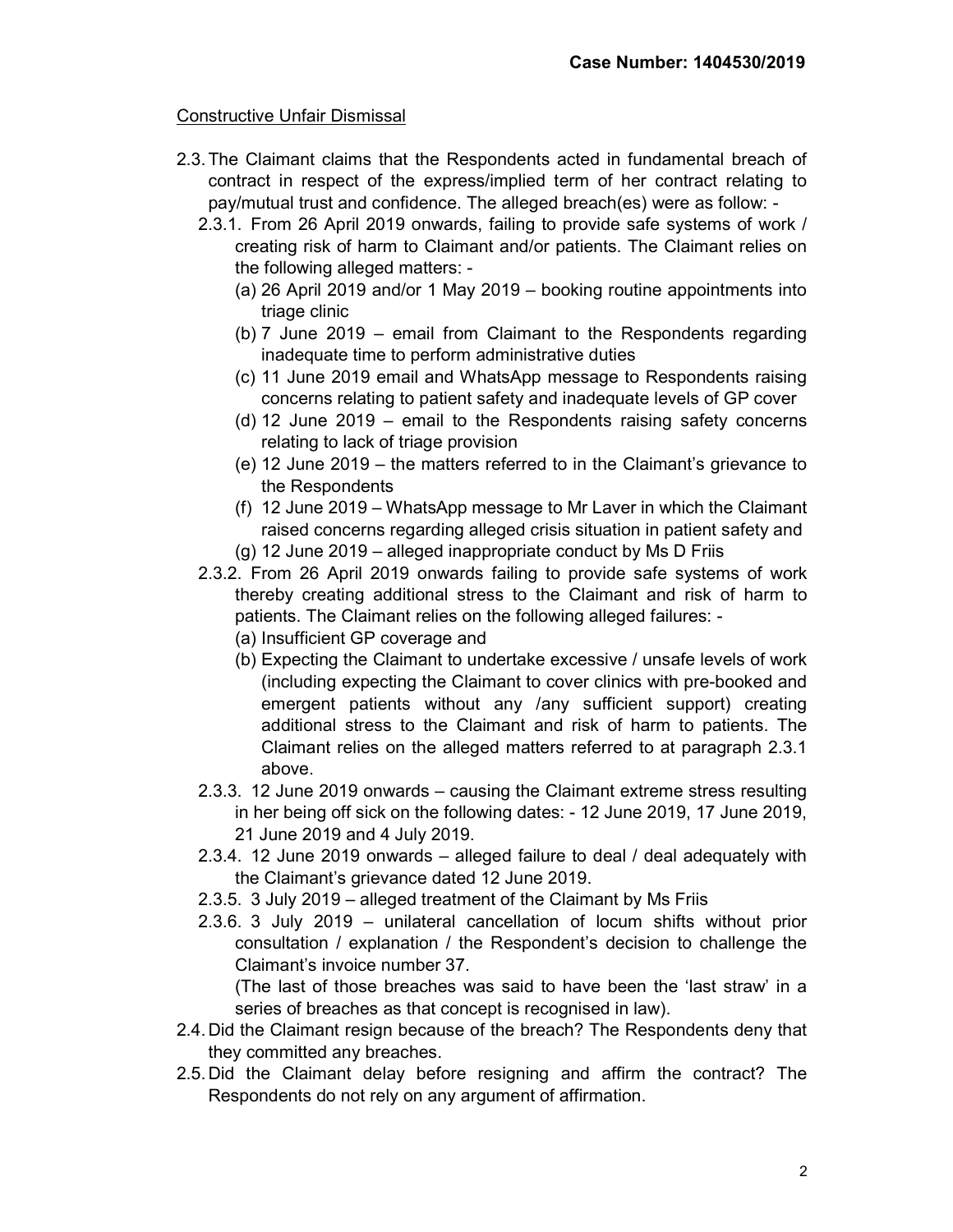- 2.6. In the event that there was a constructive dismissal, was it otherwise fair within the meaning of s.98(1), (2) and (4) of the Act? The Respondents contend that if the Claimant was constructively dismissed (which is denied) that
	- (a) The Claimant was fairly dismissed by reason of her conduct and / or that
	- (b) She would, in the event of any procedural defects for the purposes of section 98(4) of the Act have been fairly dismissed if a fair procedure had been followed and /or
	- (c) That the Claimant was, in any event, guilty of contributory conduct (in the light of the Claimant's conduct).

# 2.7. The Public Interest disclosure claim/s

- 2.7.1. What did the Claimant say or write? The Claimant relies on:
	- 11 June 2019 email and WhatsApp from the claimant to the Respondents dated 11 June 2019 raising concerns regarding patient safety and level of GP cover.
	- 12 June 2019 further email and WhatsApp from the Claimant to the Respondents raising concerns regarding the level of GP cover
	- 12 June 2019 the Claimant's grievance
	- 13 June 2019 emails from the Claimant to the Respondents raising concerns about alleged excessive levels of stress and responsibility placed upon her by the Respondents
	- 21 June 2019 WhatsApp message to the Respondents (Mr Laver) regarding the cancellation of triage (doctor first) clinics
- 2.7.2. In any or all of these, was information disclosed which in the Claimant's reasonable belief tended to show that: -
	- The health of safety of any individual, including the Claimant, other members of the Respondent's staff and / or patients had been put at risk as a result of alleged unsafe working practices / understaffing operated by the Respondents.
	- Or that any of those things were happening or were likely to happen, or that information relating to them had been or was likely to be concealed?
- 2.7.3. If so, did the Claimant reasonably believe that the disclosure was made in the public interest? The Claimant relies on the following as going to show the reasonable belief: -
	- The safety of patients under the care of the Respondents was at risk
	- The health and safety of others in the employment of the Respondents was placed at risk
	- The disclosures included concerns relating to doctors (the Claimant's working hours).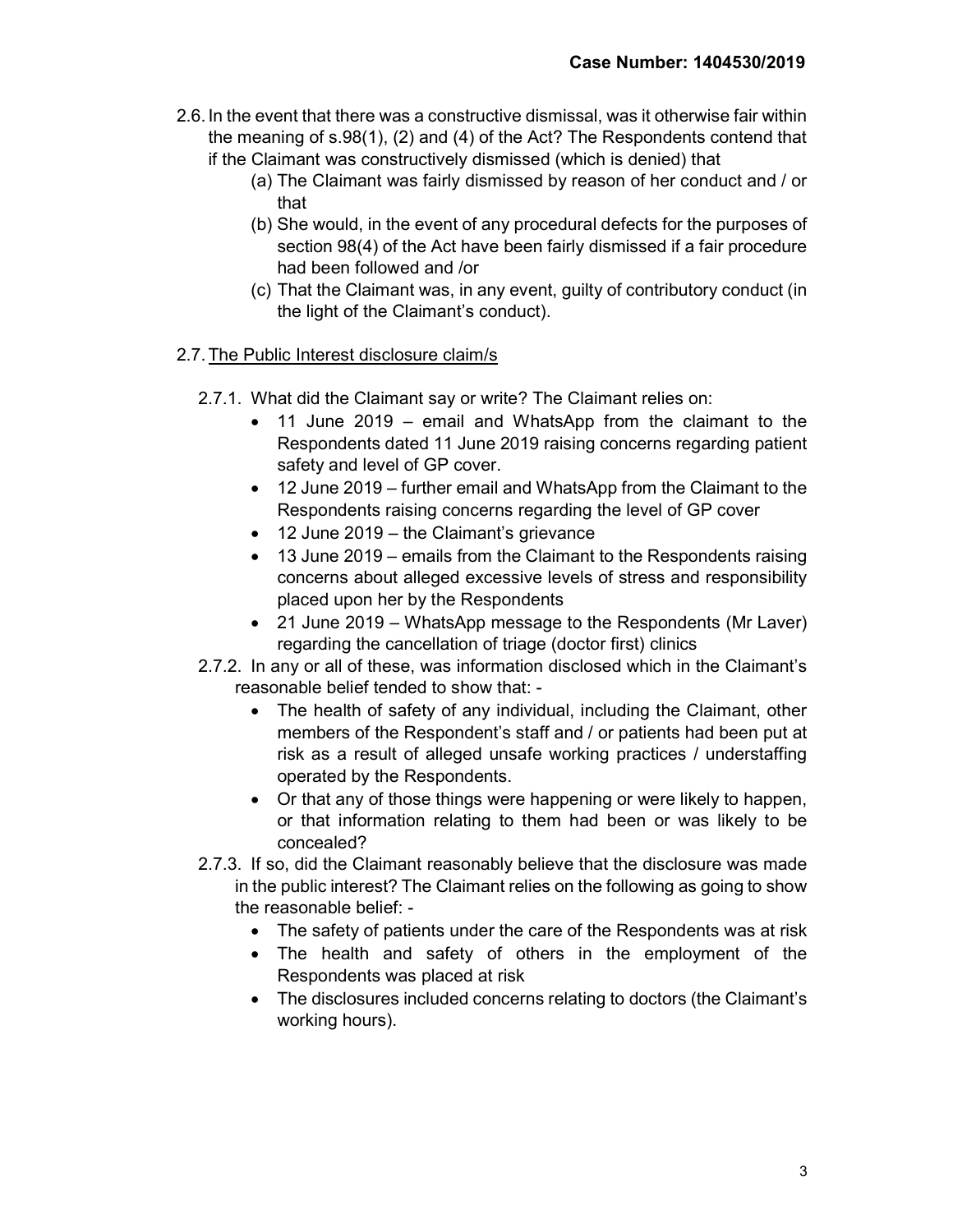# Detriment complaints

- 2.8. If protected disclosures are proved, was the Claimant, on the ground of any protected disclosure found, subject to detriment by the employer or another worker in respect of any of the following:-
	- 3 July 2019 alleged unilateral cancellation of the Claimant's locum sessions by Dr Mulder (without consultation or explanation)
	- 3 July 2019 alleged unprofessional and disrespectful conduct towards / treatment by Ms Friis when the issue of the unilateral cancellation of the locum shifts was raised by the Claimant
	- $\bullet$  12 19 July 2019 failure to deal promptly or at all with the Claimant's grievance (Dr Mulder and / or Mr Laver)
- 2.9. The Respondents deny any of the alleged detriments. The Respondents do not rely on the statutory defence in respect of any proven detriments.

# Unfair dismissal complaint pursuant to section 103A of the Act

- 2.10. As the Claimant had two year's service:
	- Has the Claimant produced sufficient evidence to raise the question of whether the reason for the dismissal was any of the alleged protected disclosure(s)?
	- Has the Respondent proved its reason for the dismissal, namely conduct.

## Breach of Contract

2.11. Whether the Claimant was entitled to any notice of pay in respect of the Respondents' alleged repudiatory breaches of contract /consequential alleged constructive dismissal.

# Other claims pursuant to sections 44(1)(c) and/ or 100(1)(c) of the Act (health and safety detriment/ dismissal.

2.12. The Claimant relies on the matters set out above in respect of PIDA (protected disclosures).

## Time / limitation issues

- 2.12.1. The claim form was presented on 18 October 2019. Accordingly, any act of omission which took place more than three months before that date (allowing for any extension under the early conciliation provisions) is potentially out of time, so that the tribunal may not have jurisdiction.
- 2.12.2. Can the Claimant prove that there was conduct extending over a period which is to be treated as done at the end of the period? Is such conduct accordingly in time?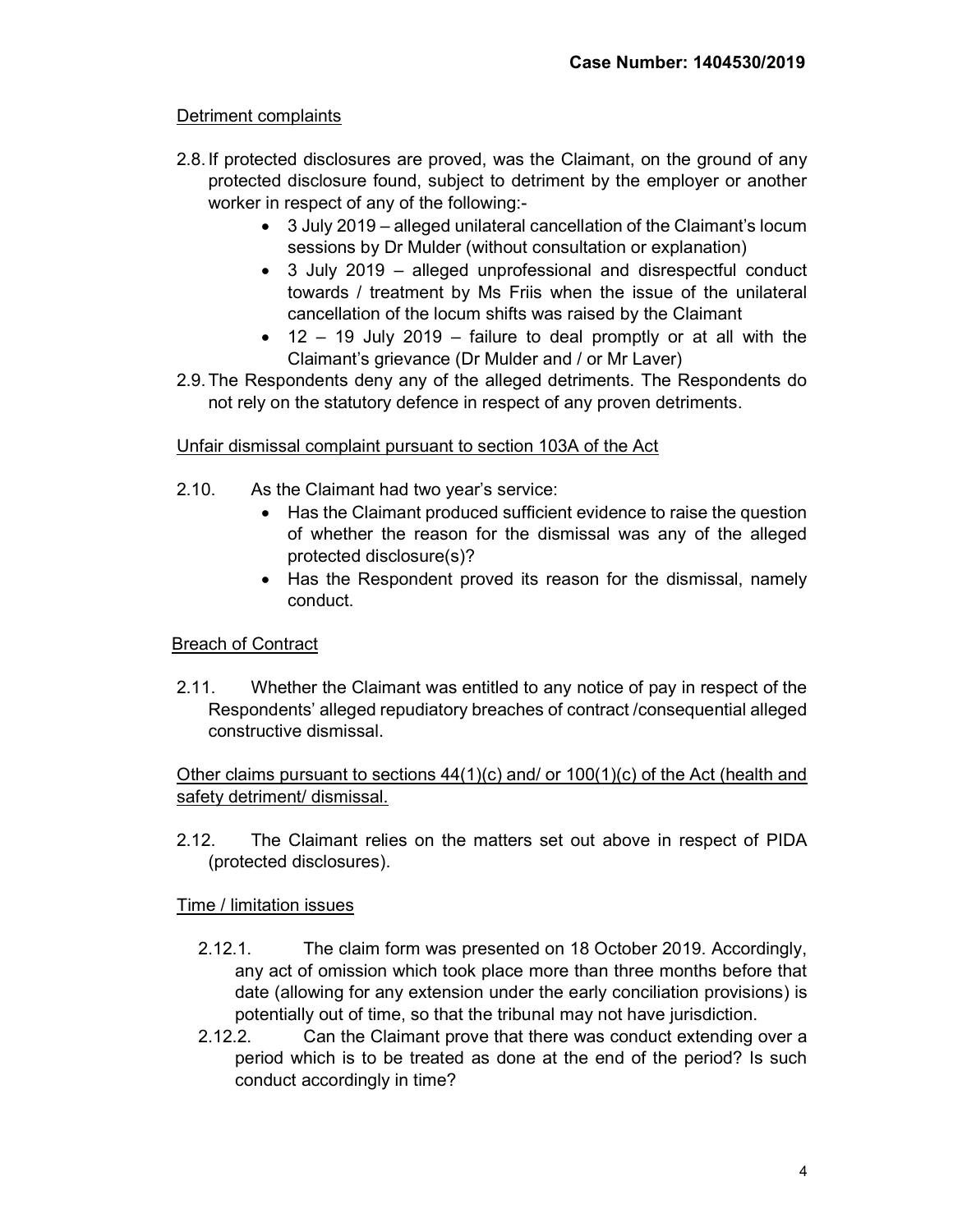2.12.3. Was any complaint presented within such other period as the Employment Tribunal considers just and equitable?

# Remedies

- 2.13. If the Claimant succeeds, in whole or part, the Tribunal will be concerned with issues of remedy. The time allocated includes time for dealing with remedy. The claimant has indicated that compensation is / are being sought by way of remedy including
	- (a) Injury to feelings (in respect of any established detriments) and
	- (b) Loss of earnings.
	- (c) Personal injury.

# 3. Findings of Fact

References are to witness statements of the witness named or to the paper page numbers in the bundle.

- 3.1. The Claimant was employed as a salaried General Practitioner ("GP") at Helios Medical Centre ("Helios") from 1 June 2015 until her summary resignation on 19 July 2019.
- 3.2. The Respondent is a GP practice owned and operated by its partners.
- 3.3. At the material time, there were two partners. Dr Cuellar was formerly a partner. She left in May 2018.
- 3.4. Mr Laver is a Practice Manager. He joined Helios Medical Centre as Manager and partner in November 2014. In November 2015, he also undertook to manage Sea Mills Surgery.
- 3.5. Mr Laver suffered a stroke in February 2019, resulting in him being signed off as unfit to work from 8 February to 31 July. He retired from the partnership on 31 October 2019, having given notice on 1 April 2019 (166), recognising that he was not in the foreseeable future able to travel the distance to and from work and that he had been advised "it will take time" for his brain to repair. He was facing significant loss of sight and mobility.
- 3.6. In his absence, Ms Friis had support from Ms Kershaw, a practice manager from another surgery, and there were occasions when Mr Laver was consulted. Notwithstanding significant difficulties following his stroke, he carried out some work on a remote basis.
- 3.7. There had been four part-time salaried GPs. Dr Tulloh resigned in May 2019, leaving three part-time salaried GPs, Dr Feder, Dr Platford and Dr Mann as well as Dr Mulder.
- 3.8. On Dr Cuellar's resignation, other GPs had been taken on but those individuals were no longer with the practice at the material times.
- 3.9. In addition, locums were used on sessional work. That work might be done by salaried GPs, working additional sessions on a locum basis and on locum rates.
- 3.10. The practice has approximately 5000 patients. There was a Care Quality Commission ("CQC") report published in August 2015, based on an inspection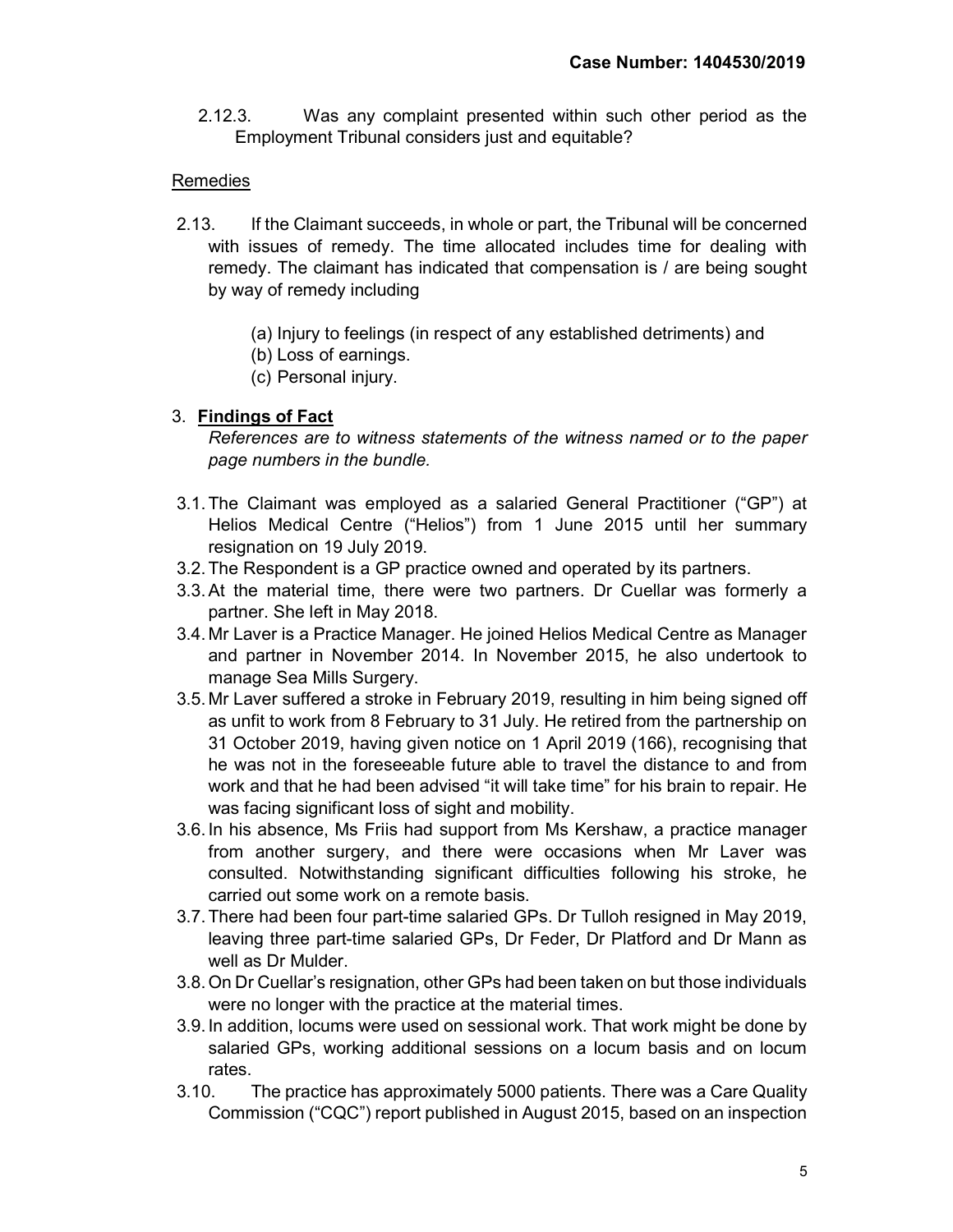in July 2015, which was good, showing a safe, effective and caring service to patients.

- 3.11. Ms Friis started work at Helios Medical Centre in March 2019 as operations manager. She had fulfilled that role at Sea Mills, working under Mr Laver. There had previously been an Operations Manager in post until December 2018. Ms Friis is not a trained practice manager.
- 3.12. The practice had detailed grievance, disciplinary, health and safety and whistleblowing policies. Mr Laver was the person with whom whistleblowing concerns were to be raised under the whistleblowing policy in place at the time (page 4 of policy).
- 3.13. Dr Mann's contract entitled her to an annual fee of £8250 per session per week, and the contract hours were 3 sessions, Wednesday morning and Friday all day, calculated as 13 hours in total (128). GPs were expected to complete their work after hours, if necessary for the proper performance of their duties. Overtime could be authorised by the manager, but that provision was not applied during the period in question (128).
- 3.14. There is a limited and informal internal approach to appraisal. There is the usual annual NHS independent clinical appraisal, which here took place in April 2019.
- 3.15. Salaried GPs work for booked clinical sessions typically with 13 slots of 15 mins duration and one 15 minute break, totalling 3.5 hours) (Mulder para 15). Additional time is allowed if a GP is supervising a trainee GP.
- 3.16. There is also a system for triage sessions. Dr Mulder explains that during any given triage session, the duty GP has a list of call-backs which are telephone calls to patients in addition to attending to patients in person in the clinic (Mulder, para 18).
- 3.17. Paperwork includes checking and signing prescriptions, reviewing lab results and dealing with incoming correspondence.
- 3.18. Dr Mulder describes the arrangements at paragraph 23 of his witness statement–

 "If on any given day, when 2 doctors are on shift, one is assigned to cover triage as a duty GP to deal with urgent matters that cannot wait until a bookable appointment becomes available. The other Doctor is assigned to attend pre-booked appointments.

- 3.19. He goes on to explain that in the event that there is only one doctor on shift, there are options:
	- a. Locum GPs are called at short notice to cover shifts
	- b. Non-urgent patients are diverted to a later day, or to alternative services such as pharmacists
	- c. Urgent patients are diverted to A and E (para 21).

"Consequently no patient or staff are ever placed at risk due to staff shortages." (para 23)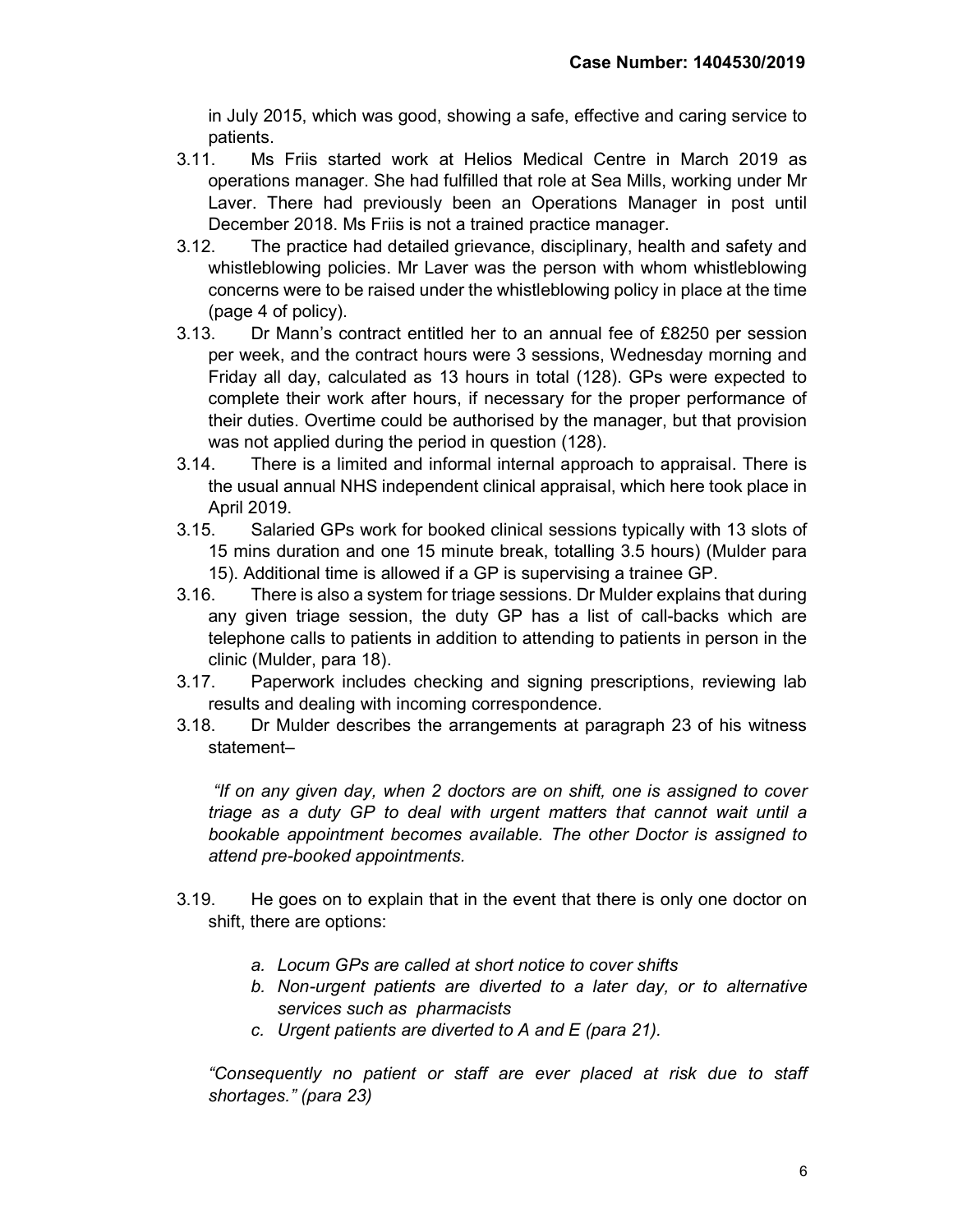- 3.20. Ms Friis says that when she started, she found the staff team to be weak because two nurses had left, and she says the Practice was short staffed with salaried GPs. The Reception staff were stressed and felt unsupported (Friis para 3).
- 3.21. No difficulties are reported by Dr Mann herself or by Dr Mulder with Dr Mann prior to 2019.
- 3.22. Dr Mann had no difficulty with staff relationships until 2019. She was wellregarded and seen as an asset to the practice, as Mr Laver and Dr Cuellar also confirm. She had earlier been offered a partnership but declined. Dr Muldar had found Dr Mann to be pleasant in his dealings with her, and she was co-operative and helpful over arrangements during his holiday absence in 2018 (159, 160) with messages indicating a sound working relationship.
- 3.23. She describes the difficulties arising in 2019 at paragraph 8 of her witness statement: -

"Working life began to get more challenging from January 2019. It became dysfunctional in the practice without an operations manager. Triage clinics were getting busier due to lack of staff, emails were coming in from patients and not being monitored with no policy in place on how they should be processed, 5 minute follow-up telephone calls were being used for new medical complaints, there was a lack of proper procedure with prescribing and lack of adequate paperwork cover when a GP was away. There was discontent in the staff and I heard numerous complaints about stress levels rising. I had also begun to feel stressed.

## March 2019

3.24. Dr Mann in her witness statement at paragraph 10 describes concerns about prescribing.

"Around March/Early April, I felt things may start to improve as I felt support was coming in, for example we had a meeting to organise a prescribing policy, something which had not been addressed and needed attention after concerns were raised where a receptionist had started medications for patients without GP input, including controlled drugs where an opioid drug patch was issued to a patient with Parkinson's disease who had never had it before, with no indication or authorisation by a Doctor."

- 3.25. In early March 2019, there was an Incident over a prescription for escitalopram.
- 3.26. Dr Mann has this recollection.

"It was in relation to a lady that I knew, who had seen me in a booked clinic and she is a lady who lives predominantly abroad. She had consent to collect prescriptions for herself and her husband. She had asked me to issue a higher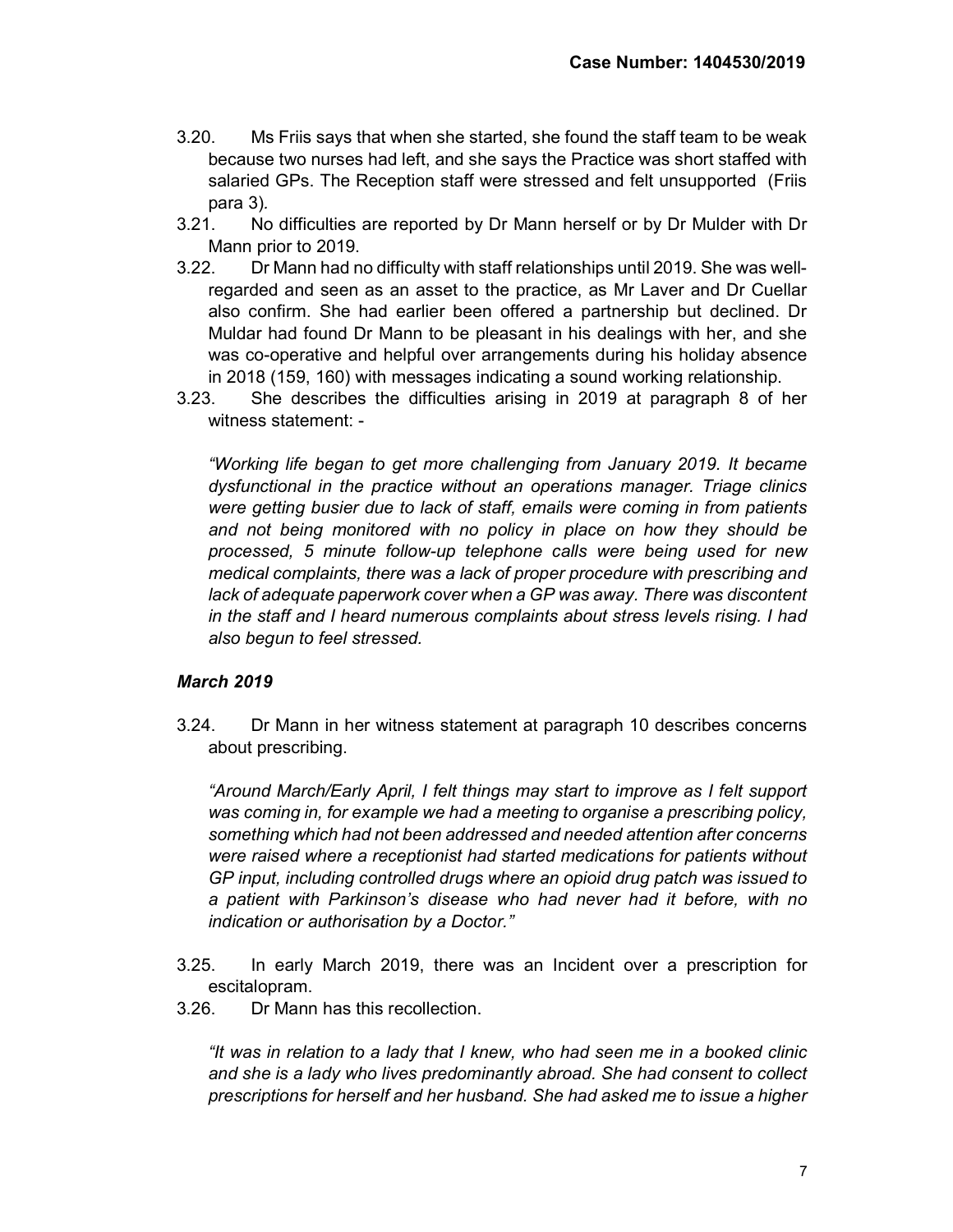dose for escitalopram for her husband. I had previously said I would like to see him next time, and on this occasion, she had asked again, for the dose to be increased. He was already on 10 mg of escitalopram, the highest usual dose. So I said I need to see him to assess whether he should be on a higher dose. Please ask him to book with me and then I can look into it. So yes, I declined, for her husband. I was not refusing her own medication. The consent on the form was only for the issue of routine medication.

Mohima presented a pile of paper prescriptions, and in there was a 20 mg of escitalopram for this patient's husband and it was based on his past medication list, not current, and I had already had a discussion with his wife, that I was declining issuing it, so I did not know why I was being presented with it to be signed. I asked "what is this about" and Mohima said she said she really needed it, and so we wrote it up as a significant event" (oral evidence).

- 3.27. Mohima was a receptionist.
- 3.28. This was a matter for Dr Mann's clinical judgment. The explanation Dr Mann gives indicates that Mohima was acting in excess of her authority in attempting to obtain a dose of escitalopram at a higher level, even if she was unaware of Dr Mann's earlier refusal or the reasons for it.
- 3.29. On 8 March 2019, Mohima sent an email to the clinicians (162.1). She asked that GPs check prescriptions before signing them and that GPs approve methadone prescriptions. She explained

"As far as I was trained we were allowed to req past drugs, actue (sic) and restard (sic) them, however, now I am being told I can only req current repeat drugs and repeat dispensing only, which I am now only doing."

- 3.30. She said she was not comfortable issuing any controlled drug or methadone scripts although that had been something she had been doing after an earlier receptionist left. Those would now be referred to the GPs.
- 3.31. The issue of that email by Mohima led to her being invited to a disciplinary hearing by Ms Kershaw (163). Possible consequences included a verbal or written warning.
- 3.32. There had just been a policy meeting which had considered the use of the triage system. One of the issues was medication being put to the triage doctor to issue, inappropriately.
- 3.33. On 20 March 2019, a patient was put on the triage call-back list because she wanted her request for a repeat prescription for a controlled drug to be prioritised, having run out shortly after she made the request. Dr Mann was on triage and was asked to deal with it. The notes indicated to her that the patient was not due a repeat prescription for a couple of weeks and on clinical grounds, Dr Mann declined to issue the repeat prescription. In her judgment, the patient needed to speak to a doctor who knew her case the next day and she was put on Dr Mulder's list.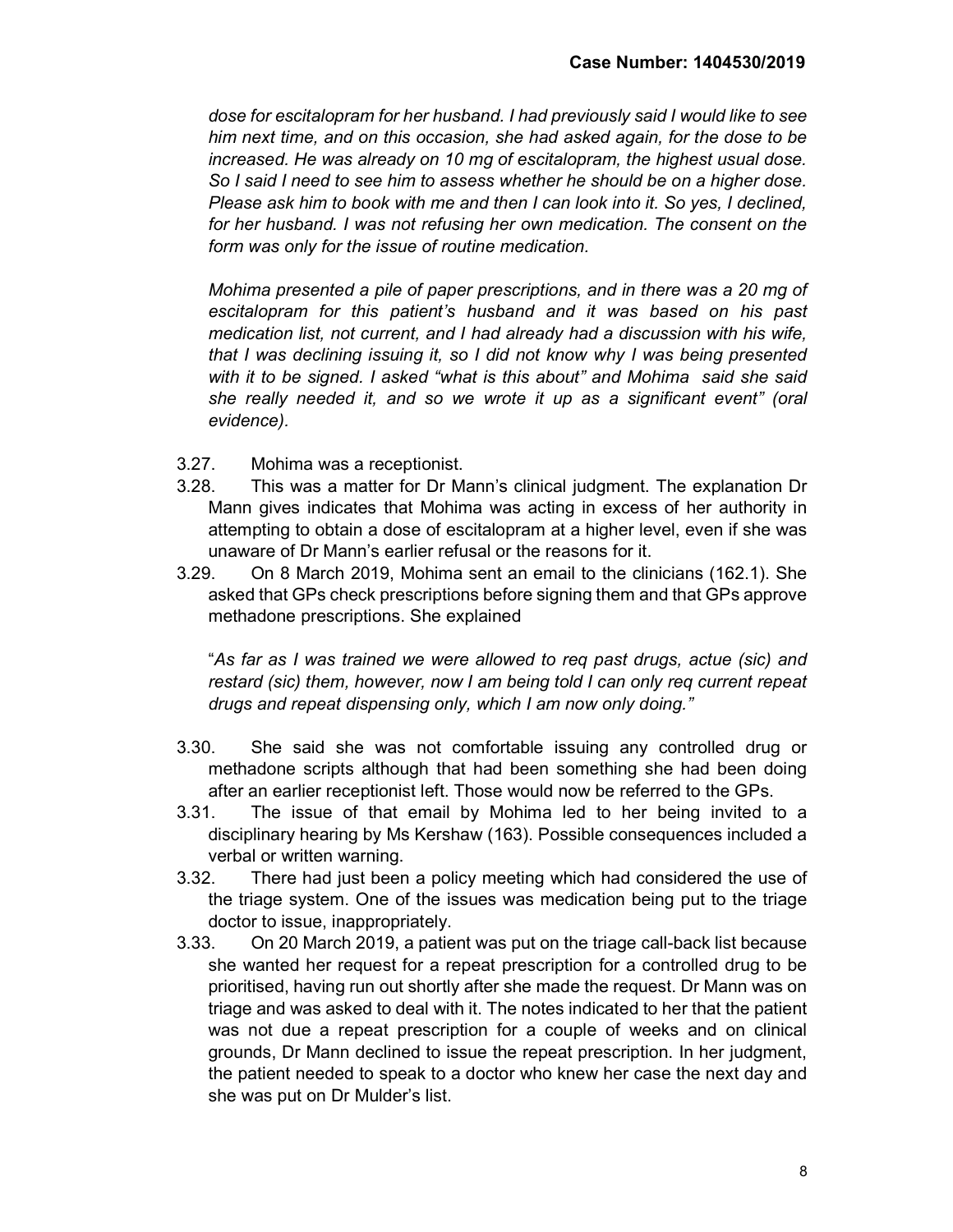# 3.34. Dr Mann explains,

"The patient was put on my triage list to call back because she was demanding that this medication as issued. As part of the policy to curb inappropriate calls demanding prescriptions, I was feeding back to reception the reasons for not prescribing and offering an alternative that she could follow up with her usual GP who knew her case" (oral evidence)

- 3.35. The receptionist she spoke to was Mohima. Dr Mann's account is that Mohima put the phone down on her, and Dr Mann came out of her room to remonstrate with her.
- 3.36. Mohima had a disciplinary hearing, also on 20 March, after earlier difficulties and errors in relation to prescribing (163.3). She was given a warning about the seriousness of such mistakes and that she could not afford a repetition. She was invited to a further disciplinary hearing on 21 March regarding the "prescribing issue and dictation to GP", which is a reference to the incident on 20 March above. Dr Mann provided a statement. Mohima resigned the following day, 22 March, giving a month's notice.
- 3.37. Dr Mann refused to work with Mohima after 28 March. That was, she explains because,

"The following week at a clinical meeting, it was casually disclosed that Mohima had said to another receptionist that she thought I was going to hit her. I had come out of my room in exasperation when she put the phone down, and I was trying to explain the policy to her….there was a table between us, quite raised. And so this allegation was unfounded. We discussed it at the practice meeting and it was agreed how could that be possible and afterwards I reflected on it and I felt that was a serious accusation and I therefore asked that witness statements were written up by those who witnessed it" (oral evidence.

- 3.38. From Dr Mann's perspective, there had been a recent discussion with Mohima about prescriptions. This was a further instance of challenging conduct and a concerning allegation about the threat of violence, agreed by Ms Friis to be fabricated.
- 3.39. Dr Mann sent a text message to Dr Mulder on 28 March,

"I have spoken to Dagma (Ms Friis) today about Mohima's comment about me. Although it was disclosed to me in a casual manner, I am taking this very seriously. I have asked that both Dagma and Holly write a report of what happened as they were present and I have said that I will not work with Mohima from now on. At the clinical meeting yesterday we discussed reasons why Mohima would say such a thing without cause. In my mind that is not enough and needs further action. To continue working with her, I feel, leaves me vulnerable to further unfounded accusations and in our line of work honesty and trust is of utmost importance." (156)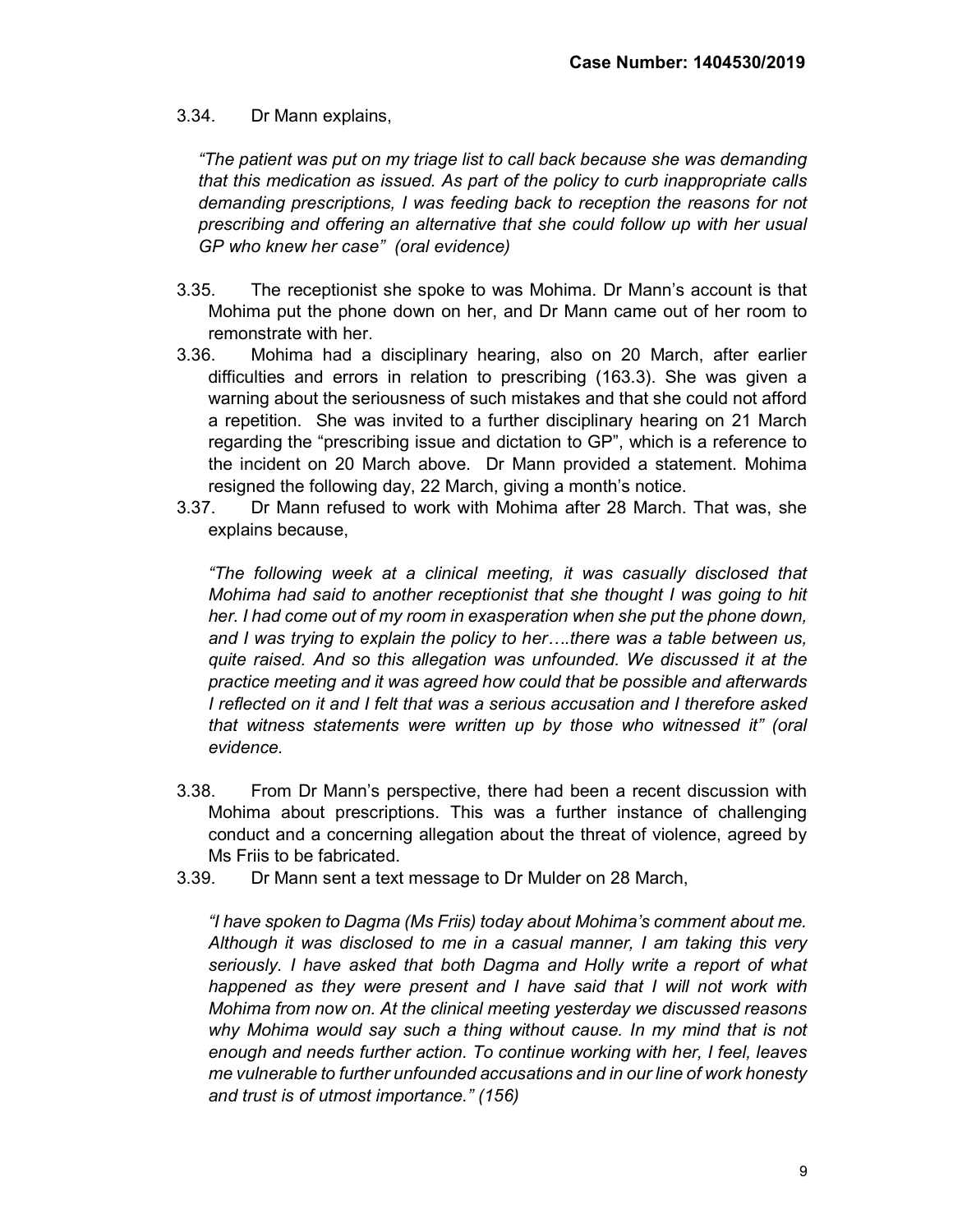3.40. Dr Mulder responded promptly,

"Agree. She was leaving anyway. Think it is in hand now" (290).

3.41. Ms Friis provided a statement for the investigation because of the allegation made that Dr Mann might hit Mohima. This is the full statement.

"I was aware of situation going on with difficult patient on phone to Mohima. Dr Sonia Mann came out of her room stood outside my door and asked Mohima "did you put the phone down on me." Mo said she did not. Sonia said "yes you did, don't ever do that again."

At no time did Dr Mann go behind or near Mohima as the desk was between them and the door closed (they were communicating over the desk)

I spoke to Dr Mann who was quite distressed as Mohima has been constantly rude. This was not the first time I had heard about Mohima's behaviour, being disrespectful to the doctors" (231).

- 3.42. The statement says nothing about Dr Mann being aggressive or shouting.
- 3.43. Mohima was informed on 28 March that she was not required to work her notice (163).
- 3.44. Ms Kershaw wrote that day to Dr Mann, copying in Dr Mulder, Mr Laver and Ms Friis: -

## "Sonia

We have agreed today that Mohima was not required to work her notice period and could leave today…..

I have been provided today with (illegible) witness statements confirming your recollection of events and would like to have a quick catch up next week to ensure that you are happy with today's mitigation or whether you would like more assurances." (164)

3.45. That is confirmation that Mohima's allegation that she thought Dr Mann was going to hit her was dismissed.

## April 2019

- 3.46. On 24 April, Ms Friis raised with Dr Mann that she was being underused. Ms Friis had carried out an investigation using EMIS looking at 5 April and in her interpretation, Dr Mann was not using 50% of appointment time. Ms Friis had raised this on her own initiative and had not discussed it with any clinician.
- 3.47. Dr Mann was unhappy at this challenge to her professional practice.

"I was shocked and confused, I asked her to explain as I had fully booked clinics and we all were aware that a lack of booked appointments was an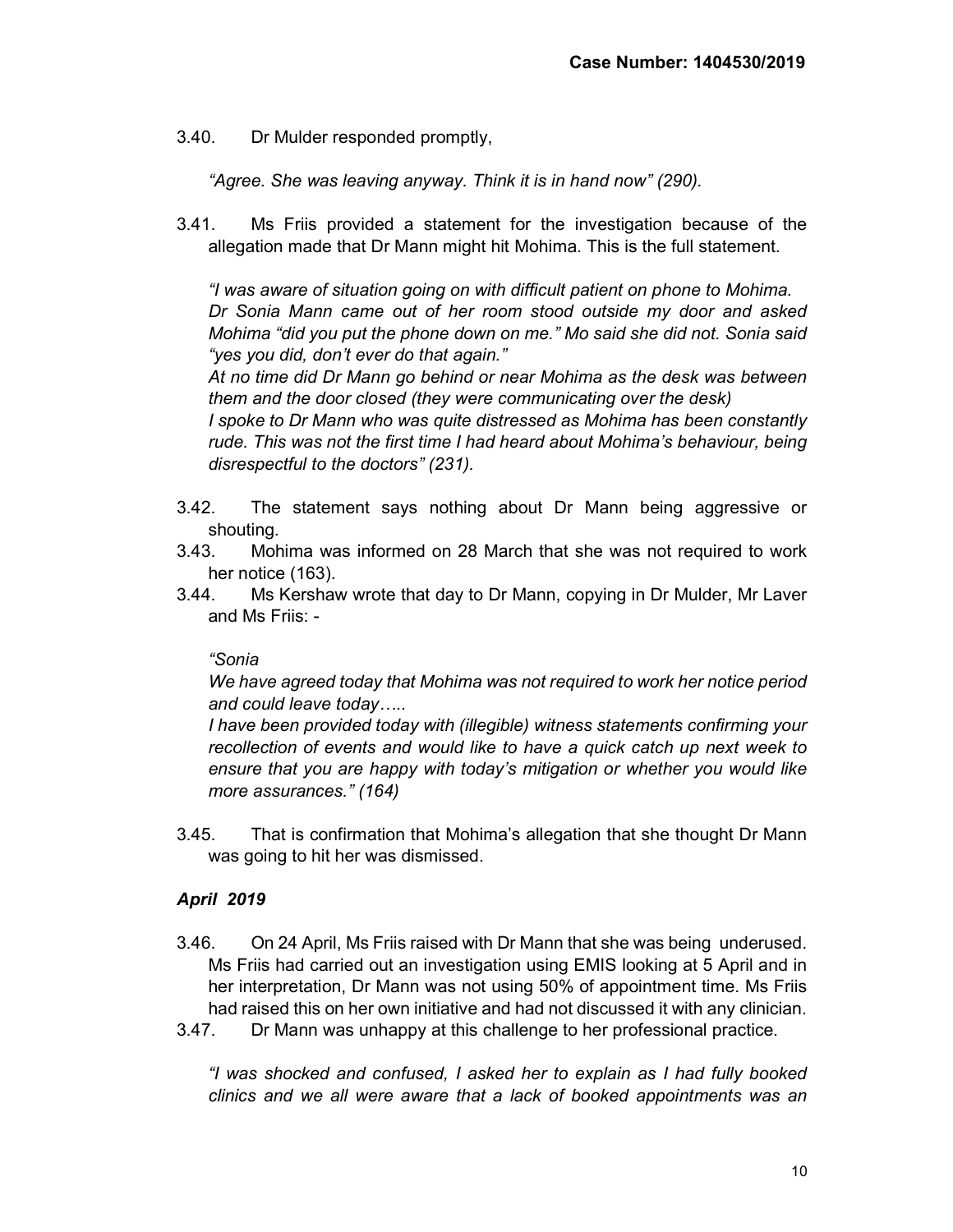ongoing concern. I asked her to show me what she meant and she then referred to triage clinics. This did not make sense to me as I was working in line with all GPs in the triage of patients. I said I felt uncomfortable and that this should be discussed with all doctors present, in an open meeting." (Mann, para 17)

- 3.48. Dr Mann raised this with Dr Mulder, and they arranged a meeting the next day (156). He also conducted an informal appraisal that day, describing her, as he himself puts it, as "the good news". He expressed no concerns about her performance.
- 3.49. Dr Mann also found that on 25 April, Ms Friis had booked a routine medication review into her triage clinic as a result of which she ran late, and that the same was happening in later triage clinics for which she was duty GP (Mann para 18).
- 3.50. On 29 April, Dr Mann requested a pay review, her pay having been static since June 2015 (167.1)

# May 2019

3.51. Dr Mann raised both matters – the use of triage for routine appointments and the suggestion that her time was not well used – at a meeting on 1 April a meeting at which she is described with hindsight as eloquent but angry (220.1). This is from the minute of the meeting,

"Sonia wanted to discuss the triage system as she had some routine appointments booked into her slots both last week and this week. Sonia mentioned a discussion with Ms Friis last week that made her feel uncomfortable and that she now feels singled out as the appointment complication had only happened to her. Ms Friis explained why she had a discussion with Sonia last week….. we need to ensure everyone is working to capacity…. This should be discussed with the clinical team as a whole however. Sonia should not be singled out, as all GPs are working in line with Triage protocol as it stands. It was agreed between the group that the short staff issue was a big pressure and we hope to appoint into the vacancies will reduce this.

Agreed between us that triage is solely for triage and not routine UNLESS discussed with the GP beforehand. Triage is already hard work and often complicated without the added pressure." (167.9)

- 3.52. On 13 May, an increase in Dr Mann's salary was offered bringing it to £8500 per annum per session, totally an addition £750 per year. It was not accepted or paid.
- 3.53. Dr Mann had been carrying out additional sessions on Tuesday mornings that Dr Cuellar had done until 2018. She had accepted them on the basis that she would see how it went. She did them as a salaried GP, rather than as a locum but her written contract did not refer to them.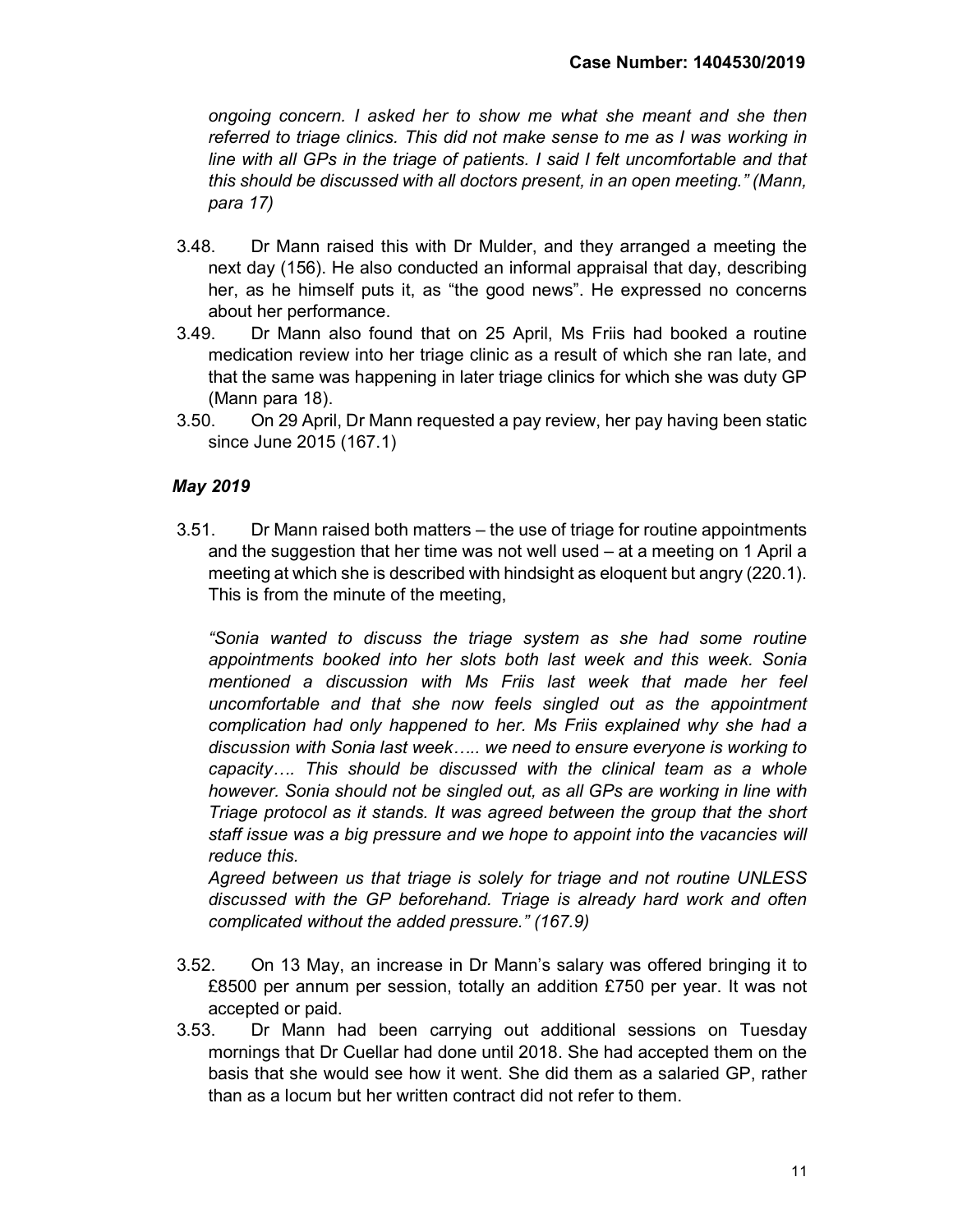3.54. On 13 May, she cancelled her Tuesday sessions with effect from 1 June 2019, giving two weeks' notice,

"I will no longer be able to offer regular Tuesday am sessions or partake in the CCG forum from 1/06/19. I can offer to do locum sessions from time to time, either on a Tuesday or Thursday." (167.6)

- 3.55. She does not explain why she gave short notice. She does explain that she wanted greater flexibility over her work.
- 3.56. There was a shortage of locum cover in June. Additional locum cover for every Monday, Tuesday and Thursday in June from the salaried team had been requested in May (167.5).
- 3.57. On 21 May, Ms Friis booked Dr Mann in to work on three Tuesdays in June as a locum together with three Thursdays (168). They are all full days of triage because she had nobody else available at that time. She offers to "switch these triage calls to half day" if she could get someone else.
- 3.58. There was no untoward incident on 21 May.
- 3.59. There was a meeting between Ms Kershaw and Dr Mann on the following day, the details of which Ms Kershaw confirmed to Dr Mann that evening, copying in the two partners, given that she was only offering management support and lacked the authority to make decisions.
- 3.60. Ms Kershaw and Dr Mann had discussed Ms Friis's conduct and it was accepted by Ms Kershaw that,

"…she attempts improvements with gusto but her delivery can sometimes be a little insensitive. I do believe that with some nurturing this can be improved but equally she has arrived with great expectation and in difficult circumstances so her stress levels may dilute her good intent. I trust after she has reflected and you both get the chance to discuss, a line can be drawn." (171)

3.61. Ms Kershaw included guidance on salary and locum fees,

"I completely agree that with the absence of a full complement of salaried GPs and a reliance on locums the admin workload increases for the loyal salaried GPs and this should be considered…"

And,

"I concur that if your locum sessions include triage especially when Frank is away that this should be reflected in your invoice but I cannot authorise."

3.62. She thought that there should be clarity about the role of the triage GP,

"The pressure of locums is apparent across the estate and I feel the reception team deviate from this system to try to alleviate patient discontent …"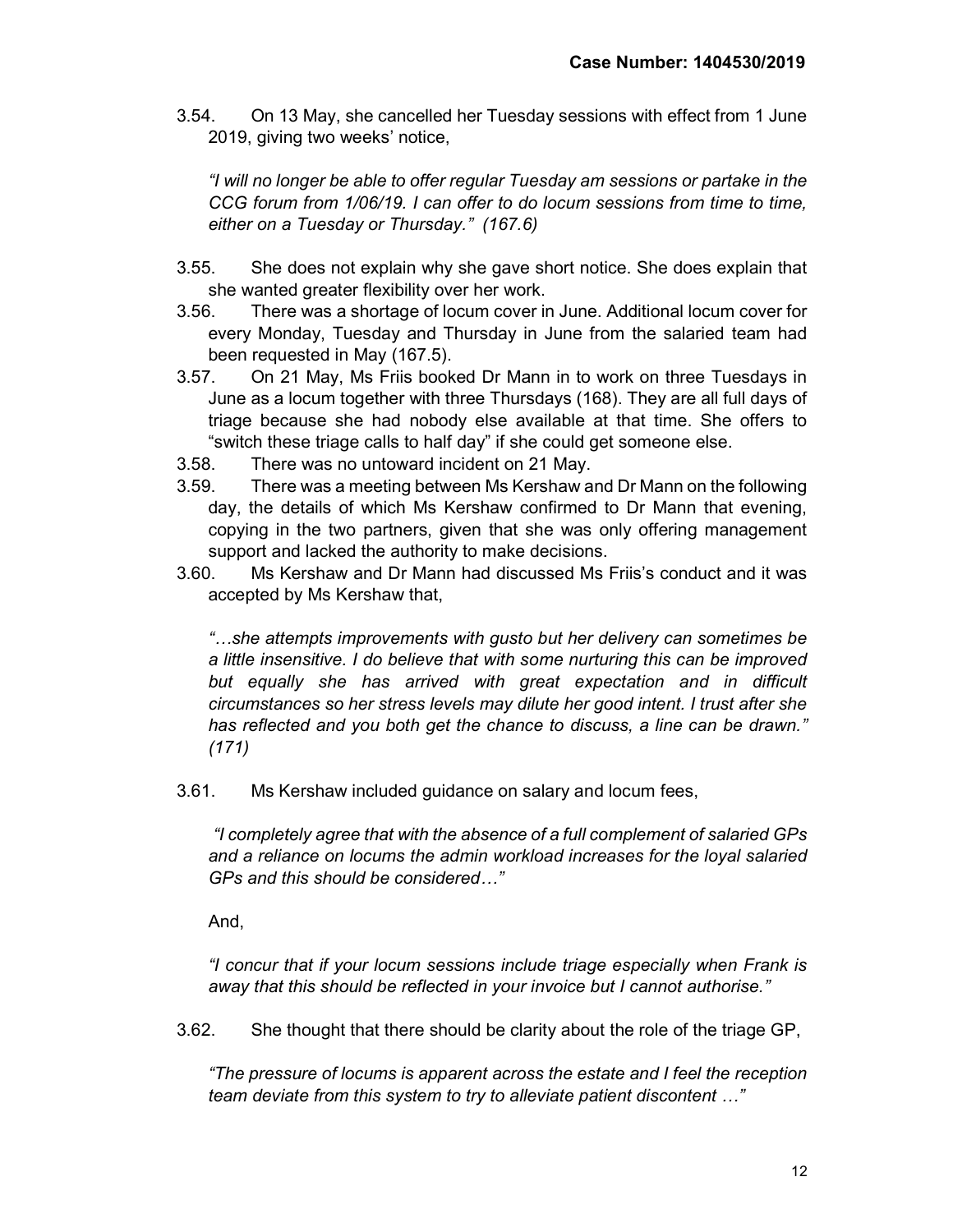#### 3.63. It ends,

"I know I speak on behalf of Rich and Frank when I say you are a valuable asset to the Helios team and it would be a devastating blow to the practice to lose you."

- 3.64. Following that discussion, and in reply to Ms Friis' proposals in respect of locum sessions on 21 May, Dr Mann asked for some adjustments to her Friday clinics, to accommodate what she described as these "high frequency duty sessions" but agreed to do them.
- 3.65. In the same email, she wrote saying that she had spoken to Jenny Kershaw about the triage clinics and charges and what is paid to experienced GPs working triage,

"To confirm, I will be charging Triage clinics at an hourly rate of £80 per hour with an extra £100 per session worked."(168)

- 3.66. Ms Friis responded promptly agreeing the fees she proposed (170). It was within her authority to do so, as Mr Laver agreed (oral evidence).
- 3.67. Ms Friis emailed Dr Mulder and Mr Laver the details of Dr Mann's charges on 31 May (Laver para 27). They had not been copied in when she agreed them.

## June 2019

- 3.68. On 7 June, a problem arose over the attendance at the surgery of a patient of Dr Mulder. He wanted a methadone script. Dr Mulder was the prescribing doctor for his methadone and had not left a signed script. Dr Platford was duty GP in the morning. She had a difficult morning. Dr Mann was duty GP in the afternoon. The patient arrived at about 1.15 pm as Dr Platford was leaving for lunch.
- 3.69. Dr Mann's account is that,

"I looked at (the patient's) notes and saw there was no clear plan or note for what dose he should be on. A few weeks prior Dr Feder had written that (the patient) keeps asking for inappropriate medications and a clear plan should be made for him. He had an appointment at a later date with Frank, however, there was nothing documented in that consultation to clarify his prescribing plan. I asked if Frank could be contacted to clarify this. I then said I would review again after lunch and did the script on my return as I then had the necessary information." (Mann para 27)

- 3.70. The patient was therefore kept waiting.
- 3.71. Dr Mann's clinical notes show,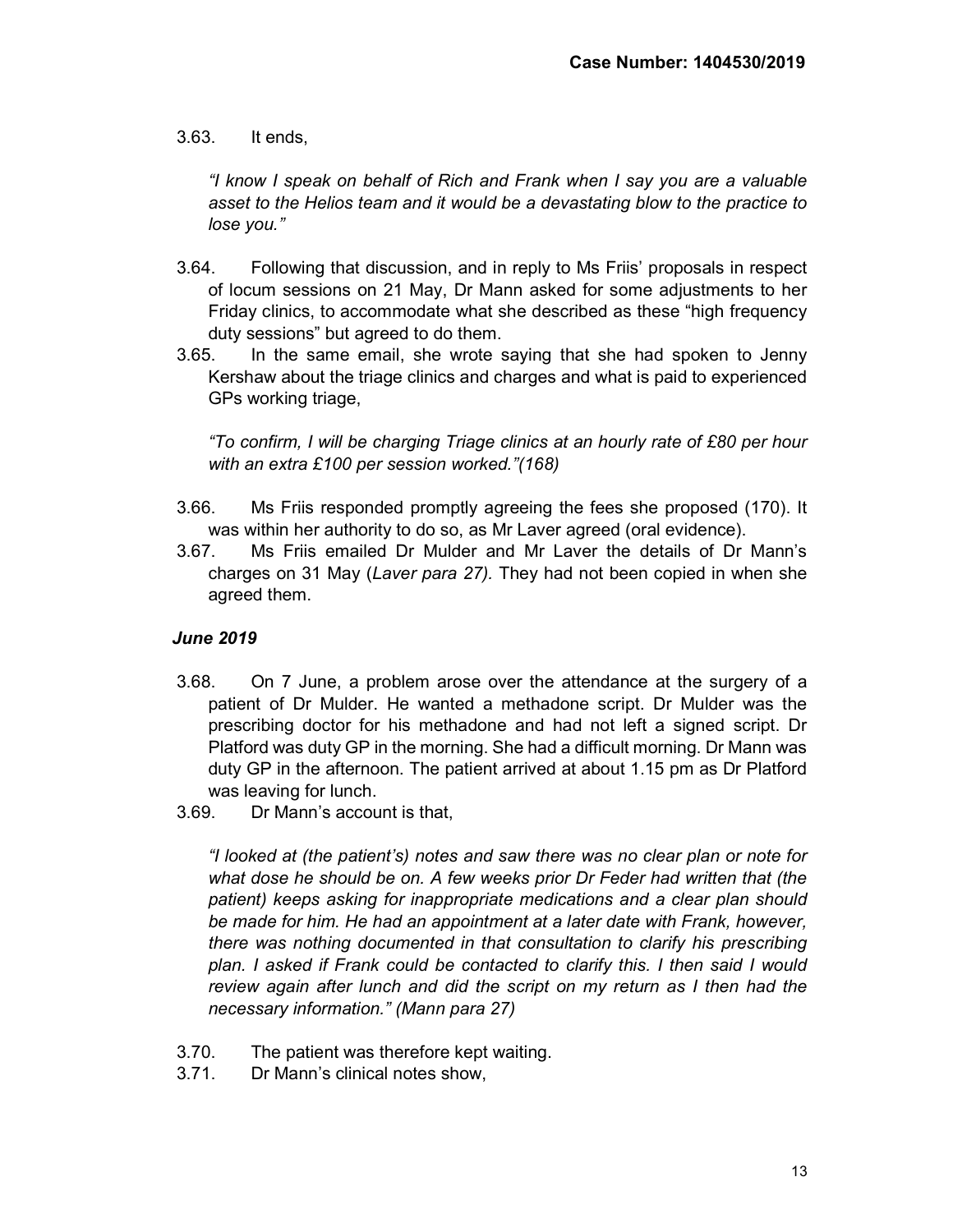"Pt walk in seeking prescription for methadone script. Weekly script not done. Under c/o Dr Mulder re methadone scripts.

Review of regime and Abbie has spoken to Dr Mulder and he advised script can be issued today."

- 3.72. She signed the script that afternoon.
- 3.73. Later that day, the senior receptionist challenged Dr Mann. In her account, Dr Mann says,

"A short while later, Holly came to see me and was visibly angry, she said Joan had just walked out when told (the patient) was here. She asked why receptionists were left alone. I explained what I had advised Abbie and that there was no reason for a Doctor to be present, plus with 2 receptionists together, Abbie was not alone." (Mann para 28)

- 3.74. Holly with Abbie, the receptionist who had been on duty over the lunch hour, then challenged Dr Platford.
- 3.75. Dr Mann goes on,

"I was present when Holly accused Joan of leaving reception and not dealing with the issue. Joan was very upset by this, saying it was not her duty to deal with reception in this way and she had had enough of working like this, took her bag and walked out mid-clinic."

- 3.76. Dr Platford was angry and upset, and exhausted. She walked out in the middle of her clinic and did not return that day.
- 3.77. Dr Platford emailed the two partners and Ms Friis that evening to say she was seeking a GP to obtain a med 3 with the diagnosis of stress and chest pain, under investigation, giving a brief account of the confrontation and reiterating that she had never in all her career walked out of work.

"I had to leave work early today after an incident and confrontation by Holly which left me utterly incapable of seeing my remaining patients as I was so upset and angry." (181.4)

3.78. Dr Platford added a lengthy note the next day (181.2). She had gone for lunch after a difficult morning which included getting a child admitted as an emergency. She had started work at 7.30 am. She finished for lunch at 1.20, not having had a break.

"I was totally exhausted, feeling faint, and needed to have lunch to get back in time for my afternoon telephone calls so I went home for lunch…..

Both of them came into my room… and Holly accused me of upsetting Abbie and said Abbie was going to leave because of this. Abbie was accusing me of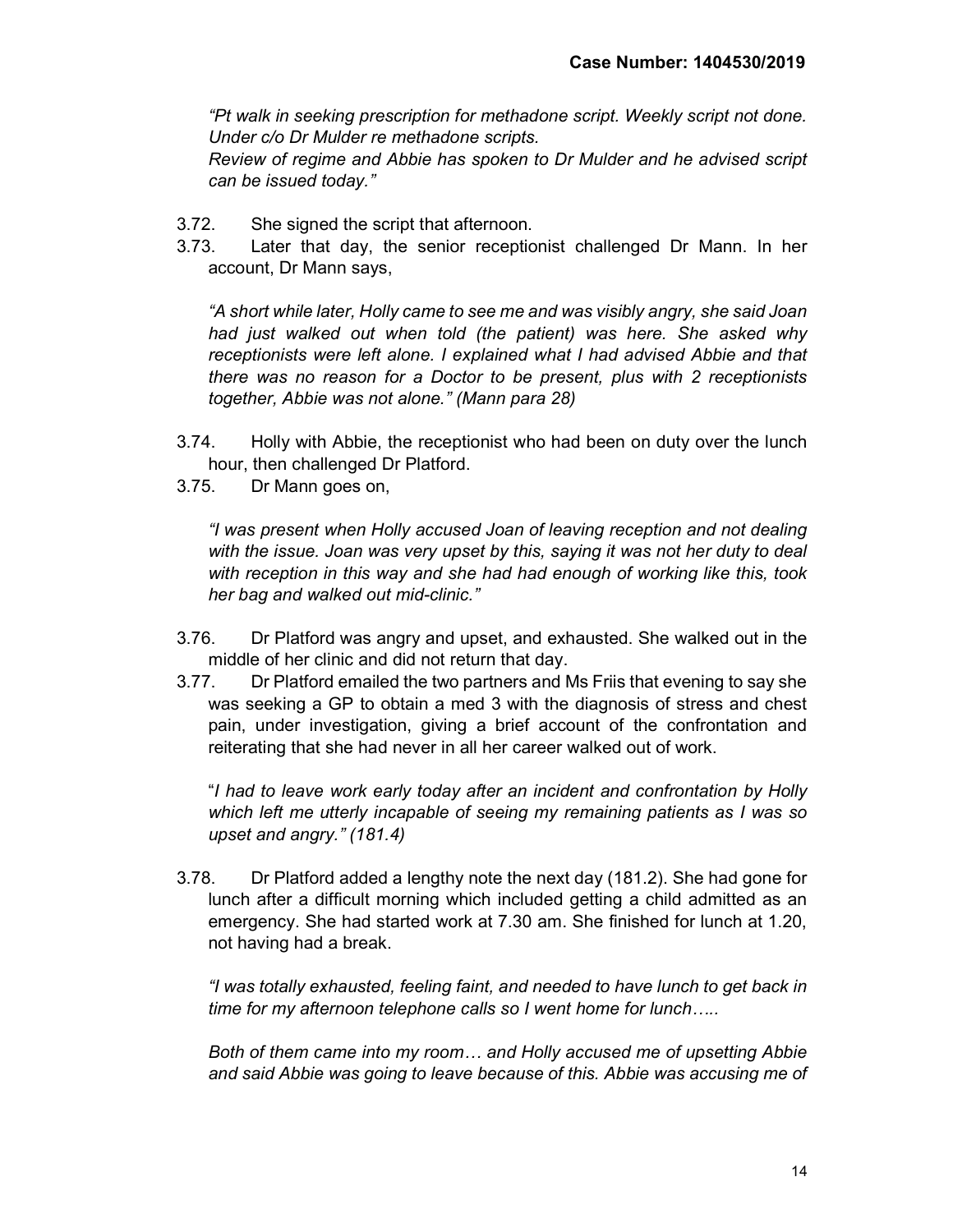"running off". Well yes in a way but because I was no longer duty doctor and simply had no strength left and had a fully booked afternoon surgery.

3.79. Richard Laver commented paragraph by paragraph in his reply,

"You did nothing wrong, Joan, and nor did Sonia if she signed the script. I have issues with you then being confronted….where is the respect?"

3.80. Dr Platford's email continues,

"For me this was the last straw and I was also enraged and deeply upset about the insensitive way Holly dealt with it, because I just simply was unable to see any more patients (I was already feeling pretty burnt out by the heavy morning with some very complex issues to deal with). … I now realise I have no resilience left and feel unsupported and undervalued."

3.81. The email opened with the following,

"The incident has to be seen on a background of extreme pressure at work and a pervasive feeling from both Sonia and I that important issues are not discussed: for example we were supposed to discuss the whole triage system as an urgent matter…. We just never talk about important issues." (181.2)

- 3.82. Dr Platford was admitted to hospital with sepsis on Tuesday, 11 June. She had two weeks sick leave (221).
- 3.83. Dr Mulder was due to go on annual leave for three weeks in the second week of June. Dr Tulloh had left the previous month. Dr Mann and Dr Platford usually covered for each other. Dr Mulder and Dr Cuellar had had a similar arrangement.
- 3.84. Mr Laver accepts that at this time,

"There was a shortage of staff due to attrition and/or annual leave and gaps were covered by locum GPs including Dr Mann." (Laver, para 31)

3.85. On 5 June, Dr Mann had sent an email to Dr Mulder, Dr Platford and Professor Feder and two administrators including Ms Friis, asking

"Please can we sort out cover for holidays, for example who is to cover Frank from next week. Joan said she did not have enough time to cover my docman whilst I was away. Do we need to factor in admin sessions?". (para 25 and 180)

3.86. Ms Friis replied to her alone, asking who should be doing it and how long should be factored in for it.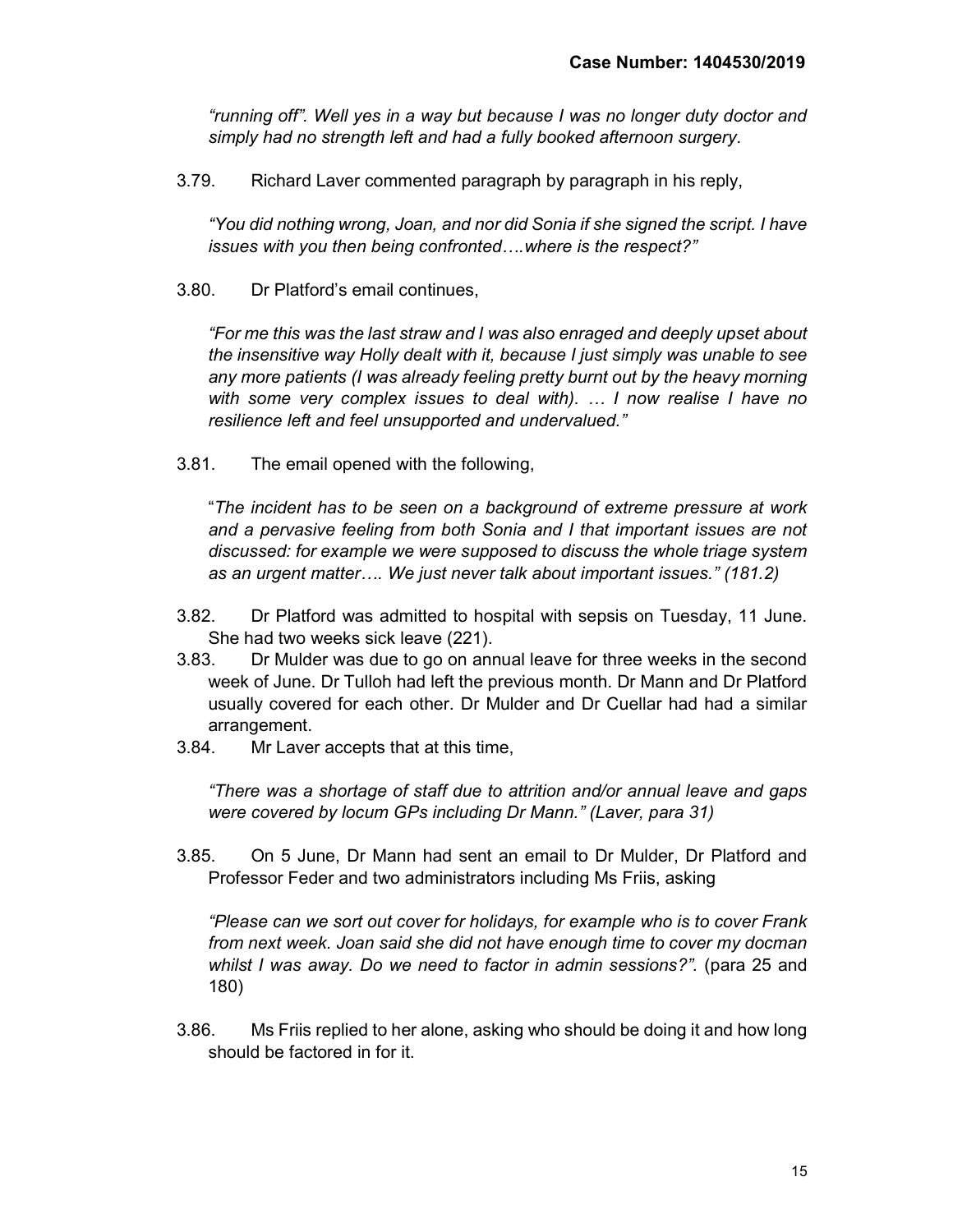- 3.87. In response, Dr Mann wrote, on 7 June, "We should discuss this as a team, asap" , and also suggested that they adopt a practice policy on emails coming in from patients (179).
- 3.88. Ms Friis reported that Dr Mulder had suggested an hour per week to cover his absence, for the GP who was going to do this, but again writing only to Dr Mann. Dr Mann replied that one hour per week was not enough, copying in her clinical colleagues. Ms Friis retracted, saying she had misunderstood Dr Mulder, and it should be one hour per day, "but obviously if you need more please let me know." Again, she only replied to Dr Mann.
- 3.89. It was not Dr Mann's responsibility to arrange cover for Dr Mulder's paperwork.
- 3.90. Dr Mann replied in firm terms on 11 June, again copying in her clinical colleagues,

"I am unable to come in early to do paperwork as suggested in previous email. ….I think the paperwork needs to be shared amongst all staff. I covered Joan's paperwork when she was away and now I am expected to cover Franks?

I am triage as Locum today and have had no time to do any paperwork, it is now 1 pm.

I must say I am unhappy with the way this is being dealt with last minute. … This is patient safety issue for obvious reasons. Please can management sort this out.

Perhaps some other Drs have some suggestions and be cc'd into correspondence on this subject in the future." (174)

3.91. Ms Friis replied, again to Dr Mann only,

"Please be aware that we really want to support you. Yesterday we had Dr Nimenko do Joan's and most of your scripts and results. It is very difficult when a doctor is off sick to organise everything, especially in view of the fact we do not have a practice manager at the moment. Richard will be back at the end of July so things will get better.

We are interviewing doctors to join the practice.

Please only do what you can. Anything you can forward to reception me or secretary please do." (178)

- 3.92. Ms Friis was going to ask the locums to help out so that Dr Mann was not inundated, and she had put on extra GP sessions
- 3.93. The tone is supportive. The question is whether the support was there in practice.
- 3.94. There was no other reply to that email.
- 3.95. There were other signs of pressure on the practice. Professor Feder commented in relation to a technical problem with phone calls on 7 June,

"Triage is pressurised enough as it is… not being able to ring patients is a camel's (GP's) back-breaking straw (181)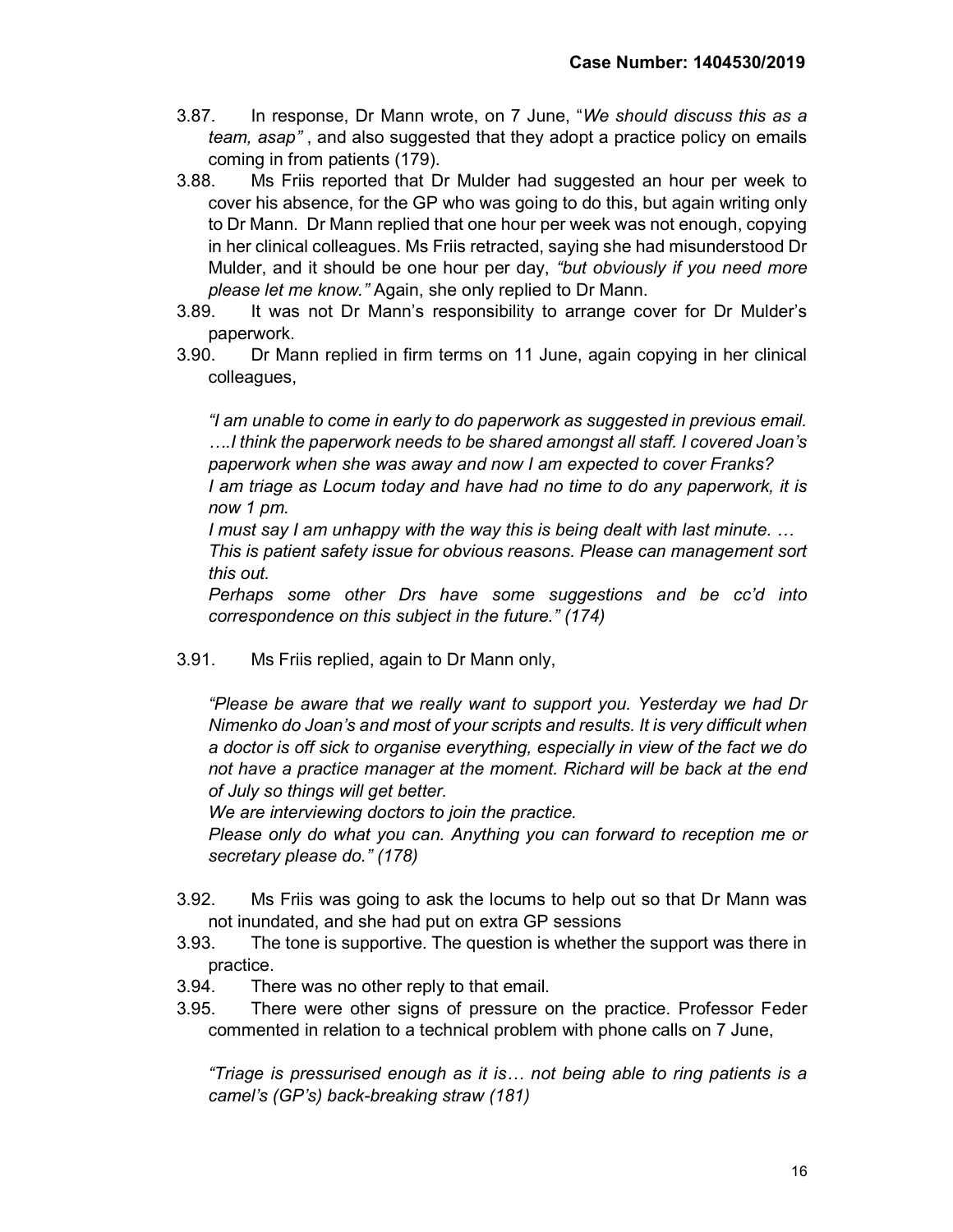- 3.96. In Dr Mulder's evidence, he says that he had arranged for Ms Friis to have Sonia cover his paperwork for one hour per day, which perhaps explains why Ms Friis directed her replies at Dr Mann only (Mulder para 60). There is no other message or email or note dealing with this. Dr Mulder did not speak to Dr Mann about it.
- 3.97. Dr Mulder left on holiday on 11 June having stayed to do Dr Platford's clinic.
- 3.98. Dr Mann learned of Joan's illness and absence on Tuesday 11 June and sent a text message to Dr Mulder,

"Hi Frank, I understand Joan is off sick with stress this week. I have sent an email regarding paperwork cover. I explained to Ms Friis I'm not accepting responsibility of covering all paperwork for yourself and Joan as I can just about keep up with my own. Sonia." (157)

## His reply,

"Sure. About the one hour a week for paperwork that was a misunderstanding between me and Ms Friis which I hope has been resolved. Joan will hopefully be back next week and we are working on getting more cover. All you can do is your best within reason and take a bite off the stack as best you can in the time available. Thank you for chipping in. Frank." (157)

3.99. Her reply,

"Maybe I'm not making myself clear. It's not only about work load but more importantly about patient safety. I take it that you'll be remotely accessing results so nothing important slips the net." (157)

3.100. There was no reply to that. There was no reply to Dr Mann's earlier enquiry about arrangements for cover for Dr Mulder, other than Ms Friis's replies above.

## 12 June 2019

- 3.101. On 12 June, Dr Mann was the only qualified GP present. Dr Mann had a fully booked clinic. There was no triage GP.
- 3.102. Dr Mann was responsible for supervising a foundation doctor. Normally time would be provided for that. Because there was no adequate supervision for the trainee, she stopped attending the Helios that week (Mann para 43).
- 3.103. Dr Mann says, in her witness statement, in relation to the absence of a triage GP,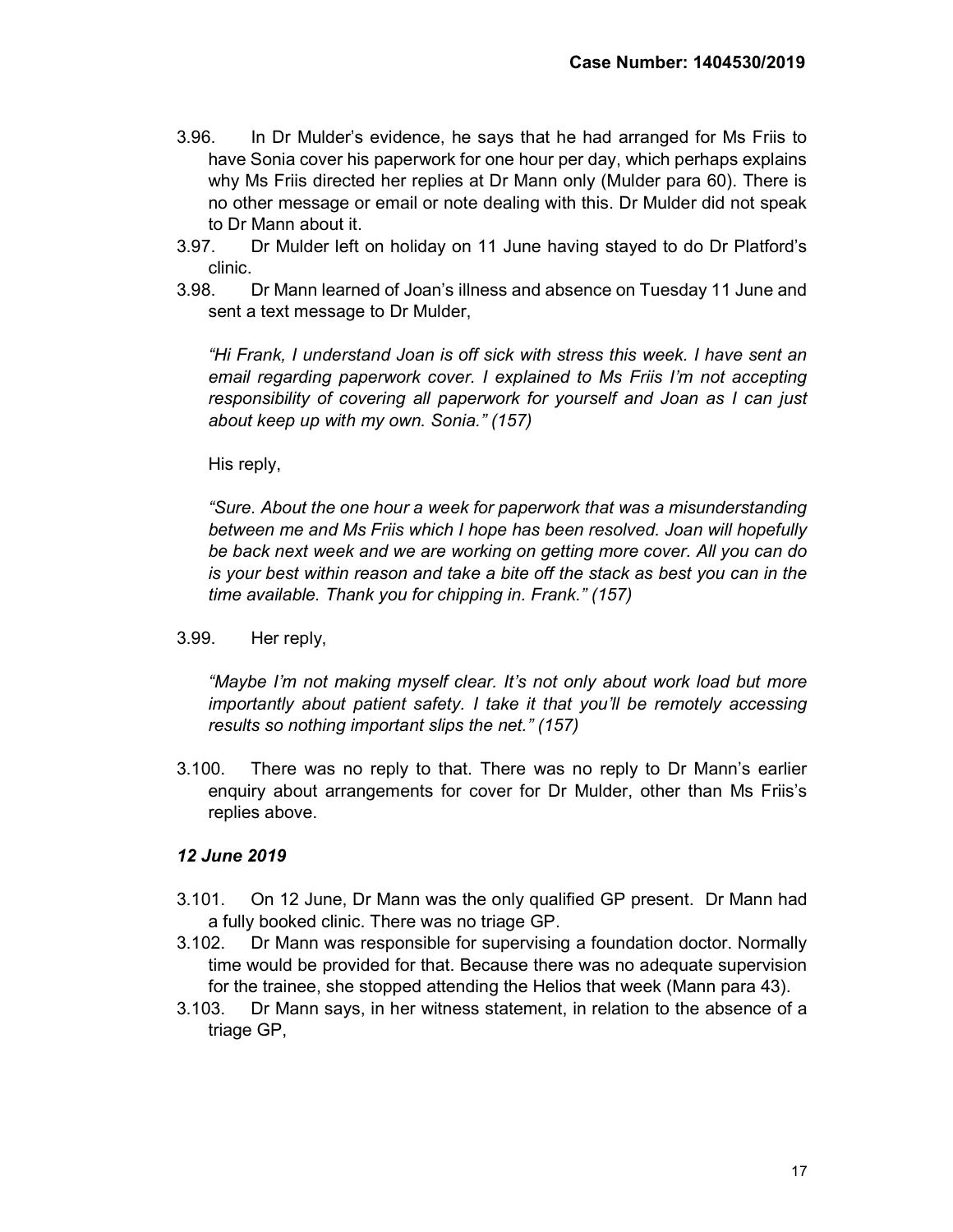"I was dumbfounded. I did not think it was possible that this would be allowed to occur, especially after concerns raised about busy triage clinics and the role of routine clinics and triage clinics.

… I asked why there was no triage GP with a fully booked routine clinic. Chloe said she did not know but had been telling patients who called for an urgent appointment to call 111 instead. These patients were then being told to contact their GP as it is the duty of the GP in hours to provide this service. Emails from 111 then came back to the practice that day with patient contact requests." (Mann, para 36, 37)

- 3.104. Dr Mann asked to have her booked clinic patients cancelled so that she could assume the responsibility of triage. Holly King refused to cancel the patients. Ms Friis was not there.
- 3.105. Dr Mann says she felt,

"abandoned, unsupported and extremely anxious and overwhelmed. I felt as if I were in freefall without a parachute."

3.106. She spoke to Richard Laver, who undertook to try to get cover for the future, and agreed she should act as the triage GP for that day and for Friday if cover could not be found, (Mann, para 45)

"He assured me that they would be seeking cover because later in the week, I had a fully booked clinic, but they had no triage doctor, and we agreed that if cover could not be found, I could cancel that clinic so I could assume the responsibility of triage." (Oral evidence 15/22)

3.107. She wrote to the two partners, coping in the two other doctors and Ms Friis,

"Today I arrived at work to find no triage Dr booked and I have a booked clinic. I asked Holly to cancel my booked clinic to which she replied "no" and then walked out of the practice.

I have seen there is no cover doctor booked for Friday.

I understand Frank left for Greece yesterday, despite the practice left the way it is. Joan is off sick this week. This situation is unacceptable and unsafe.

I have spoken to both Richard and Dagma today. Dagma states she has tried to get locums but failed, however there has been no adverts on BASD (Bristol Association of Sessional Doctors) and no one has yet contacted Gene or Louise who apparently have said they could cover a Thursday or Friday.

There is no clear plan who is responsible for paperwork/labs etc. I've been told "just do what you can". This again is a patient safety concern.

I am the only doctor here left to deal with the whole patient population with no clear idea about locum cover and work load cover.

I feel it is unsafe to continue to practice under these circumstances as it poses a high risk of potential harm to patients.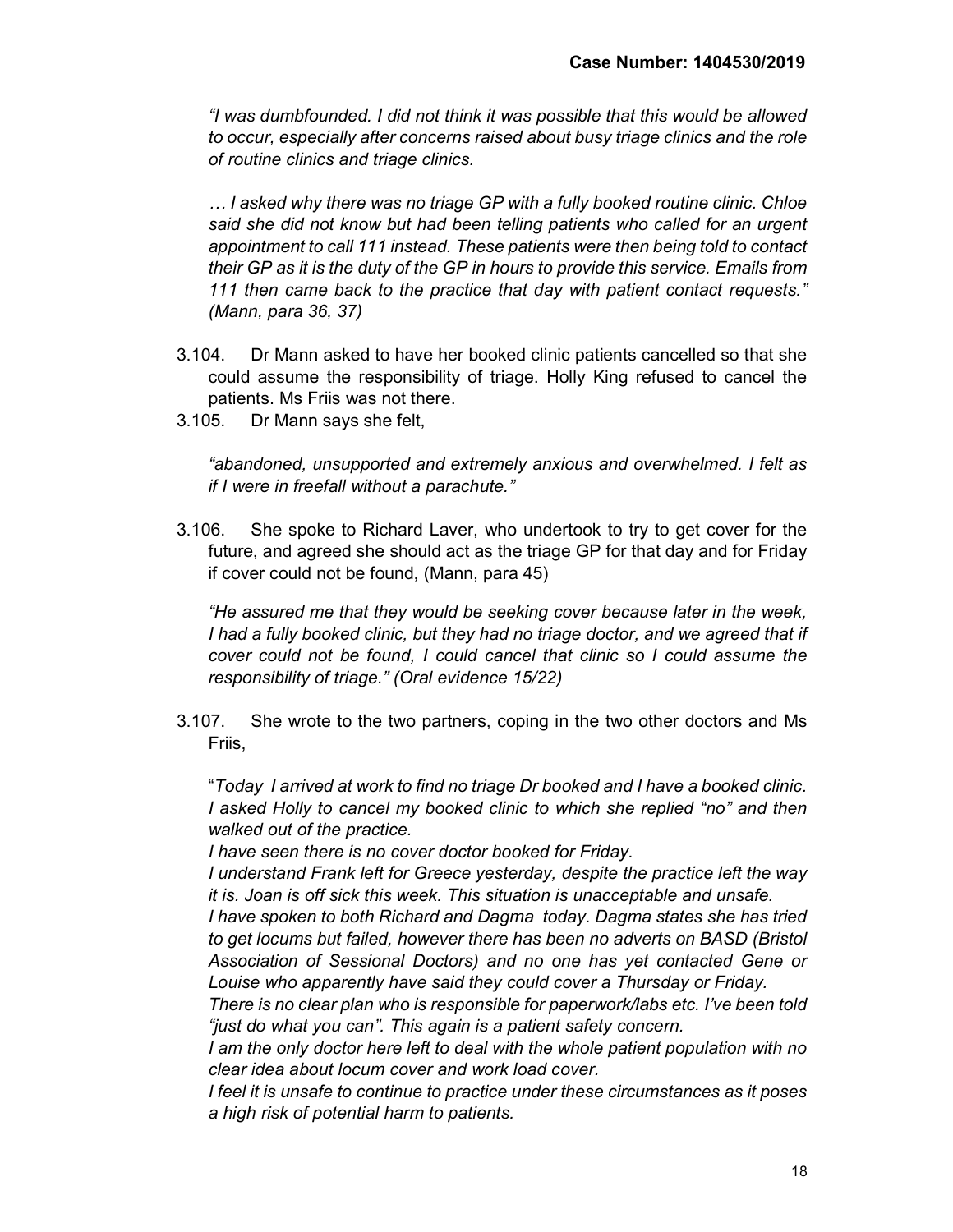I understand Dagma is trying to get hold of Frank (I have texted him) and will contact Richard so the CQC can be informed." (184)

- 3.108. Mr Laver responded promptly to her email (184). He had been in touch on that Monday with the practice knowing Joan was ill and had been told they needed cover for Tuesday and Friday afternoons and that Frank had covered Tuesday afternoon because no locum had been found. He was advertising for help for Friday. Mr Laver copied his email to the usual team, Dr Mulder, Professor Feder, and the administration.
- 3.109. He does not mention any report of Wednesday 12 June being without a triage GP.
- 3.110. Noting that Holly had refused to cancel the clinic and walked out, Mr Laver says,

"Given that Joan walked out on Friday following a confrontation with Holly and you have had an issue this morning, who on site is going to talk to Holly?"

3.111. In relation to her proposal that the CQC should be informed, Mr Laver said,

"I do not wish to notify the CQC at this stage. We would need to notify the CQC if we are unable to provide a service. Let's see what solutions can be found."

3.112. Dr Mann also sent a text to Frank Mulder on 12 June, at 10.50 am,

"Situation in crisis, no duty dr booked this morning. I am left alone the whole week. No-one seems to be sorting this out. I think you need to be here, Frank. Sonia." (157)

- 3.113. There was no reply to that.
- 3.114. Profession Feder replied to Mr Laver's email, agreeing to cover the triage session and "*mopping up results, Rx and docman*" from 11 am onwards on Friday 14 June, but hoping not to do the whole afternoon (185).
- 3.115. On 12 June, Dr Mann raised a grievance,

"I request a formal grievance meeting to discuss:

- Lack of support by the Partnership in my role as a Salaried GP
- Unsafe working within the practice which has been highlighted on several occasions with ineffectual resolution ie lack of adequate action about concerns raised. Risk to patient safety
- Poor communication amongst staff members
- No response to last email regarding pay appraisal. (182)
- 3.116. She had a detailed response from Richard Laver but he acknowledged he would have to leave the grievance to Frank to address on his return (183).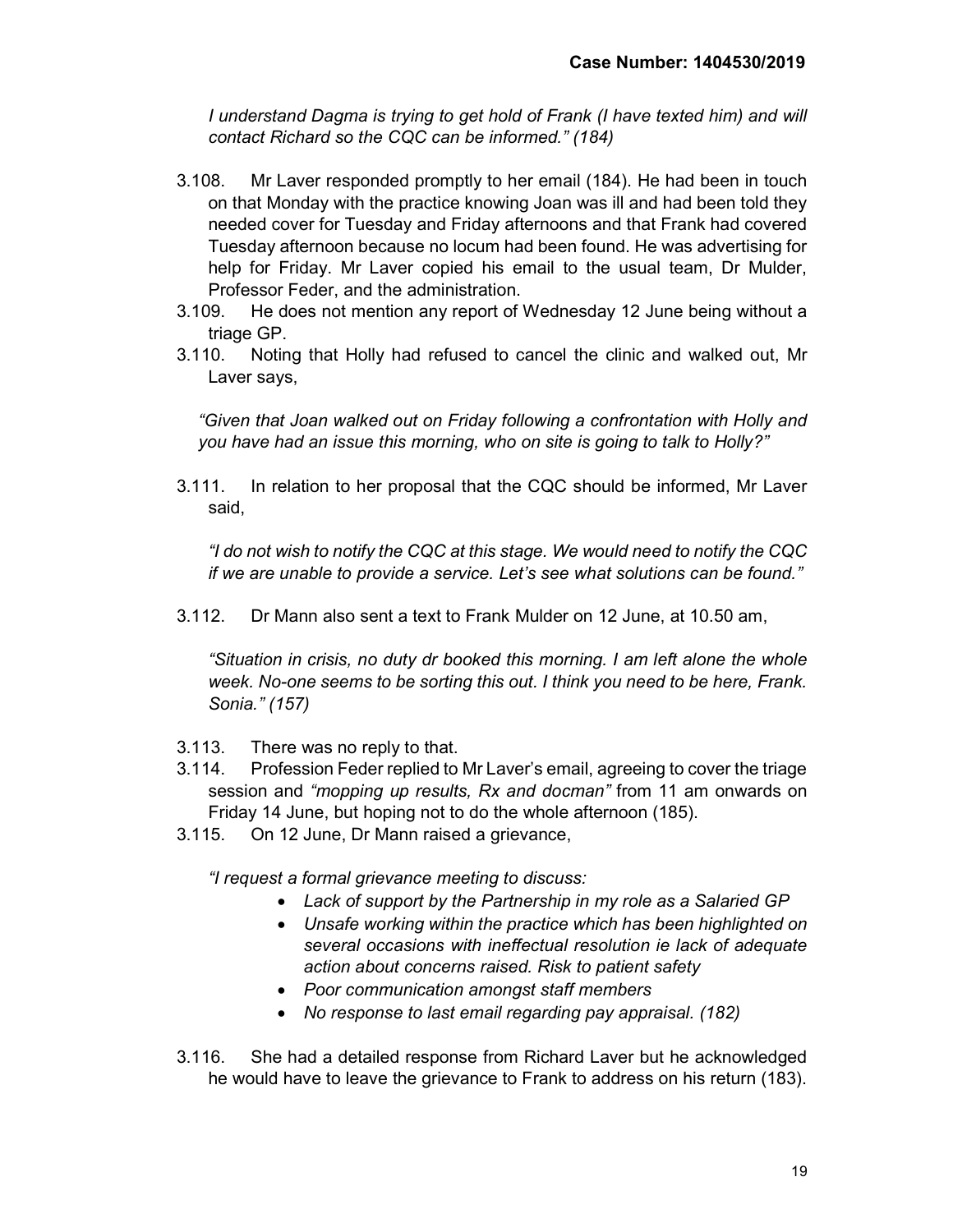3.117. On 13 June, at 18.29 pm, Dr Mann emailed a further complaint,

 "I am being placed under unreasonable stress and expected to shoulder responsibility as if I was a Partner…. Still no cover tomorrow from Duty GP from 9 am until 11.20 am when Gene has been booked to arrive. I have a fully booked clinic from 9 am This situation is causing me considerable stress, I have had migraines all week and I cannot be expected to work under these conditions" (186).

3.118. Dr Mann was off sick on 14 June until 19 June. She explains in her witness statement,

"The next morning, I was overwhelmed with anxiety, headaches and nausea. I felt I could not work safely. Despite all my attempts to resolve the situation and communicate that I could not be expected to work as duty GP/triage and do a booked clinic, I had no adequate resolution." (Mann, para 54).

- 3.119. On 17 June, she provided a fit note citing stress at work, for the period 14 to 19 June (188).
- 3.120. On 18 June, she replied at some length to Richard Laver, commenting on his comments on her grievance and giving some of the background going back to April and Ms Friis's conduct then (188.2) She makes her concerns more explicit, for example,

"I am entitled to a working environment in which I feel safe to practice. Last week led to a tipping point. No one communicated with me that Joan was off sick for the week. I only found out by chance as I was leaving the practice on Tuesday. The next day I arrive at work with a fully booked clinic and no triage doctor and receptionist refusing to cancel my booked appointments. I was told Frank had left for holiday on Tuesday evening despite knowing there was inadequate cover organised for the coming week. I texted Frank and I had no response from him.

I felt I was left shouldering the responsibility of the practice and felt totally unsupported.

Why was I expected to deal with emergencies and a booked clinic along with Joan's paperwork and Frank's? Why was it assumed that I could do with work of 2 doctors?" (188.2)

3.121. On 18 June, Ms Friis emailed Dr Mann, copying in Dr Mulder, Mr Laver and Ms Kershaw about Dr Mann's return to work on 19 June. They had had 3 doctors absent, Dr Mulder, Dr Mann and Dr Platford. While she said,

"I hope you are feeling better. I have implemented as much support over the next few days as I have been able." (188)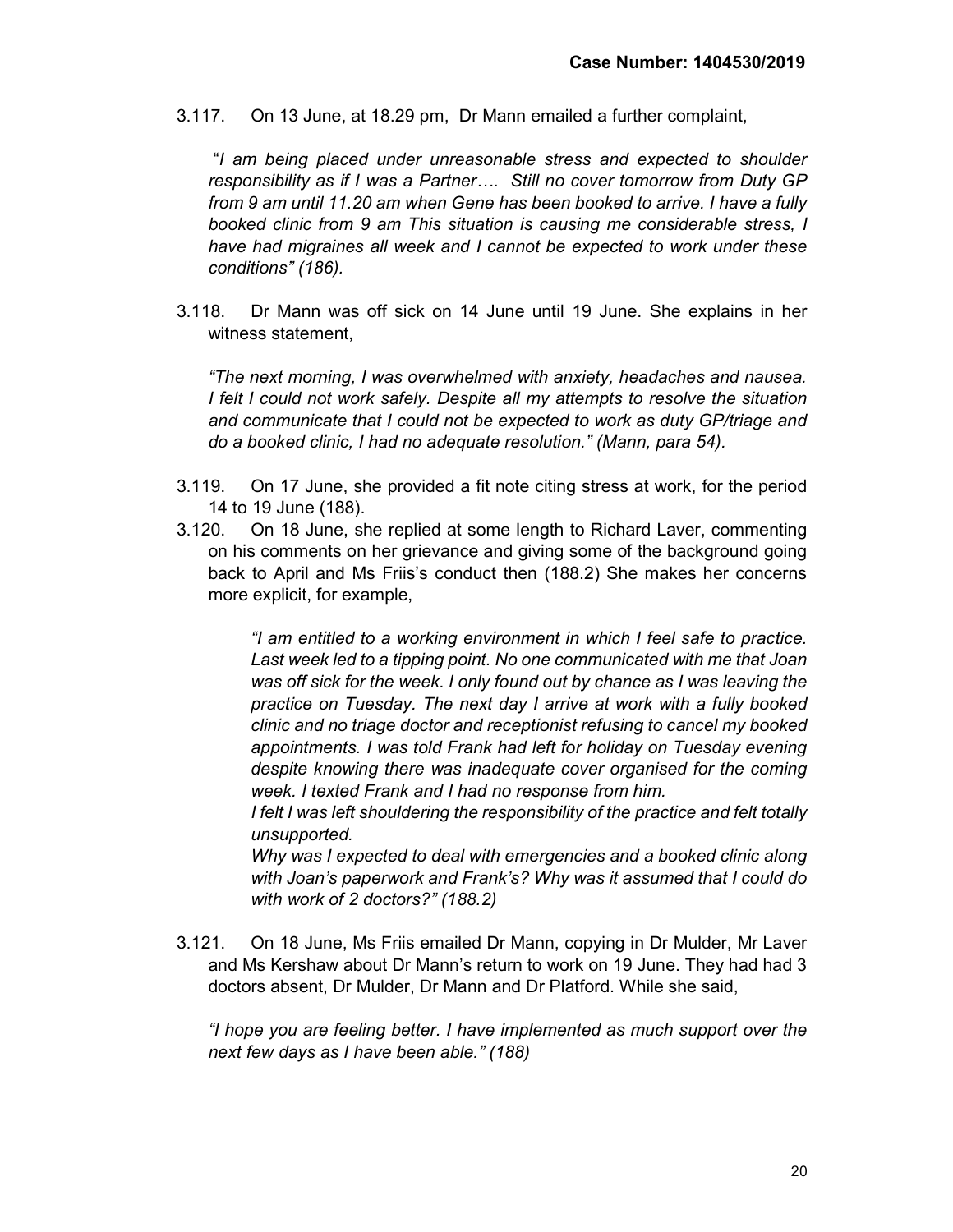she had not been able to fill the Friday morning triage on 20 June 2019, when Dr Mann had been booked for patient facing appointments,

3.122. Ms Friis also said,

I have had a locum session just doing yours, Joan's and Frank's admin so you won't be overloaded." (188.3)

3.123. Dr Mann reports that on her return to work the following day, her paperwork had not been covered while she was away:

> "On the actual day that I arrived back to work, I was told that the paperwork had not been looked at and the EPSs (Electronic prescribing scripts) had not been done because the locums did not have the training, so the reality is that it was not as set out" (oral evidence).

- 3.124. On 20 June, Dr Mann worked the full day as triage GP. The following day, she had a fully booked clinic but no triage GP had been booked.
- 3.125. There was a meeting between Dr Mann and Ms Friis on 20 June. Dr Mann was angry at having no GP on triage for the following day, while she was dealing with patients face to face. The expectation was that she would also deal with urgent calls, as Ms Friis confirms in her note of the discussion (188.5). Dr Mann found that unacceptable. Dr Mann commented,

She came in and apologised no cover for paperwork over recent days, locums not able to do EPS or docman, and I remember that she suggested that for the next day, I would have a booked clinic and she would tell people there was no appointment and they would have to call back on Monday, but if really urgent, defer to afternoon. I could not quite believe my ears, I had raised several emails saying this scenario would be unacceptable because unsafe for patients.

Unsafe for patients. If you are deferring urgent calls. Putting routine appointments precedence over urgent care. A patient could come to harm" (oral evidence page 16, Mann para 57)

3.126. Ms Friis sent Dr Mann an email at 13.45 that day,

Dear Sonia,

I have had formal notice from Frank

This is to let you know that you are not responsible for other people's inboxes. If you have the time to look at the global view in EMIS that is appreciated, but a plan is in place for them to be auctioned (actioned) today and tomorrow. VBW

Dagma" (188.4)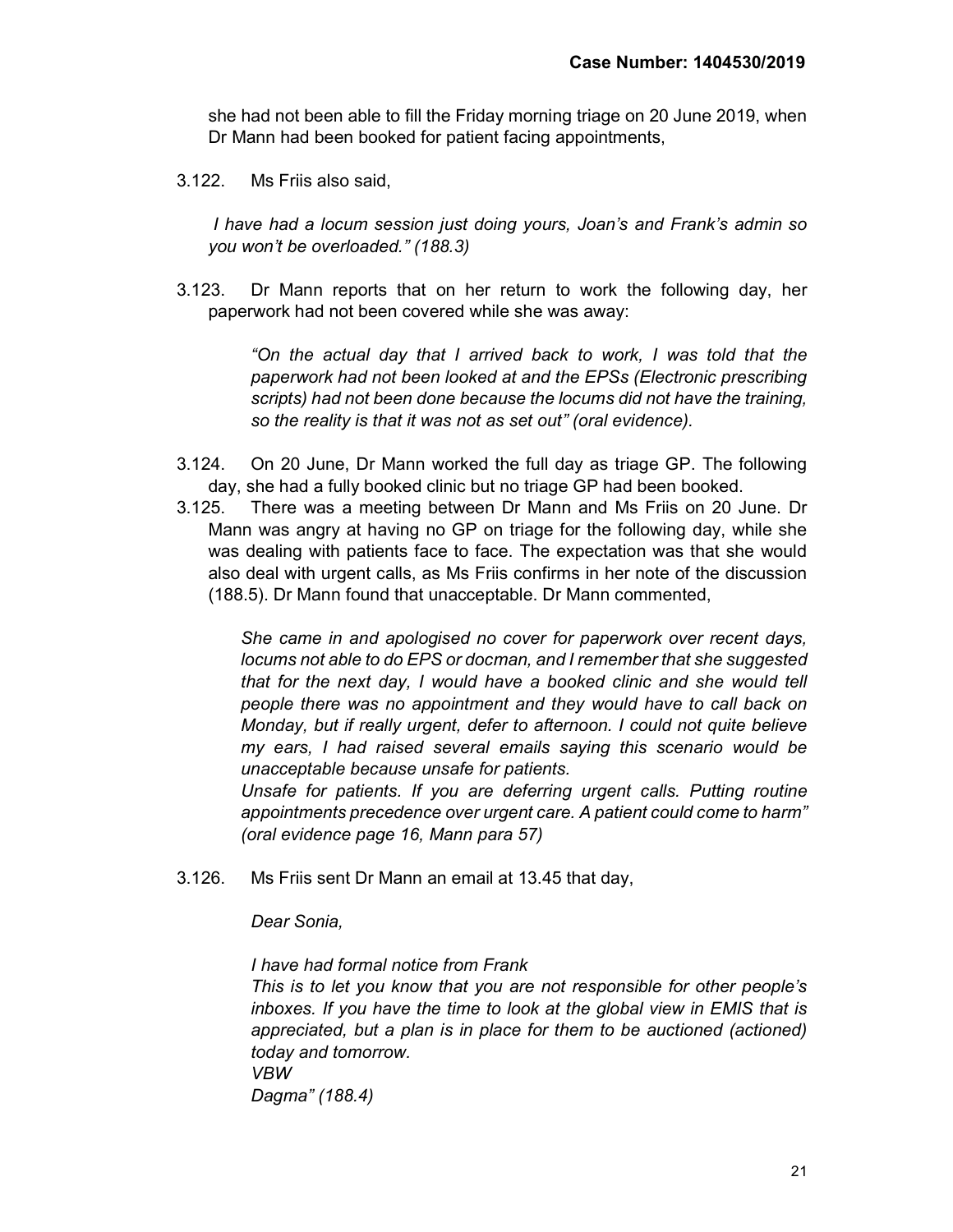3.127. On 21 June, Dr Mann sent a text message to Richard Laver,

#### "Dear Richard,

Ms Friis yesterday proposed to me that there should be no triage GP and I could still have my booked clinic. She said "other practices do this" and that she will man the front desk and tell patients there is no doctor and to call back on Monday. She said this was discussed with you Richard. This is despite my emails and conversations about how unsafe I felt this scenario would be and a condition for my return to work. Why would she even propose this? She eventually changed my clinic to a triage and cancelled my booked surgery after I said it was unacceptable. I feel there is no real support or trust here. I will not be working today due to the stress of this so please let the practice know. I will discuss this with my own GP and provide a further note on Monday. Sonia" (248)

3.128. The reply was,

"Sonia, Ms Friis emailed me to say that she was proposing this and I asked her to speak to you about it. I will let the Practice know that you are not coming in.

Can I also respectfully point out that I am on sick leave following a stroke and am unable to come in/work at present. This is not something I can do much about. I appreciate this is not ideal for anyone." (249)

3.129. Dr Mann replies

"Please let me know who is in charge of running the practice." (250)

3.130. The reply is

"Ms Friis is the person on site and in charge at present."

- 3.131. Dr Mann was off sick that day and a fit note was provided to cover her absence for 21 to 22 June citing "stress at work"(189).
- 3.132. On Monday 24 June, one of her non-working days, Dr Mann emailed Ms Friis, copying in the partners,

" Please can you communicate to me what doctors are present this week and for which days/sessions". (198)

3.133. In a further email, of the same date, confirming her return to work,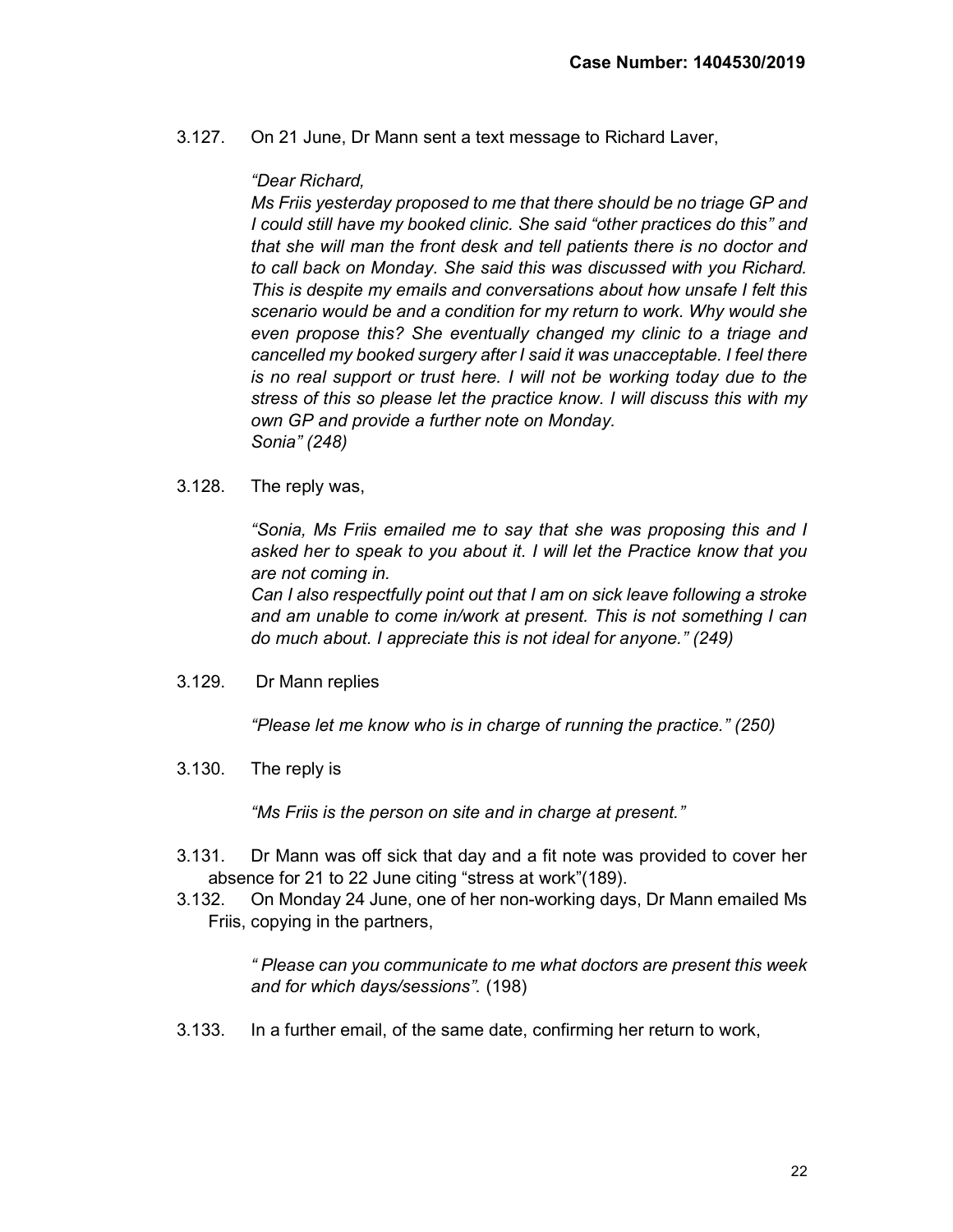"I understand Dr Platford is back this week – please confirm this. I will not be expected to do booked clinic and triage in the same session." (198)

- 3.134. On 28 June, Dr Mann emailed Dr Mulder asking for her grievance meeting as soon as possible (191). She also asked for a meeting to discuss her pay appraisal.
- 3.135. She also emailed Ms Friis to point out that for the next fortnight she had only triage clinics, which meant that there were no routine appointments for patients which made it difficult to establish continuity of care. She also complained again that triage is blocked with inappropriate calls and prescription requests. She asked for some routine clinics to be included.

# Holly King Complaint June 2016

3.136. On 30 June, Holly King wrote to Ms Friis,

"In light of recent events, I wanted to tell you about my concerns regarding working with Dr Mann." (191.3)

3.137. She makes allegations as to how difficult it was to work with Dr Mann,

"Since I started at Helios in March 2018, I have found it increasingly more difficult working with Dr Mann. She is extremely difficult to approach, she seems to dislike working as part of a team, and is very abrupt in her manner, we have also been told this, by many patients, who refuse to be seen by her."

3.138. She then writes about an incident "sometime in May". The incident described the one that took place in March, involving Mohima. She alleged that she had been under pressure to change her statement about that incident, from Dr Mann because in her statement at the time, she had said that Dr Mann had shouted at the employee.

"Dr Mann insisted I change her statement to say she didn't shout."

- 3.139. Two statements have been produced. Both are headed "May". Dr Mann says that the full and damaging statement was never shown to her. She saw a different one.
- 3.140. It is worth referring back to Ms Kershaw's email of 28 June, when the statements taken on investigation confirmed Dr Mann's account of this incident and to Ms Friis' own account at the time, which contained no allegation of shouting or aggressive behaviour by Dr Mann (164 and 231).
- 3.141. Ms King goes on in her email of 30 June to write about the incident on 7 June when a patient, calling in over lunchtime for methadone waited in reception until Dr Mann came back from lunch in the afternoon. Dr Platford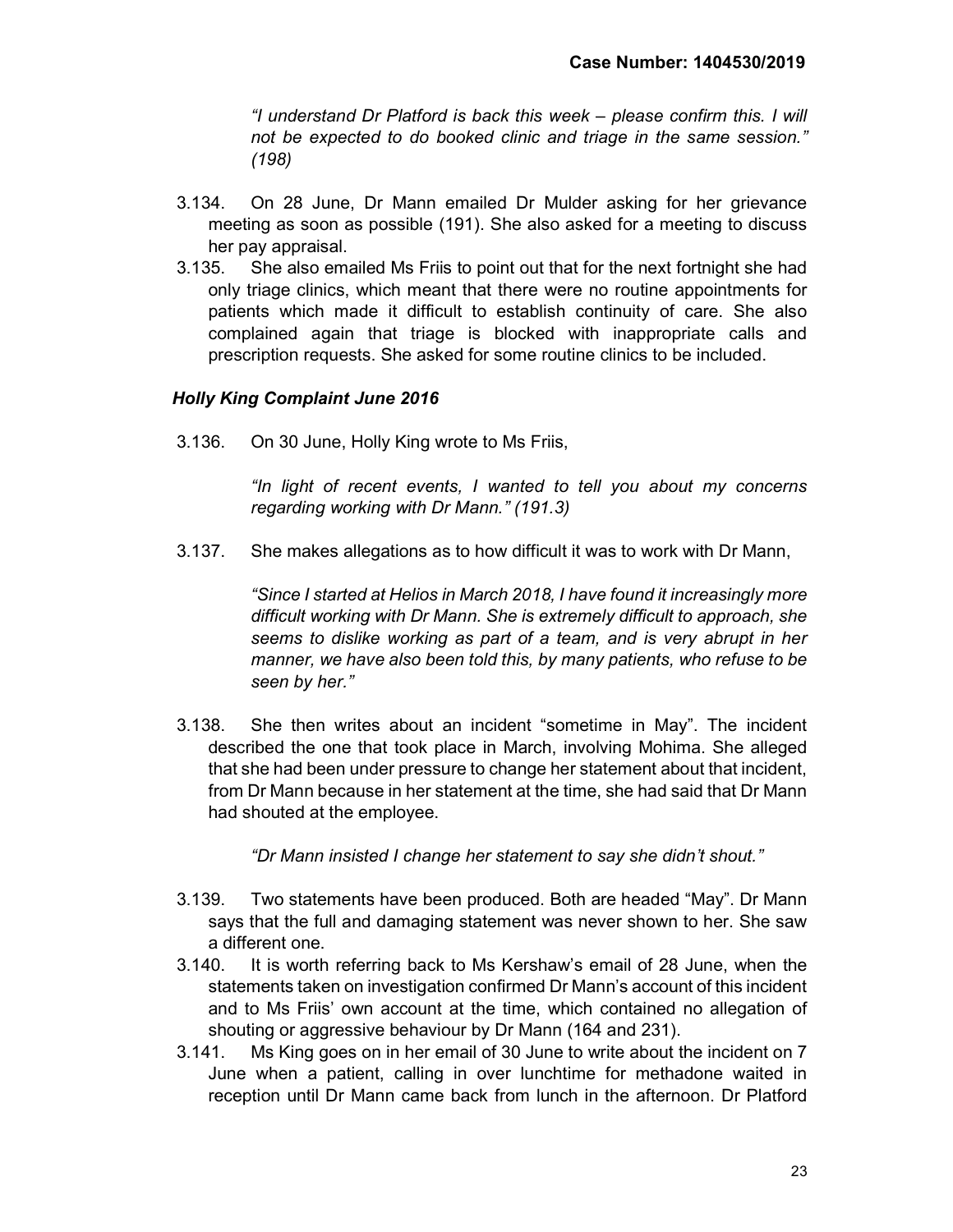had been challenged by Ms King over this, but in this statement, Ms King places the responsibility on Dr Mann without mentioning Dr Platford,

"On Friday 7 June, she left a young female receptionist alone with a methadone dependent patient for 1/5 hours while she went to lunch, refusing to do his blue script, and told the receptionist to call Dr Mulder at his home. The receptionist felt that she was left in potential danger."

3.142. She goes on,

"The following Wednesday Dr Mann refused to work her whole days clinic because there was no triage GP that day. She insisted I call every patient to cancel their appointments. I refused, as I considered this to be an extremely unreasonable request. She was aggressive and intimidating." (191.3)

- 3.143. She then says she has been off sick since then with stress as a direct result of Dr Mann's treatment of her and her team.
- 3.144. There is no other document making an allegation that Dr Mann was aggressive or intimidating.
- 3.145. Neither Ms Friis nor Dr Mulder remember getting this email. There was no investigation. It was not recognised as a formal grievance "in respect of her aggressive and abusive conduct towards Ms King personally and the Reception Team in general" or dealt with as such (see Response para 66).

# July

3.146. On 1 June, Dr Mann submitted an invoice for five days of locum sessions, at the rate agreed with Ms Friis, and including a £50 penalty payment to be levied if payment was not made promptly. She had not charged a penalty rate before but, found that delays in payment became time wasting and troublesome so included it on this occasion. Other locums had mentioned making similar provision. She did not actually charge it. There had been no prior discussion about it with the practice,

"It was a new thing I added as an addition to ensure I would get a timely payment because on previous occasions, one spends quite a bit of time chasing invoice payments. It was a new addition. I know that I did not put that in a previous invoice to Mr Laver." (oral evidence)

- 3.147. She charged per hour, not per session or sessional hour.
- 3.148. Another locum GP also submitted an invoice for days at the end of June charging per hour for triage/surgery/admin (191).
- 3.149. On Tuesday 2 June, Ms Friis wrote,

"Hi Sonia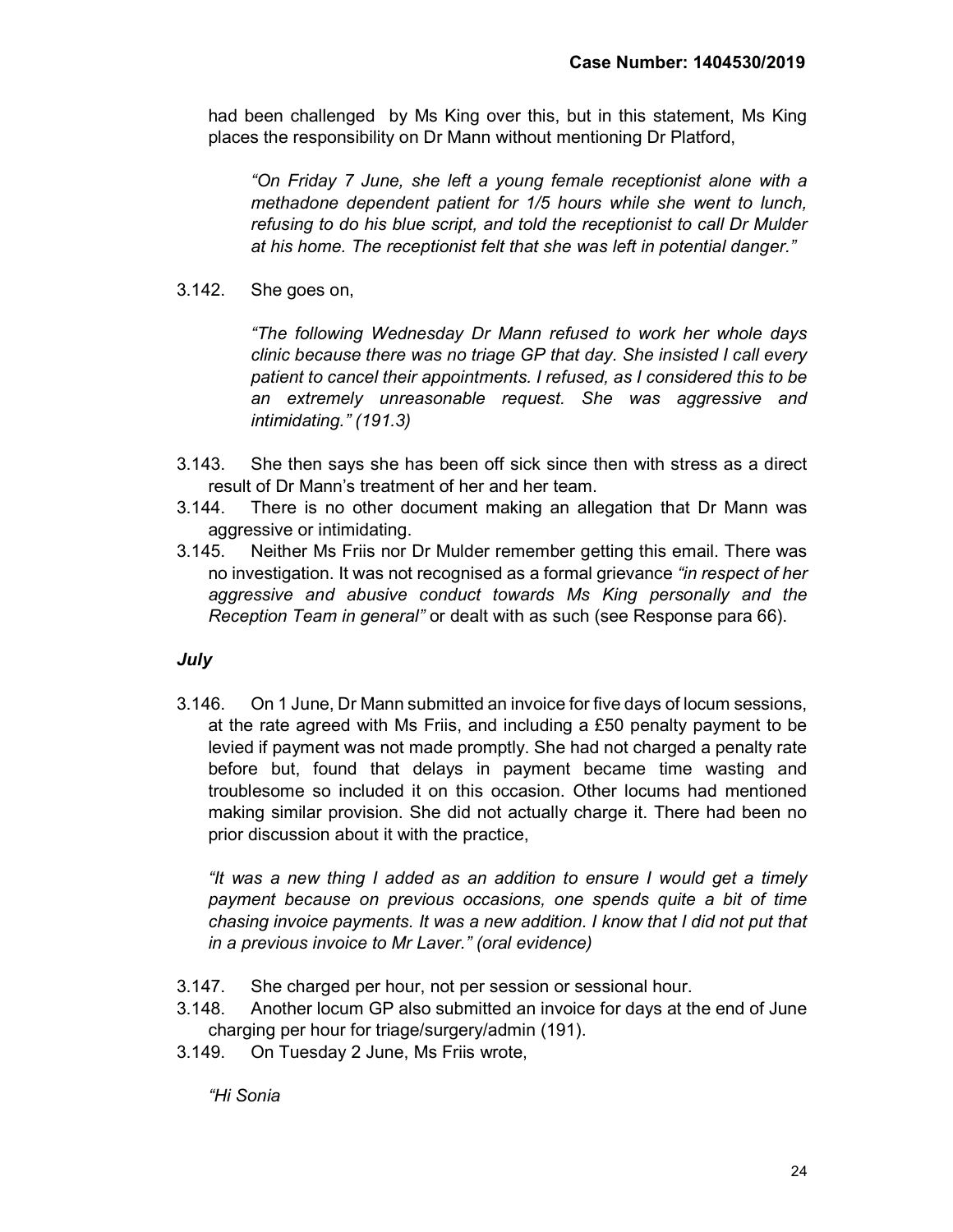I have cancelled your  $9<sup>th</sup>$  and 16<sup>th</sup> sessions for locum cover Kind regards Dagma" (196)

3.150. Ms Friis told the Tribunal that this was her decision.

#### Holly King Back to Work Meeting

- 3.151. On 3 June, Ms King had a Back to Work meeting with Ms Friis (197.3).
- 3.152. She had been off work with stress. She is asked about that,

"What caused you to be stressed?"

"I have been stressed for months due to lack of support in management. Sickness with members of staff. Dealing with Kate's work as well as my own work. I was also not supported by my job share."

- 3.153. She does not mention Dr Mann. She does not repeat her allegation of 30 June that Dr Mann caused her to be off work sick. There is no reference to or discussion of the email of 30 June.
- 3.154. She does refer to the incident of 7 June,

"On Friday 7 June, I arrived at 4pm to work and close Helios. I found Abbie stressed out, she told me that the blue script person had been in at lunch time, everybody knew him to be volatile and aggressive. Sonia and Joan knew he was out here and Joan went to lunch, Sonia came out saw him and said "I am not dealing with that I am going to lunch. Abbie said what shall I do? Sonia said call Frank. She was left with a patient and no GP on site. He harassed other nursing staff and reception staff until both doctors returned from lunch."

- 3.155. The complaint continues and is more about Dr Platford than about Dr Mann. Holly King here is not saying that the receptionist was left alone.
- 3.156. There is a reference to 12 June, when they "realised we had no-one to do triage." Ms King is noted as saying,

"Chloe and myself decided we would put no calls through to Sonia. Patient called for a script so I messaged Sonia please do script, I couldn't find locum. Sonia said not good enough have a full clinic, you have to cancel clinic. I said are you serious? I spent all day rescheduling for Joan's clinic now your telling me you want me to cancel your clinic. You are not working as part of a team. I am not doing it and you cancel the patients yourself…..Why do you want to make it difficult. I'm fed up with you being horrid to us"

- 3.157. She confirms that she walked out.
- 3.158. No reproof for her tone is noted in Ms Friis' notes.
- 3.159. Ms Friis asked her what changes she wanted. The list given includes support from GPs for reception, extra staff for holidays or sickness, greater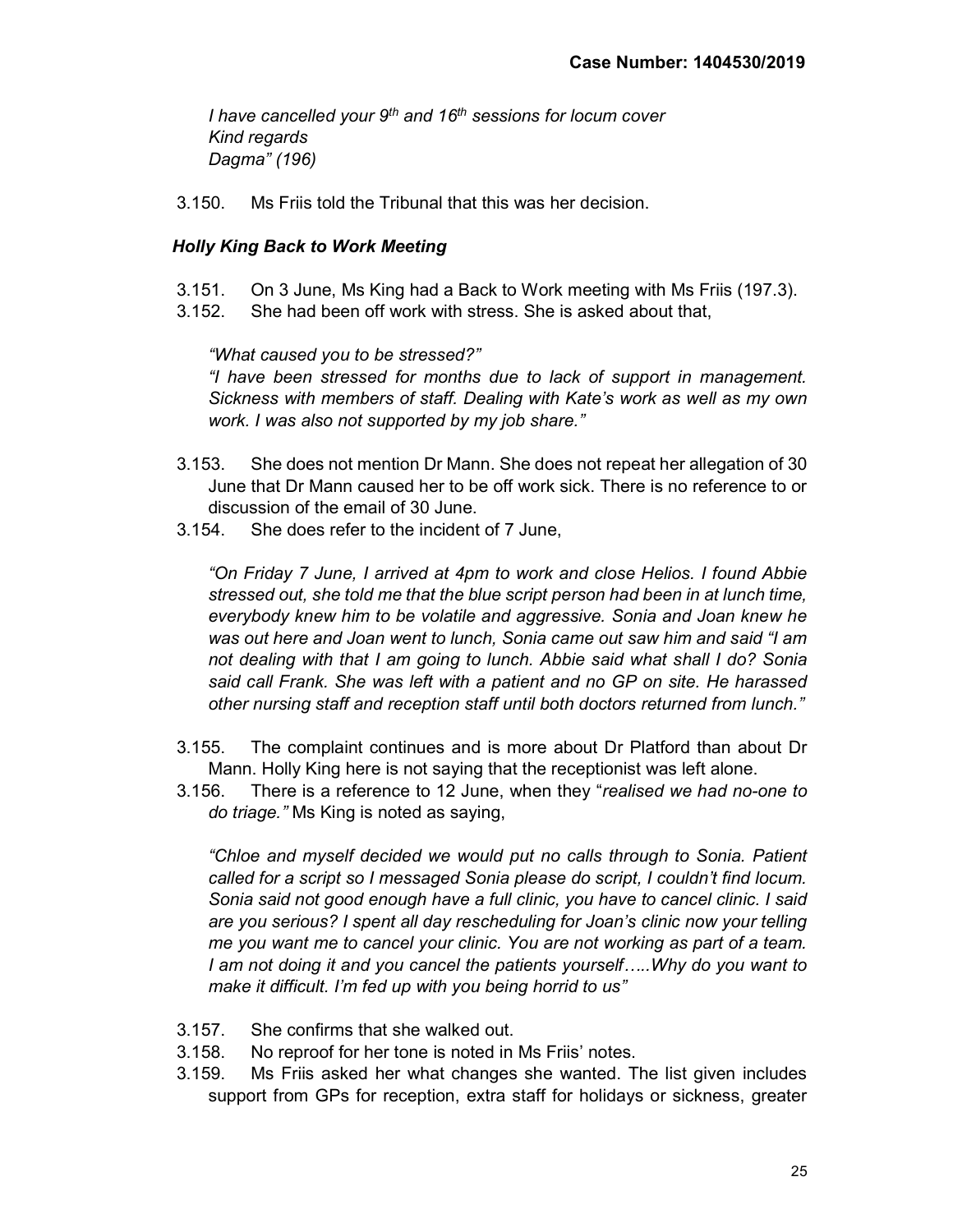authority in handling reception staff. There is no mention of the concerns reported in the email of 30 June. It is not suggested that Dr Mann was aggressive or abusive.

# 3 July 2019 Meeting

3.160. There was a meeting between Ms Friis and Dr Mann on Wednesday 3 July, of which Dr Mann writes,

"I suspected something sinister was happening, as Frank had not replied to my emails but had organised for my locum shifts to be cancelled. I was expecting Frank to be at the clinical meeting that morning, but he was not present. I had to speak to Ms Friis alone. As I had lost trust in Ms Friis, I asked for a receptionist Ellie and Kirsty Edwards to be present. (Kirsty could not attend). I asked Ms Friis why my locum sessions had been cancelled. She said, "I'm not going to say, you'll have to speak to Frank." I asked where Frank was, she said he was not coming in and then got up from her chair and moved towards me, saying "I'm not going to do this love, you have to speak to Frank, love". (Mann, para 61)

- 3.161. Ms Friis produced a note of the meeting of 3 July, in which she agrees that she refused to discuss the cancellation of the sessions and that they should wait until Frank was available. On Dr Mann insisting, she reports finally saying "It's because we can't afford it" (197.2)
- 3.162. Her note includes an account of some of the other incidents, including with Mohima.
- 3.163. Ms Friis ends, having explained that Mohima was allowed to leave without working her notice,

"In retrospect I was not sure what to do and felt that we were so desperate for GP appointments that it was more beneficial to go with Dr Mann's demands."

- 3.164. She does not mention that Mohima resigned having had a disciplinary hearing and facing a further disciplinary hearing in relation to misconduct in relation to handling a prescription and rudeness to Dr Mann. She does not mention that Mohima was agreed to have made a false allegation against Dr Mann and that that was the reason she was allowed to leave without working her notice.
- 3.165. She adds that,

"We gave her a good reference."

3.166. Ms Friis adds an account of the difficulties in June when Dr Mulder was on annual leave and Dr Platford in hospital,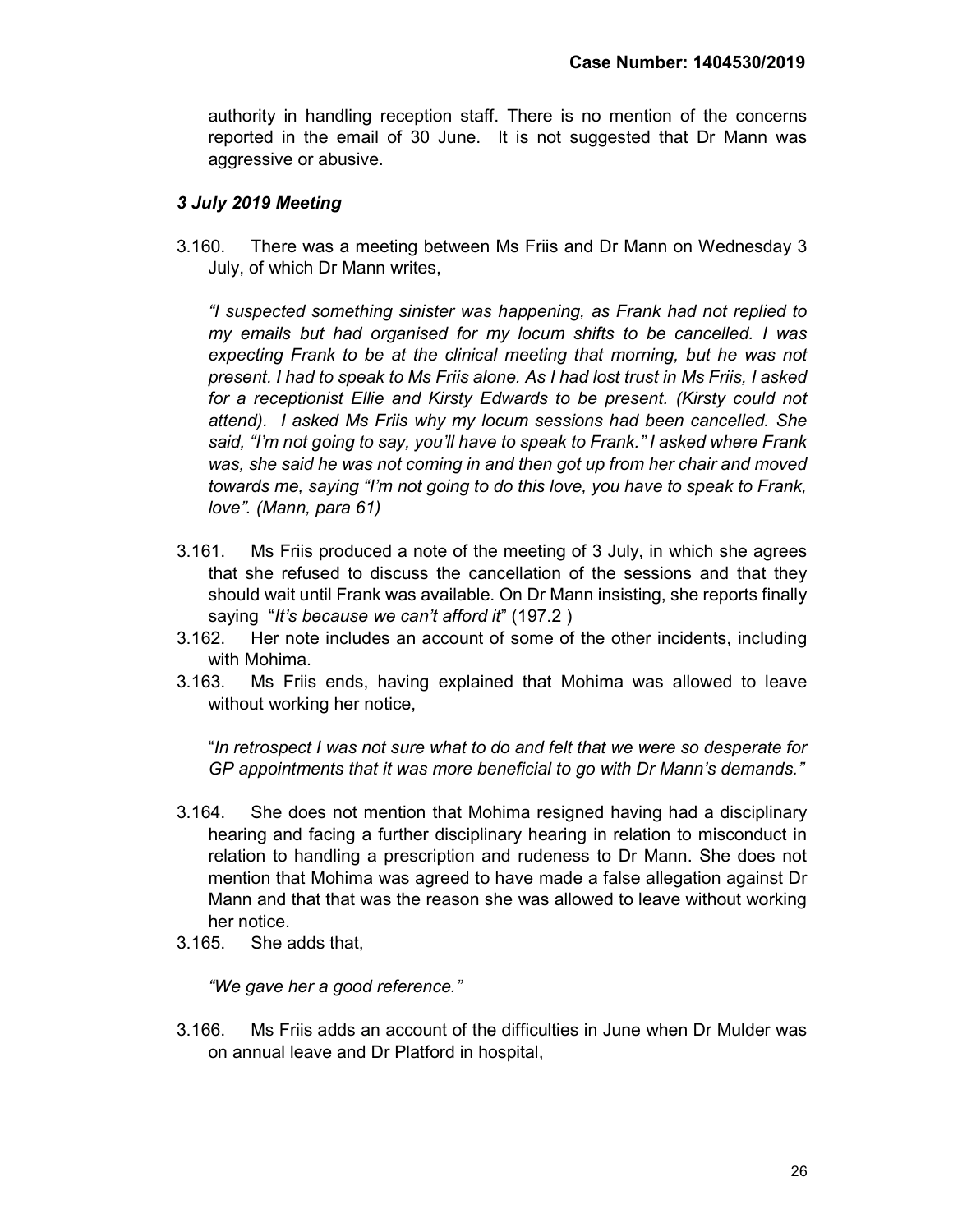"I asked Dr Mann if she could be duty doctor as well as seeing her patients and that I would have reception screen all calls so that only emergency on the day came to her. The reason I asked this of her is that at my previous practice on the call GP saw patients as well as seeing urgent on the day. I did the best I knew how which was very difficult with Sonia walking out a few times."

- 3.167. This was the proposal that Dr Mann had earlier found so unacceptable in terms of patient safety, to use reception staff to determine what was an emergency, while Dr Mann continued with her booked clinic. There is no other reference in the evidence to Dr Mann "walking out a few times."
- 3.168. Dr Mann left the surgery after this meeting.
- 3.169. Ms Edwards, who saw Dr Mann after the meeting, gave a written report later that day of what Dr Mann had told her after the meeting, namely, that Ms Friis had said "Frank needs to be here, love" and continually called her "love" through the short meeting. She reports too that Dr Mann was crying, and asked her to write this up,

"I agreed to as I do feel this is quite significant. Dagma followed Sonia out into the car park but Sonia did not return.

I did not find writing this easy and I will not take sides. I am writing this as requested by Sonia as she asked me to be witness to the conversation. I also feel it that it is the right thing to do as I believe these issues are becoming more and more frequent … As stated in my email previously, and I note I have not had a reply, I am struggling to feel completely safe and supported here at present." (197).

3.170. Dr Mann sent a text message to Mr Laver at 9.05 that morning,

"Hello, I am unable to work today or the rest of the week due to acute stress, palpitations and headaches. This was precipitated by an incident with Dagma this morning. The attitude she displayed towards me is unacceptable. I have to question what is going on here and why. Is this because I have asked for a grievance meeting? I have a GP appointment on  $15<sup>th</sup>$  July after which I ..." (214, copy in bundle ends at this point).

3.171. Mr Laver replied,

"Thank you for letting me know, Sonia, and I am really sorry to hear this. Regards Richard" (215)

3.172. Dr Mann sent a text message to Dr Mulder at 09.08 that day, in the same words as the message she sent to Mr Laver. The final words of this message are,

"I have GP appointment on 15 July, after which I will provide a fit note.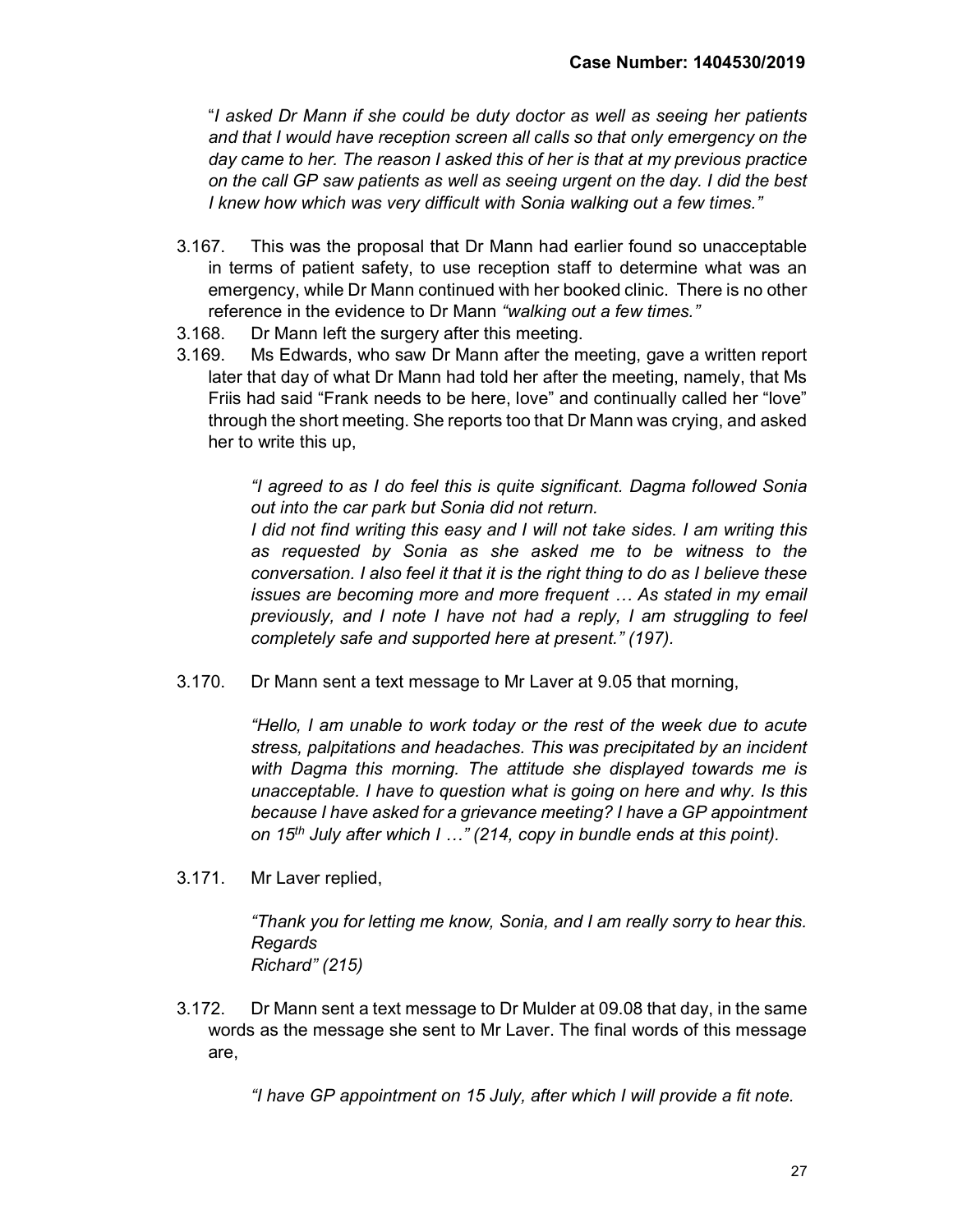Sonia

Please can you let me know when we can meet this week?" (158).

3.173. She then sent a further text to Mr Laver,

"Can you liaise with Frank to organise this meeting as yet I have not had a reply to any of my emails sent since the beginning of June?"

- 3.174. Dr Mulder rang Dr Mann later that day. This was their first conversation since his return from holiday on Monday 1 July.
- 3.175. We have seen no contemporary note of that conversation from either. Dr Mulder does not deal with it in his witness statement. Dr Mann's account was not challenged.
- 3.176. In her witness statement, Dr Mann says,

"Our conversation began with Frank saying "I heard from Dagma that you have resigned", I said "I think she would like me to but no I have not resigned". Frank said "There are two ways this can go. If you were to resign, we would not need to go through the grievance meeting, or you could be off sick for 3 months."

"I said that I wanted to know what was going on and why had he cancelled my locum shifts. He would not say but said "Richard will be writing you a letter." (Mann paras 67 and 68)

- 3.177. It was agreed that there would be a meeting between them that evening, at 6.30 pm. This was not to be the grievance meeting. This was to discuss more immediate issues.
- 3.178. Dr Mann arranged someone to accompany her. Dr Mulder asked Professor Feder to sit in, confirming that this was not the grievance meeting (191.5). Dr Mulder then changed the meeting from Friday evening to the afternoon of 8 July.
- 3.179. On 5 July, Dr Mann cancelled the meeting (158). She explains,

"Because by that stage, I believed that the invoice, the whole locum shift saga was a ruse to intimidate me because I had made a disclosure about patient safety and had asked for a grievance and I felt I was in a toxic situation, so I withdrew, I had already, the day before that, I sent a text to say I was not going to attend the meeting and I did not make contact again with the practice again until my resignation on 19 July. So I did not respond.

It was supposed to be 3 July. Frank moved it to  $8<sup>th</sup>$  and by then I had lost all trust with the practice and was fed up and when I reflected on the events that had passed from 3 June to 3 July, the only conclusion was that this was a ruse to intimidate me, he was leading me down a path I did not want to go down, I wanted my grievance hearing but instead we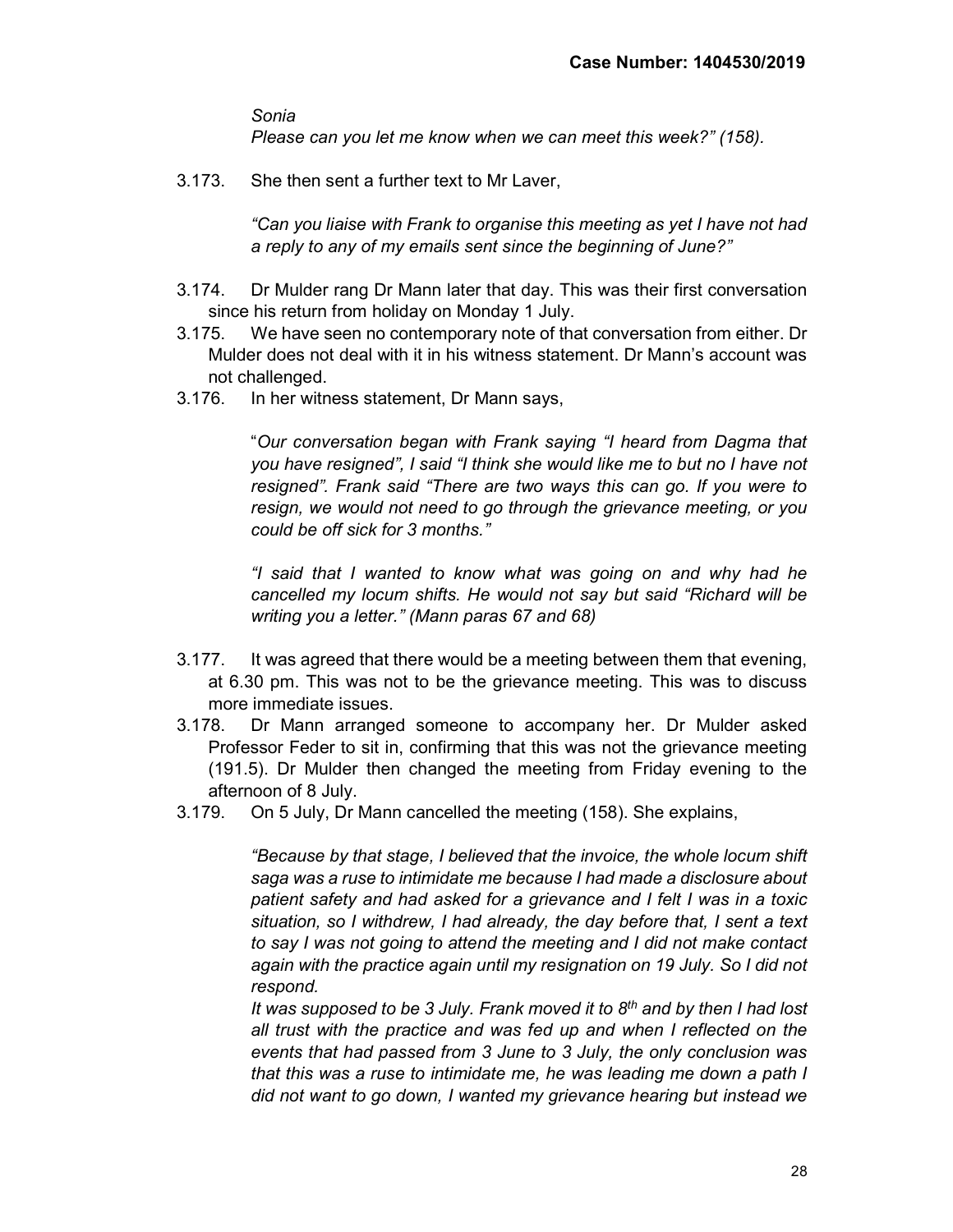were focusing on locum shifts and invoices, so I cancelled." (oral evidence)

# Holly King List of Concerns regarding Dr Mann

- 3.180. On 5 July, Ms King produced a list of complaints about Dr Mann (198). It is headed "List of concerns regarding Dr Sonia Mann"
- 3.181. The complaints, some ten in all, cover some matters that have implications for patient safety. Those include failing to sign urgent prescriptions, refusing to call back patients if the patient misses a call, relying on reception to explain medical matters, transferring patients on to junior GPs lists. Others are about her manner, described as abrupt, or not being a team player.
- 3.182. There is a reference again to the incident of 7 June,

"Dr Mann recently left a female receptionist in the building with a potentially dangerous patient and told the Receptionist to call Dr Mulder, who was actually on his annual leave."

- 3.183. This is inaccurate and incomplete. Dr Mulder had not been on his annual leave at the time; Dr Platford's involvement is not mentioned. In Ms King's previous account, the receptionist had not been left alone.
- 3.184. There is a reiteration of the requirement that Dr Mann's booked clinic was cancelled when there was no triage GP,

"I feel that this is making unreasonable requests of the reception team."

- 3.185. While the picture painted is of someone abrupt and rude, there is no reference to aggression and no mention of the March allegation when Dr Mann was accused by Mohima of threatening behaviour.
- 3.186. Neither Ms Friis nor Dr Mulder remember getting this list. There was no investigation of the matters raised. It was not recognised as raising a concern under the whistleblowing procedure. No action was taken on it.
- 3.187. On Sunday 6 July, Mr Laver wrote to Dr Mann, copying in Dr Mulder, in the expectation that the meeting on 8 July would be continuing. It addresses locum pay rates.

"First of all, I am really sorry that your relationship with Helios seems to have change so dramatically during the last few months. I believe I am correct in saying that you joined the Practice in June 2015 And, in the almost four years I worked with you, whenever had a "cross word" or disagreement."

3.188. The letter sets out the agreement of £80 per hour plus a triage premium of £100. But he suggests that rather than the £80 being a true hourly rate,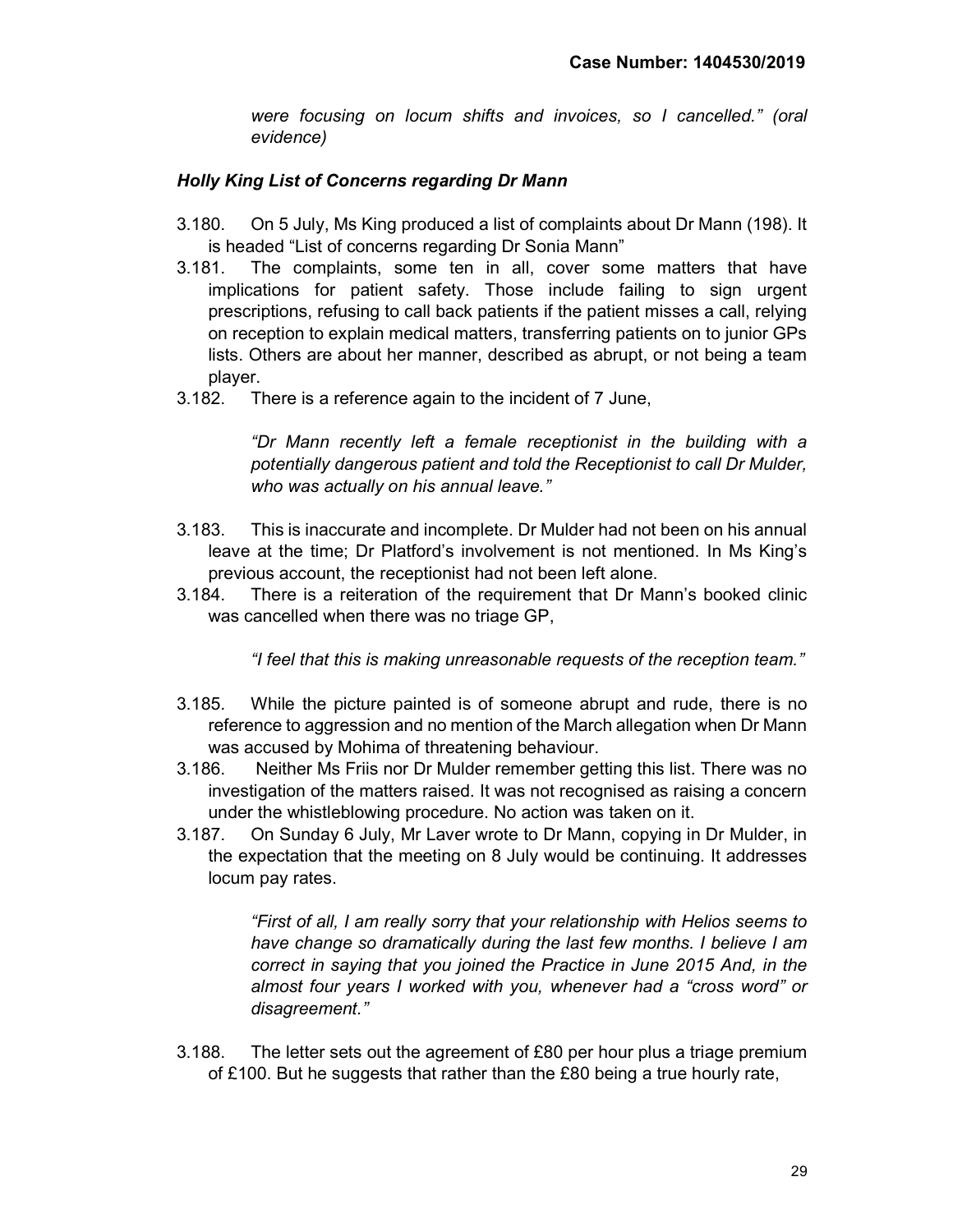"My view is that any extra worked over and above a 4 hour session is covered by the "Triage Premium". Could you please consider this before meeting with Frank."

- 3.189. He said her interpretation of the agreed rate was unaffordable and substantially above charges made by others. He was also unhappy about the £50 penalty clause.
- 3.190. The email ends,

"Sonia, nobody underestimates how good you have been for Helios during the last 4 years and I do sincerely hope that matters can be resolved on Monday."

3.191. He adds,

"I know that there was a problem with sessions being taken off screen last week and my view is that once the sessions have been agreed they should not have been removed." (200)

3.192. On 19 July, Dr Mulder emailed Dr Mann, copying in Catherine Ward, He refers to the decline in Dr Mann's working relationship with Helios over the last few months. He explains that Catherine Ward would be assisting in the management of Helios. He goes on,

"One proposal is that you and Catherine meet to talk through your grievances. This conversation would be protected in that anything discussed or said would be completely off the record and not be repeated or used by either of you to anyone including myself. The aim would be to find a acceptable solution to the current situation for all concerned. This would be without prejudice. …..

I hope this will help to move things forward."

- 3.193. Dr Man submitted her resignation three hours later.
- 3.194. The letter opens by stating that she is resigning,

"forthwith in direct consequence and acceptance of your repudiatory breaches of my contract of employment. I consider that you have irretrievably broken the implied term of mutual trust and confidence between us…." (203)

3.195. There follows a detailed account of the difficulties arising on and since 11 June, identifying protected disclosures including in her email of 12 June to her clinical colleagues, the message of the same date to Dr Mulder, in her grievance and in her report on the evening of 13 June. She refers to the detriments of being left unsupported when Dr Mulder left the country and in the failure to address the grievance. She highlights the failure to provide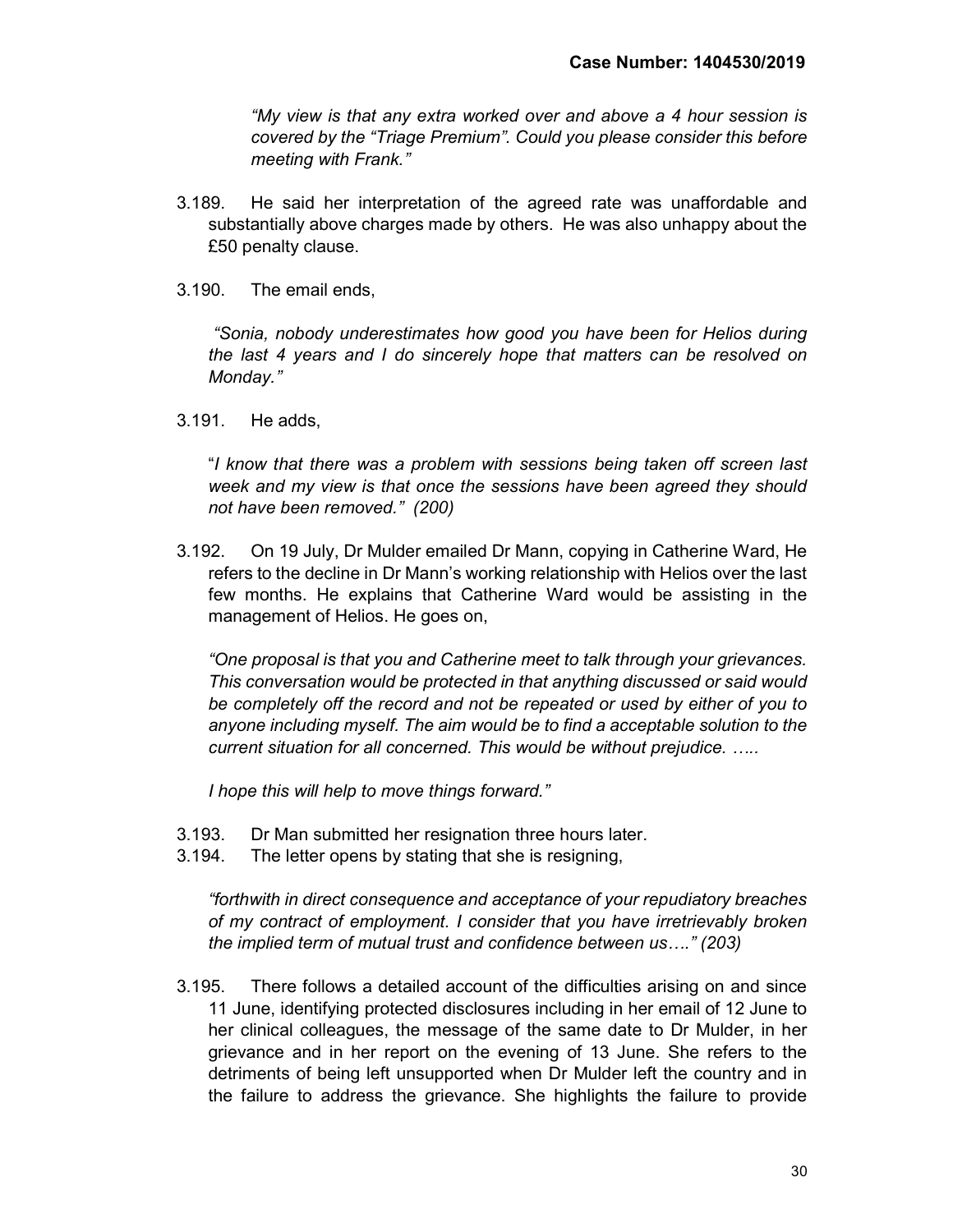adequate GP cover on 12 June, 14 June and 21 June. She refers to the proposal by Ms Friis for 21 June, and her report of it to the partners of the same day,

"...even though there was to be no duty Dr the next morning (21st), she had not cancelled my booked clinic for the next morning. She instead offered to 'tell patients there are no appointments and to call back on Monday' and that any emergencies could 'wait until the afternoon'. This concerned me deeply as to why she would even suggest this, as I had already stated on several occasions that this scenario would be unacceptable, as it was unsafe for both myself and our patients and placed me under extreme stress. It has never been accepted practice to work in this manner in the 4 years that I have been employed at Helios MC. I felt unsupported because my concerns were not being taken seriously. It was only when pressed that she finally agreed to cancel my booked clinic…."

- 3.196. Dr Mann points out that there was no reply from Dr Mulder, and Mr Laver had told her that he was unable to assist while on sick leave. Dr Mulder had called her. In that call, he had told her he had directed the cancellation of her locum sessions and was challenging her fees. The cancellation of the locum sessions on 3 June was the last straw and, it being the only time her locum sessions once agreed had been cancelled, a detriment directly related to the making of a protected disclosure.
- 3.197. She also reported that he had suggested that if she was to resign, no grievance meeting would need to take place, which she describes as a further a further breakdown of trust and confidence between them, an attempt to circumvent her statutory and contractual rights and evidence on noncompliance with the ACAS Code.
- 3.198. There had been, she said, no acknowledgement of the concerns she raised and no steps taken to hold a grievance meeting (203 – 206).
- 3.199. Mr Laver responded on 24 July 2019, in a kindly worded letter (209), accepting the resignation with regret, and offering again the without prejudice meeting earlier suggested.
- 3.200. He said,

" On behalf of the Helios team I thank you for your endeavours and we are sorry to lose you."

and,

"As I said in my last email to you, you have been one of the mainstays of the Practice for the last 4 years and I was saddened to receive your letter of resignation. Whether you decide to meet with us or not please be assured that I will give you a good reference if you require one for any new post you may be considering."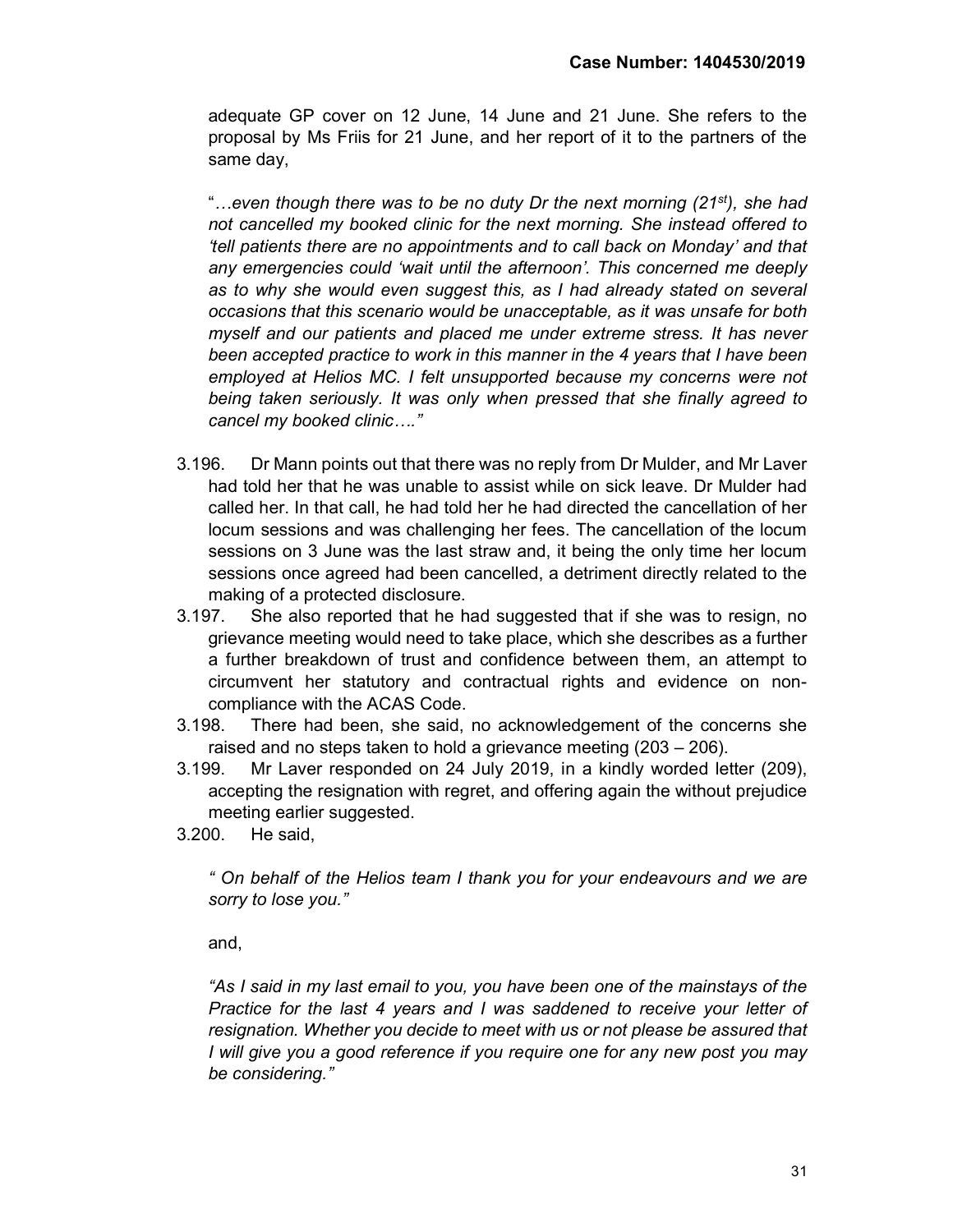# Law

# Constructive Dismissal

- 4.1. An employee has a right not to be unfairly dismissed (section 94 Employment Rights Act 1996 ("ERA 1996").
- 4.2. A termination of the contract by the employee will constitute a dismissal within section 95(1)(c) of the ERA 1996 if he or she is entitled so to terminate it because of the employer's conduct. That is a constructive dismissal.
- 4.3. For the employee to be able to claim constructive dismissal, the employee must establish that the following four conditions are met:
	- i) There must be a breach of contract by the employer.
	- ii) That breach must be sufficiently important to justify the employee resigning, or else it must be the last in a series of incidents which justify his leaving.

iii) The employee must leave in response to the breach and not for some other, unconnected reason.

iv) The employee must not delay too long in terminating the contract in response to the employer's breach, otherwise he or she may be deemed to have waived the breach and agreed to the variation of the contract or affirmed it.

- 4.4. A repudiatory breach of contract is a significant breach, going to the root of the contract (Western Excavating (ECC) Ltd v Sharp [1978] ICR 221). That is to be decided objectively by considering its impact on the contractual relationship of the parties (Millbrook Furnishing Industries Ltd v McIntosh (1981) IRLR 309)
- 4.5. It also follows that there will be no breach simply because the employee subjectively feels that such a breach has occurred no matter how genuinely this view is held. If, on an objective approach, there has been no breach, then the employee's claim will fail (see Omilaju v Waltham Forest London Borough Council [2005] EWCA Civ 1493, [2005] IRLR 35).
- 4.6. Employment contracts contain an implied term of mutual trust and confidence. The parties to the contract will not, without reasonable and proper cause, conduct themselves in a manner calculated or likely to destroy or seriously damage the relationship of confidence and trust which should exist between employer and employee (Malik v BBCI SA (in liq) HL [1998] AC 20).
- 4.7. It is not simply about unreasonableness or unfairness. The question is whether the conduct complained of was likely to destroy or seriously damage the relationship of trust and confidence.
- 4.8. it is not necessary in each case to show a subjective intention on the part of the employer to destroy or damage the relationship, a point reaffirmed by the EAT in Leeds Dental Team Ltd v Rose [2014] IRLR 8, EAT. As Judge Burke put it:

''The test does not require a Tribunal to make a factual finding as to what the actual intention of the employer was; the employer's subjective intention is irrelevant. If the employer acts in such a way, considered objectively, that his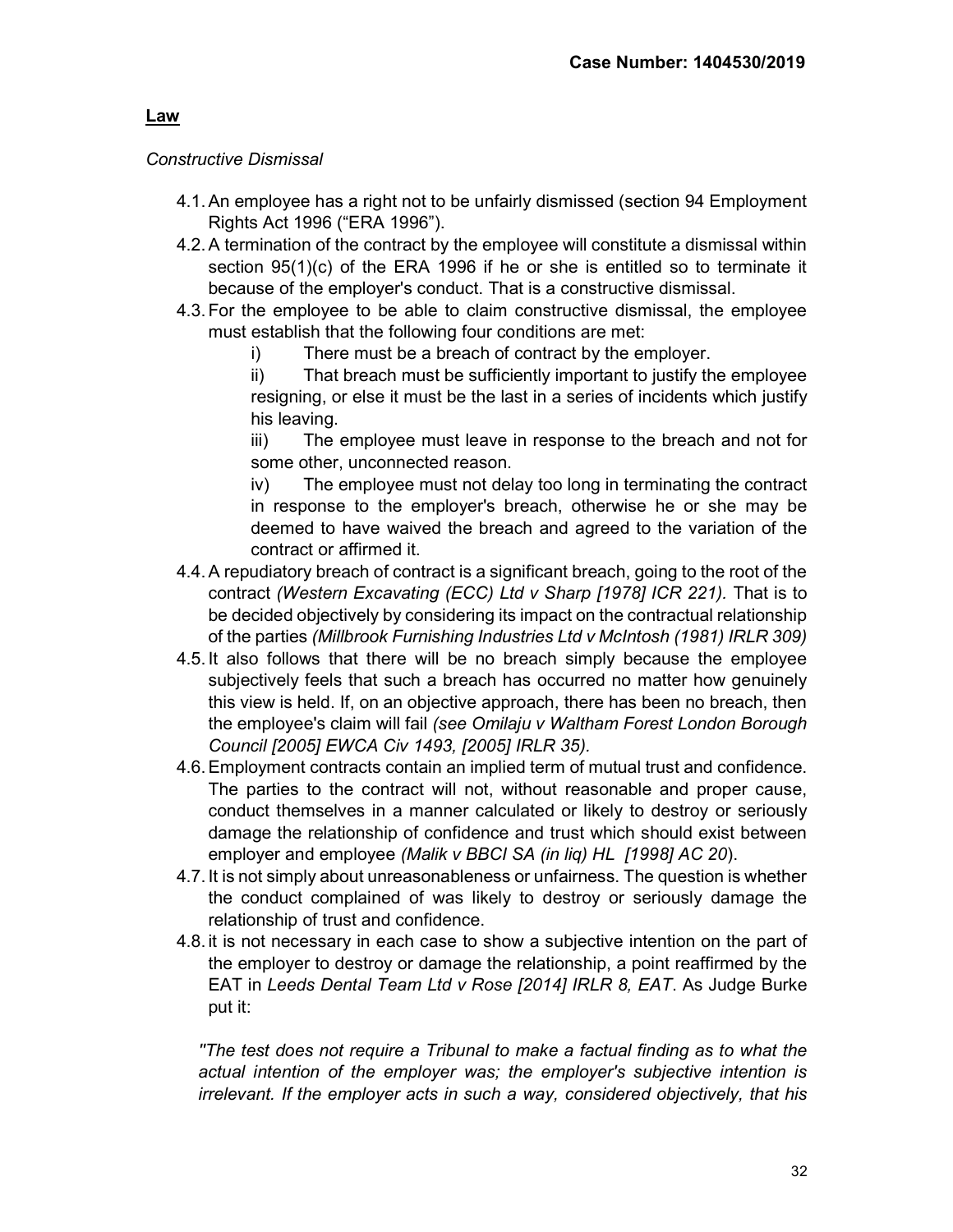conduct is likely to destroy or seriously damage the relationship of trust and confidence, then he is taken to have the objective intention spoken of…''

4.9. The Claimant must have resigned in response (or at least partly in response) to the Respondent's breach of contract. The Tribunal must consider the five step test in Kaur v Leeds Teaching Hospital NHS Trust [2018] EWCA Civ 978,

(1) What was the most recent act (or omission) on the part of the employer which the employee says caused, or triggered, his or her resignation?

(2) Has he or she affirmed the contract since that act?

(3) If not, was that act (or omission) by itself a repudiatory breach of contract?

(4) If not, was it nevertheless a part of a course of conduct comprising several acts and omissions which, viewed cumulatively, amounted to a (repudiatory) breach of the Malik term?

(5) Did the employee resign in response (or partly in response) to that breach?

- 4.10. The general principles of contract law applicable to a repudiation of contract are that if one party commits a repudiatory breach of the contract, the other party can choose either to affirm the contract and insist on its further performance or he can accept the repudiation, in which case the contract is at an end.
- 4.11. Delaying too long or, by conduct, indicating acceptance of the change, can point to affirmation. It is not contended by the Respondent that the Claimant affirmed the contract.

# Protected Disclosure

- 4.12. The provisions relating to protected disclosure are set out at sections 43A to 43K of the 1996 Act.
- 4.13. It is not disputed that the Claimant made disclosures of information. The contest primarily is over whether they were made in good faith, in the claimant's reasonable belief and in the public interest. However, it has also been suggested that there was not sufficient information to identify a risk to patients.
- 4.14. By section 43B,

"In this Part, a "qualifying disclosure" means any disclosure of information which, in the reasonable belief of the worker making the disclosure, is made in the public interest and tends to show one or more of the following –

(b) That a person has failed, is failing or is likely to fail to comply with any legal obligation to which he is subject... and

(d) That the health of safety of any individual has been, is being or is likely to be endangered…."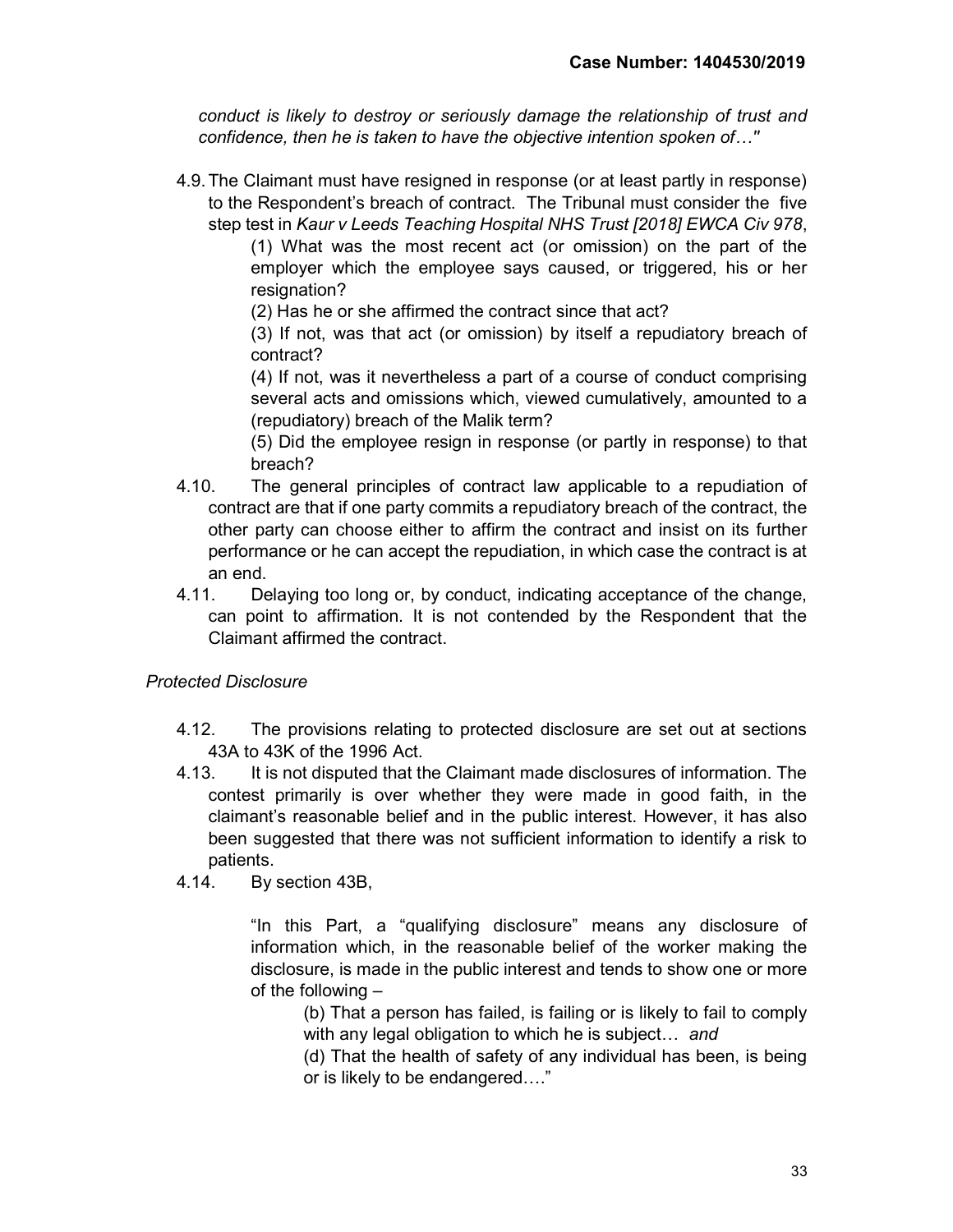- 4.15. By section 43C, a qualifying disclosure is made, where the worker makes the disclosure to his employer.
- 4.16. A qualifying disclosure will have sufficient factual content and specificity to be capable of pointing to one of the qualifying categories in section 43B (Kilraine v Wandsworth LBC [2018] EWCA IRLR 846). The Tribunal must take into account the context and background. There is no rigid distinction between the provision of information on the one hand and the making of an allegation on the other (Simpson v Cantor Fitzgerald Europe CA [2021] IRLR 238).
- 4.17. The tribunal also considered in Chesterton Global Ltd v Nurmohamed [2017] EWCA Civ 979CA , considering the public interest requirement. There are four factors to be taken into consideration: the numbers in the group whose interests the disclosure served; the nature of the interests affected and the extent to which they are affected by the wrongdoing disclosed; the nature of the wrongdoing disclosed and the identity of the alleged wrongdoer.
- 4.18. Guidance is given from Blackbay Ventures Ltd (Chemistree) v Gahir UKEAT/0449/12/JOJ on the steps to be taken by the Tribunal.

1. Each disclosure should be identified by reference to date and content.

2. The alleged failure or likely failure to comply with a legal obligation, or matter giving rise to the health and safety of an individual having been or likely to be endangered or as the case may be, should be identified.

3. The basis upon which the disclosure is said to be protected and qualifying should be addressed.

4. Each failure or likely failure should be separately identified.

5. Save in obvious cases if a breach of a legal obligation is asserted, the source of the obligation should be identified

6. The Tribunal must then consider whether or not the Claimant had the reasonable belief referred to in section 43B(1) and whether it was made in the public interest.

4.19. By section 47B(1),

"A worker has the right not to be subjected to any detriment by any act, or any deliberate failure to act, by the employer done on the ground that the worker has made a protected disclosure."

4.20. "Worker" has the extended meaning given by section 43K.

4.21. By section 47B(1A),

"A worker ("W) has the right not to be subjected to any detriment by any act, or any deliberate failure to ack, done –

- (a) By another worker of W's employer in the course of that other worker's employment, or
- (b) By an agent of W's employer on the ground that W has made a protected disclosure.
- 4.22. In such a case, the detriment is treated as done by the employer (section 47B(1B).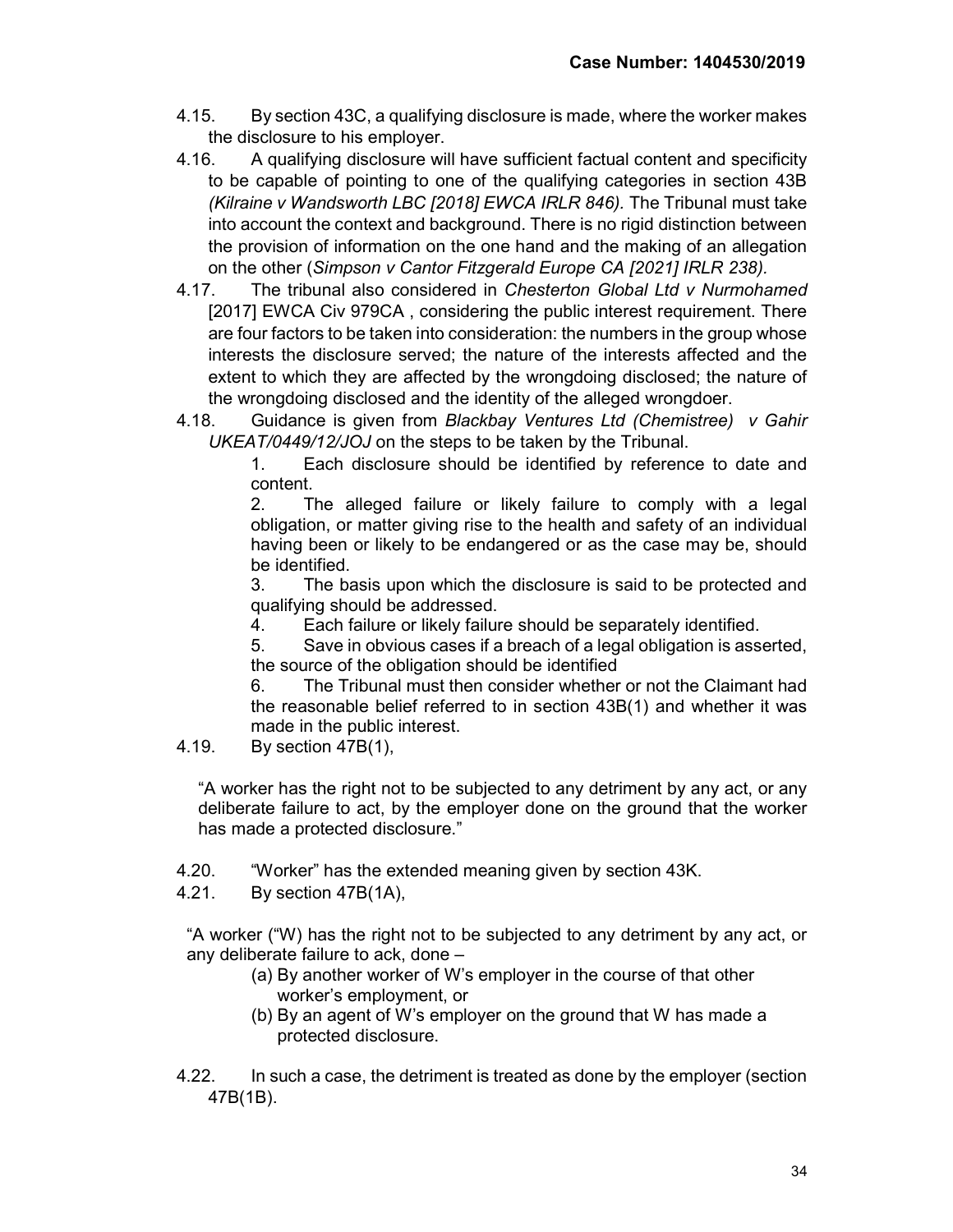- 4.23. Where the Tribunal finds a protected disclosure and detriment, the question is whether on not the detriment was "on the ground that" the worker has made the protected disclosure. The question there is whether the protected disclosure materially influences (in the sense of being more than a trivial influence) the employer's treatment of the whistleblower. (Fecitt and others and Public Concern at Work v NHS Manchester, [2011] EWCA Civ 1190, [2012] IRLR 64.
- 4.24. By section 103A, an employee is to be regarded as unfairly dismissed if the reason or principal reason for the dismissal is that the employee made a protected disclosure. The burden is on the Respondent to establish the reason for the dismissal (Kuzel v Roche Products Ltd [2008] ICR 799). If the employer fails to do so, it is open to the employment tribunal to find that the reason is that asserted by the employee, but it is not bound to do so. The identification of the reason or principal reason turns on direct evidence and permissible inferences from it.
- 4.25. We are referred to Salisbury NHS Foundation Trust v Wyeth, [2015] UKEAT/0061/15/JOJ. Where breaches of contract are found, it is for the Tribunal then to determine the reason or principal reason for that conduct.

# 5. Submissions

5.1. Both counsel presented written submissions which were helpful, and amplified them briefly in oral submissions.

# 6. Reasons

# Procedural matters

- 6.1. The hearing had been converted to a Cloud Video Hearing on 2 February 2019 with the consent of the parties. That is because a face to face hearing was not practicable on the dates listed, in the light of the restrictions imposed by the Health Protection (Coronavirus Restrictions) (England) (Amendment) (no 3) Regulations 2020.
- 6.2. Orders had been given limiting the number of words in witness statements and pages in the bundle of evidence. The word limits for witness statements had not been respected by the Respondent, more than 2500 over the limit of 7500. The bundle exceeded the permitted limit of 250 pages fixed in the Order of 2 October 2020 by 163 pages. That was not apparent from the numbering, because of the extensive use of subordinate numbers – for example, 220 followed by 220.1 to 220.16. The bundle was not in date order as directed.
- 6.3. The time estimate and timetable for the hearing is based on a disciplined approach to witness statements and evidence. This was unhelpful and discourteous to the Tribunal as well as in breach of the Orders given.
- 6.4. At the start of the hearing, changes were proposed to the outline timetable established in the Order of 1 April 2020 to allow more time for oral evidence. That was rejected because no earlier application had been made in spite of two subsequent Case Management hearings. The change would have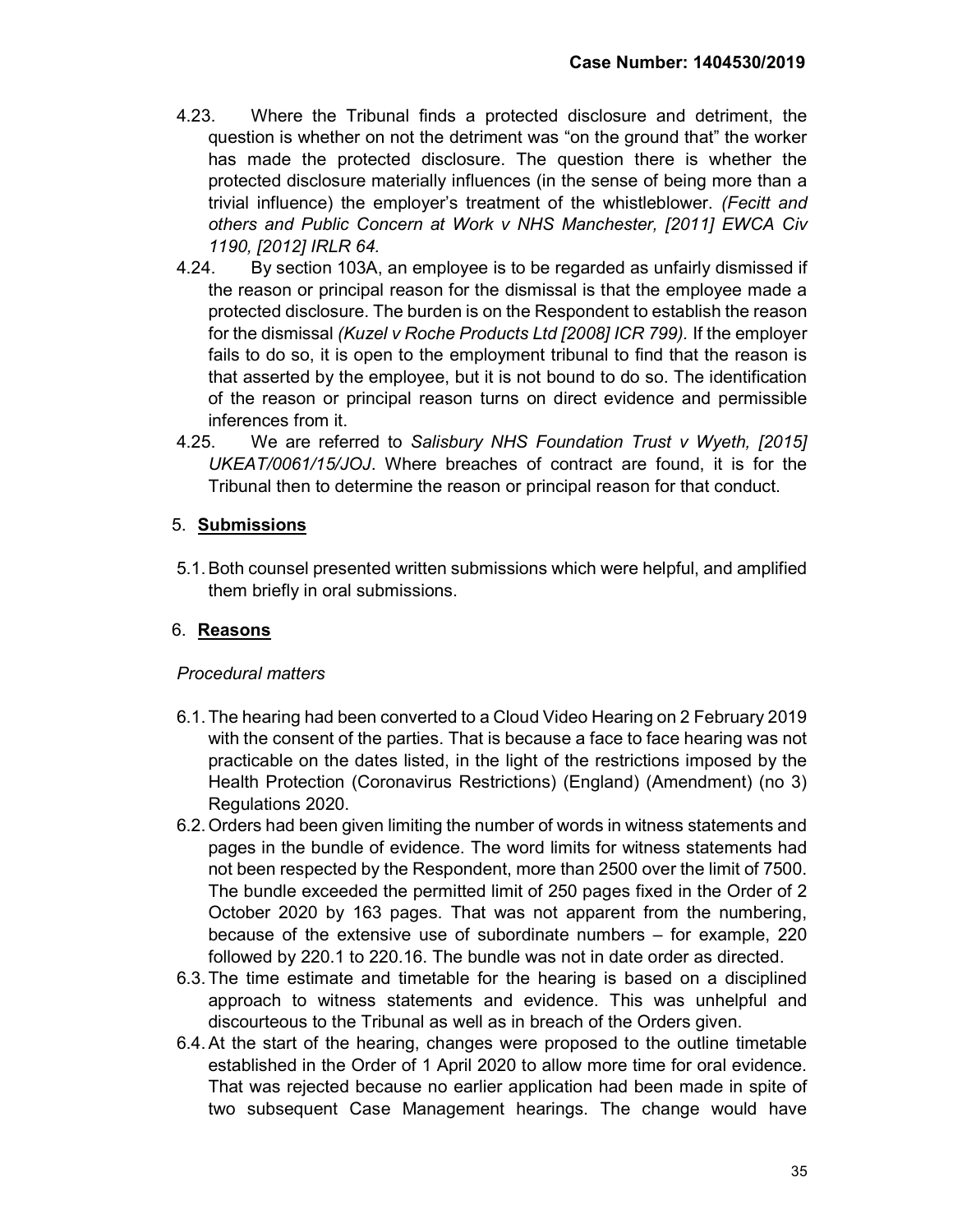reduced the time for Tribunal reading or deliberations. The Employment Judge directed that the Respondent have 5.5 hours for cross examination and the Claimant 7 hours, which was accepted.

6.5. Difficulties became apparent over the Respondent's disclosure. That there was a whistleblowing policy only emerged during the third day of the hearing, when it was produced. The Grievance and Disciplinary policies were not obviously those appropriate to the dates at issue. Other documents were missing. The evidence showed that Ms Kershaw had conducted an investigation into events concerning the receptionist Mohima, on which Ms Kershaw reported on 28 March 2019. Those events have been at issue in this hearing but we have only one of the statements Ms Kershaw saw. The letter produced to Dr Mann indicates the outcome but we do not have any full report on the outcome. There is some evidence that Ms Friis sought evidence after Dr Mann had gone off sick or resigned in July 2019, and that those enquiries had been by email but no such emails have been disclosed. Ms Friis initially agreed that she had made email enquiries but on being asked to disclose them decided that her approaches had been made by telephone. We therefore do not know what specific questions elicited the email response from, for example, Rebecca, a therapist, which opens, "Very sorry to hear that – what a sad development." That does not appear to be a response to a telephone conversation. That email goes on to give an account of Dr Mann's demeanour at the meeting of 1 May 2019. There has been no reference to an untoward incident on 1 May 2019. The natural inference is that the Respondent was seeking to bolster a case based on Dr Mann's demeanour or conduct, in the absence of contemporary records or concerns. There is an email too, page 171, rather puzzlingly described in the index as "email Jennifer Kershaw to Claimant (N & W PM Group) Indemnity" and as originally provided was substantially illegible. The content does not justify that heading and on the panel requesting a legible copy, it proved to report a discussion between Ms Kershaw and Dr Mann, one that is both relevant and favourable to the Claimant, contradicting the Response (171). (In fairness, a number of other documents were also illegible). The difficulties were compounded in that the Respondent's witnesses repeatedly referred to documents to support their case which did not in fact support the points made, and not by reason of errors over page numbers.

## The Response

- 6.6. In this case, the Grounds for the claim and the Response are markedly different. They give wholly contrasting accounts. The Response challenges the Claimant's conduct and competence.
- 6.7. We approached our analysis by reference to our Findings of Fact and the Respondent's grounds for response.
- 6.8. Paragraphs 1 to 43 of the Response deal with background matters, primarily describing the medical practice and how it operated.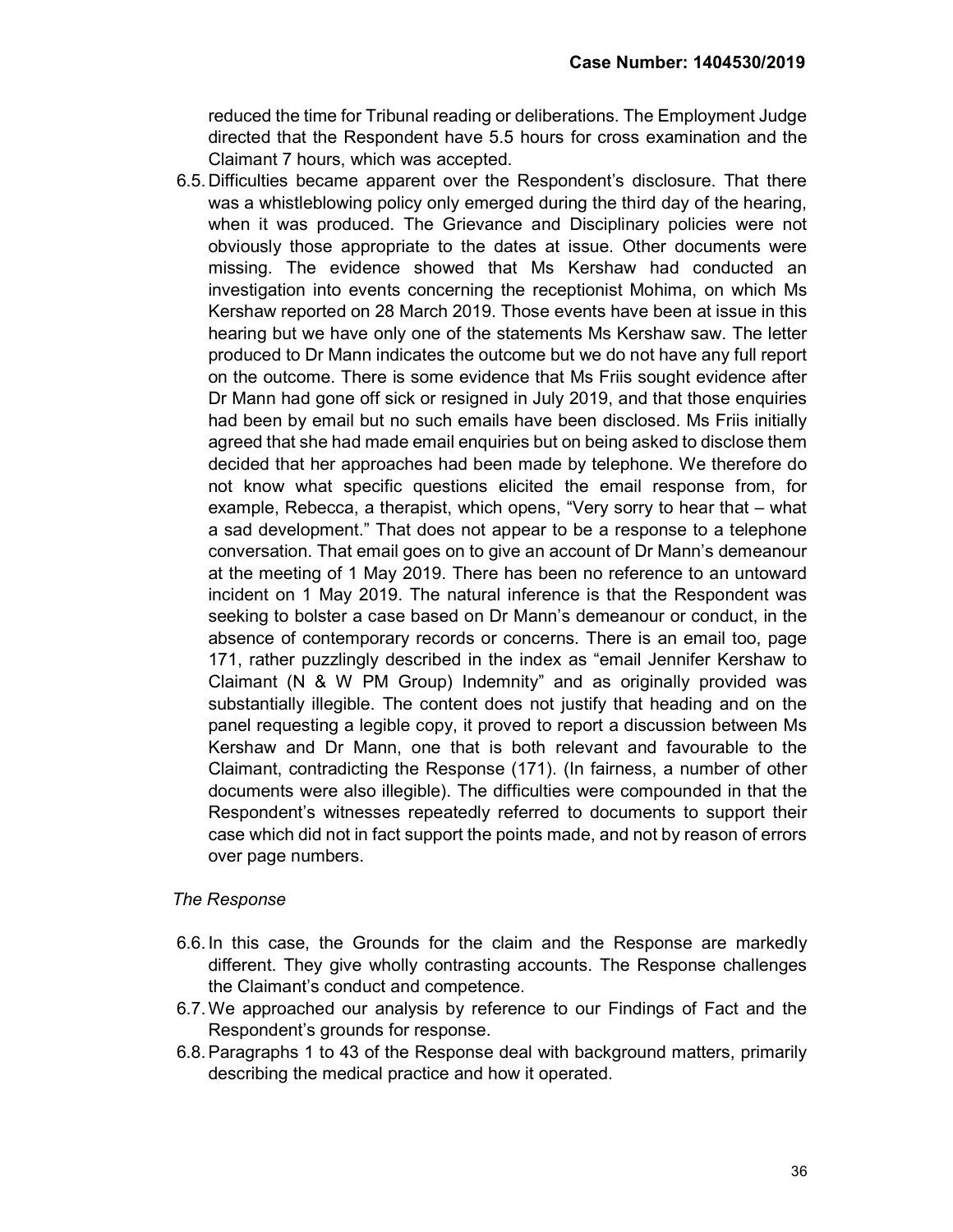Para 45 – 47

- 6.9. At paragraph 45, it is set out that the Claimant's salary was increased to £8,500 on 12 May 2019. That is not correct. An offer was made, but not accepted or paid.
- 6.10. At paragraph 47, the account of locum pay given is at odds with the evidence. Locum pay was agreed on 22 May to be £80 per hour with a triage premium of £100 per session. The Response omits the triage premium, agreed by Ms Friis on 22 May and properly referred to in Mr Laver's email of 6 July. The Response sets out that a ten-hour day as locum, including a paid lunch break, would entitle the Claimant to £800.
- 6.11. The Respondent's witness Mr Laver gave evidence that locums were paid only for three hours per session. On the basis of the May agreement with the Claimant, she would qualify only for £340 per session, £680 per day. The Response therefore neither reflects the documented facts accurately nor the evidence of the Respondent's witness.
- Para 50 51
	- 6.12. At paragraph 50 of the Response, reference is made to a meeting between Jenny Kershaw and the Claimant, to discuss her decision to cancel her Tuesday salaried sessions. The meeting with Jenny Kershaw took place on 22 May. Ms Kershaw confirmed the discussion by email was about appropriate rates of pay, Ms Friis' attitude and approach, CCG representation and the role of the triage GP. It does not make reference to the claimant's decision to cancel her Tuesday salaried sessions, except for the reference to the CCG representation which took place on Tuesdays. Nor does it show that

"At that meeting the claimant confirmed that with effect from 1 June 2019 she would work as a locum GP to do 3 sessions per week including the previous salaried Tuesday sessions at a rate of £80 per hour."

- 6.13. Ms Kershaw did not agree rates or dates and explained that as a consultant she had no authority to reach any decision.
- 6.14. Dr Mann had not agreed to work the previous salaried Tuesday sessions on a regular basis as a locum. There is no source for this.
- 6.15. At paragraph 51, it is stated that the Respondent accepted the claimant's offer to work as a locum GP to cover the Tuesday shifts. The claimant offered to work Tuesday or Thursdays as a locum from time to time on 13 May 2019. On 21 May, Ms Friis booked her in for locum sessions on Tuesdays and for three Thursdays in June. The claimant did not stand down from the Tuesday shifts and at the same time ask to cover them regularly on locum rates.
- 6.16. Paragraphs 52 to 55 reflect an analysis of the claimant's work pattern and patient throughput carried out after the termination of her employment by Dr Mulder.

## Para 56 - 59

6.17. At paragraph 56, it is stated that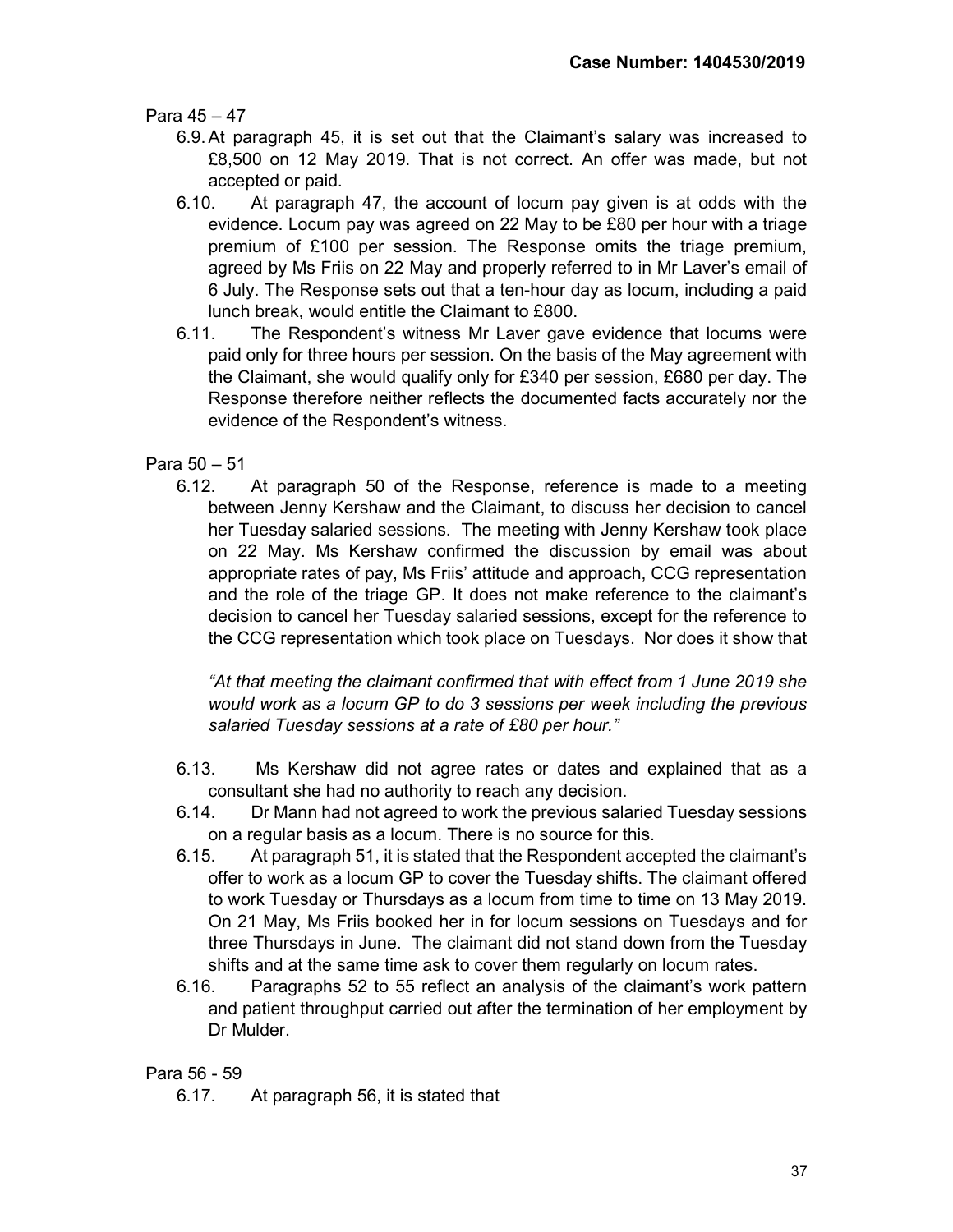"The Claimant had a history of responding in what can be described as a volatile manner to reasonable queries made by the support staff and Respondent 2's managers."

- 6.18. We do not have evidence of that, although it is an allegation the Respondents have pursued.
- 6.19. At paragraph 57, by way of illustration of that proposition, it is said that on or around 25 April Ms Friis arranged an informal meeting to discuss Dr Mann's work schedule, which, given that "there were markedly fewer patient contacts than her work colleagues, caused her to be underutilised"
- 6.20. This was not an arranged meeting. There was neither advance notice of the meeting nor advance disclosure of the analysis and proposed discussion. There was not an analysis of Dr Mann's schedule, which was arranged by reception or under the triage policy. It purported to be an analysis of her productivity.
- 6.21. The analysis, carried out at Ms Friis' initiative and without guidance from any clinician, is at pages 220.3 to 220.6. It is not established whether the analysis is based on booked sessions or triage and the documents produced would require careful explanation. There was a particular focus on 5 April, but Dr Mann was not on notice of that so would not have been able to respond. She would have required notice and access to records to respond at the time, much less when asked during the hearing.
- 6.22. At paragraph 58, it is said that the Claimant responded to Ms Friis with aggression. There is no note of the meeting or any contemporary reference to this allegation.
- 6.23. This is a serious allegation. Doctors have to deal with vulnerable individuals often in difficult circumstances. Aggression is unprofessional and potentially harmful. If there was aggression, we would expect to see a record and action taken.
- 6.24. It is reasonable to expect a manager faced with aggressive conduct to make a note and to pass it on to the senior partner.
- 6.25. Dr Mulder had a meeting with Dr Mann two days later, in the course of which he tells us he praised her work – "You are the good news." She had raised Ms Friis' actions with him. He was not unaware of that meeting and he had not received any allegation of aggressive conduct on Dr Mann's part.
- 6.26. There is no evidence that Ms Friis made this allegation at the time.
- 6.27. No such analysis had been carried out for other doctors. Ms Friis acknowledged that she was acting without guidance. She was embarking on performance management of a GP, as a new Operations Manager, without training in practice management and after only a month at the surgery. Dr Mann's objections were not unreasonable.
- 6.28. It was agreed and recorded at the meeting of 1 May that this was a matter to be dealt with with all GPs, to ensure everyone was working to capacity, and that everyone including Dr Mann was working in line with the current Triage protocol.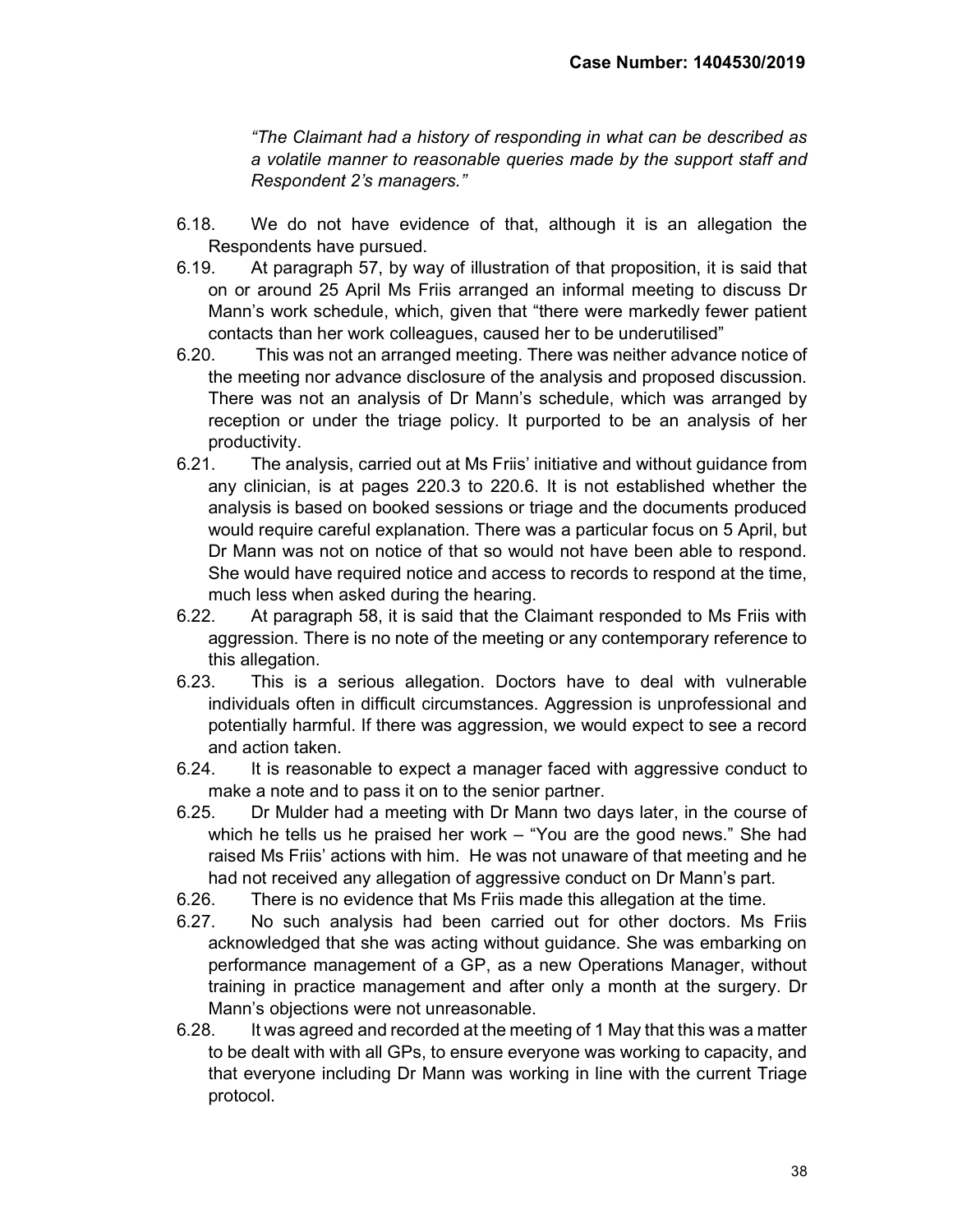- 6.29. The point relied on in the Response at paragraph 57, is that Dr Mann responds in a volatile manner to reasonable queries. This is not an illustration of that point.
- 6.30. No other illustration of a "volatile response" is presented in the Response nor is there evidence of any such incident, beyond general allegations from Ms King, addressed below.

# Para 60 – 63

- 6.31. The heading at paragraph 60 is "Events of 21 May 2019". The account names a receptionist who left on 28 March 2019. There is a reference to Dr Mann's forthcoming appraisal. Her appraisal was in April. This must be a reference to the incident of 20 March.
- 6.32. The Response sets out at paragraph 60,

"The Claimant became irritated by the patient's persistence and shouted at (Mohima) who was so scared she later admitted that she believed the Claimant was going to hit her and became tearful as she spoke."

- 6.33. There is a detailed contemporary account from the receptionist concerned, Mohima (163.1). It said Dr Mann shouted at her. It did not say that she thought Dr Mann was going to hit her.
- 6.34. We have Ms Friis' statement of what happened . There is no reference in it to Dr Mann being aggressive or shouting. Ms Friis is critical of Mohima's rudeness.
- 6.35. The allegation that Mohima was frightened that Dr Mann was going to hit her was dismissed then and at the hearing by Ms Friis as untrue.
- 6.36. Jenny Kershaw gathered statements and confirmed by email to Dr Mann on 28 March that they confirmed Dr Mann's account. Mohima was already working her notice, having resigned while facing a disciplinary over this incident, and at this point was allowed to leave without working the rest of her notice (163.3 and 164).
- 6.37. The account set out in the Response is one that the Respondents had already rejected as untrue.
- 6.38. It is right to say that Miss Friis now says Dr Mann was aggressive and rude. But she acknowledges not putting it in her statement at the time and could not explain why not. She did not put in in her witness statement either, when dealing with this matter. Nor does she mention that Mohima had made an allegation against Dr Mann which had been agreed to be false. She implies that they were forced to choose between Dr Mann and a receptionist, and they were short of GPs,

"We were short on GPs so I called Mohima into my office with Jennifer Kershaw to see how to fix this problem….We said…. we would pay her a month's salary so she could move on with her career plans. She was happy with this arrangement. We did not inform Mohima of Dr Mann's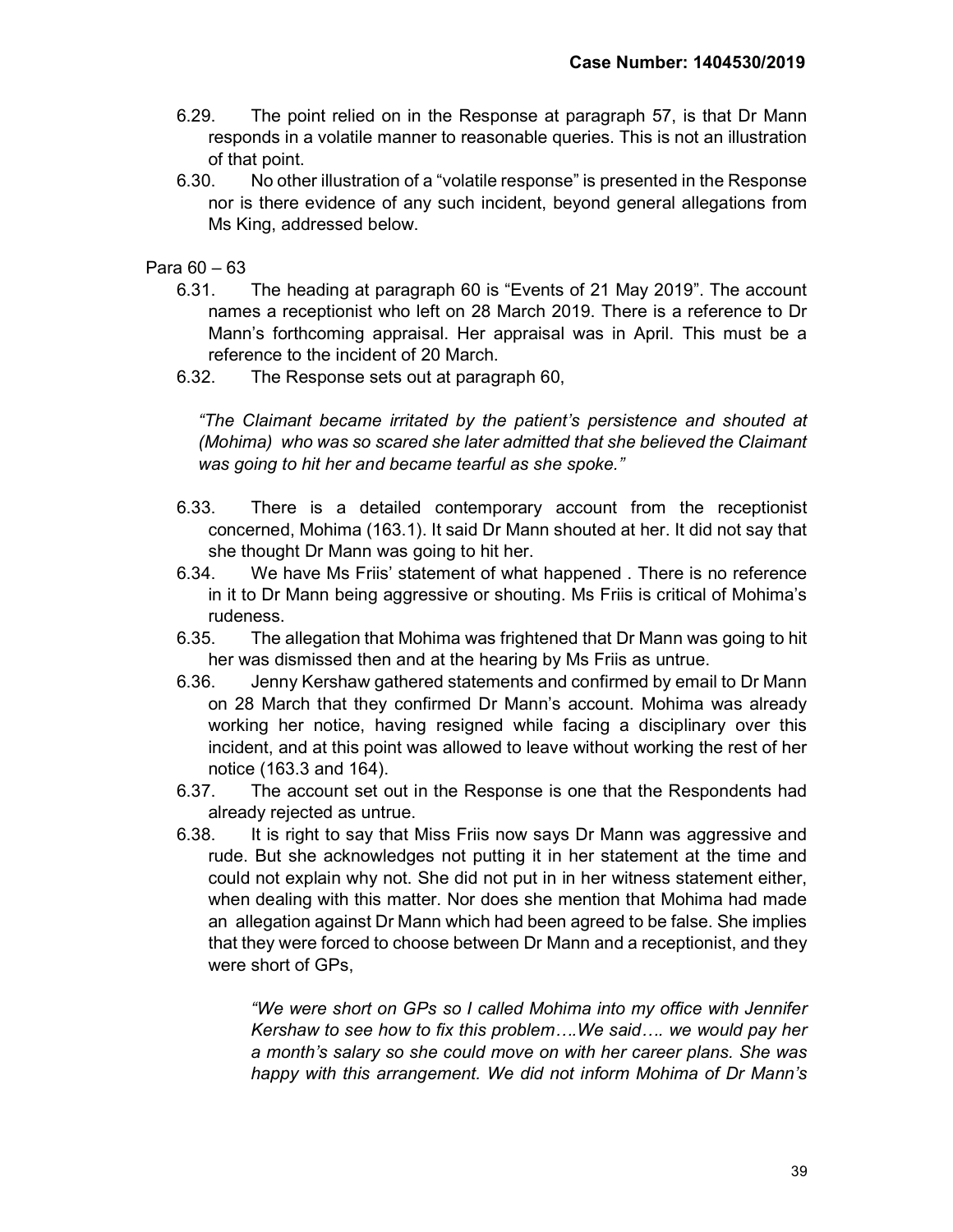demands as we did not want to upset Mohima. We have since kept a good relationship with Mohima…." (Friis, para 9)

- 6.39. Dr Mulder was not present but in his witness statement he repeats the allegations that Mohima believed that she was going to be hit by Dr Mann, again without reporting that that allegation was never supported by Ms Friis and had been found to be untrue in the investigation by Ms Kershaw.
- 6.40. Dr Mulder echoes Ms Friis in saying that Mohima was paid a month's salary in exchange for leaving immediately. That is not what the records show: she gave notice on 22 March and left on 28 March. Dr Mulder in March had appeared to share Dr Mann's concerns about Mohima's false allegation (290).
- 6.41. At paragraph 61, it is said that Ms King authorised Miss Hussain to take the remainder of the day off, because she was visibly upset by the Claimant. That derives from a statement from Ms King headed "May", considered below.
- 6.42. It is then said that the Claimant refused to work on any shift on which Miss Hussain was assigned. She did, but not until Dr Mann found out later that Miss Hussein was making a serious allegation against her and called for the investigation that Ms Kershaw carried out. It was because of Mohima's false allegation that she was let go on 28 March 2019. Those important details are omitted from the Response and by the witnesses.
- 6.43. At paragraph 62, the response sets out that

"62. The Claimant's conduct towards (the receptionist) was witnessed by Ms King who wrote a report setting out the Claimant's unlawful actions of bullying and intimidating a junior member of staff in the work place.

63. Approximately 3 days after the incident of 21 May 2019, the Claimant told Ms King to change her written statement because it would have a negative impact on her upcoming appraisal. The Claimant pressed Ms King until she wrote a fresh statement of events which excluded the fact that the Claimant had shouted at (Mohima) and caused her distress."

- 6.44. There are two statements from Ms King, at pages 173.1 and 173.2. The top part of each page is identical, but after the first three paragraphs, the accounts differ and the second one has handwritten amendments. They are both typed, so one is a retyped version of the other. We are told that both bear the date "May 2019", although the top of the second statement is cut off.
- 6.45. The first statement contains the following:

"Mohima then told me that she felt afraid that Dr Mann was going to hit her, so I told her to go home early. I didn't think Dr Mann would want to talk to her again that day.

The following day, Dr Mann refused to come into work unless Mohima wasn't there. This put myself and Dagma in a very difficult situation."

6.46. Dr Mann saw a statement from Ms King, but did not see one containing those allegations.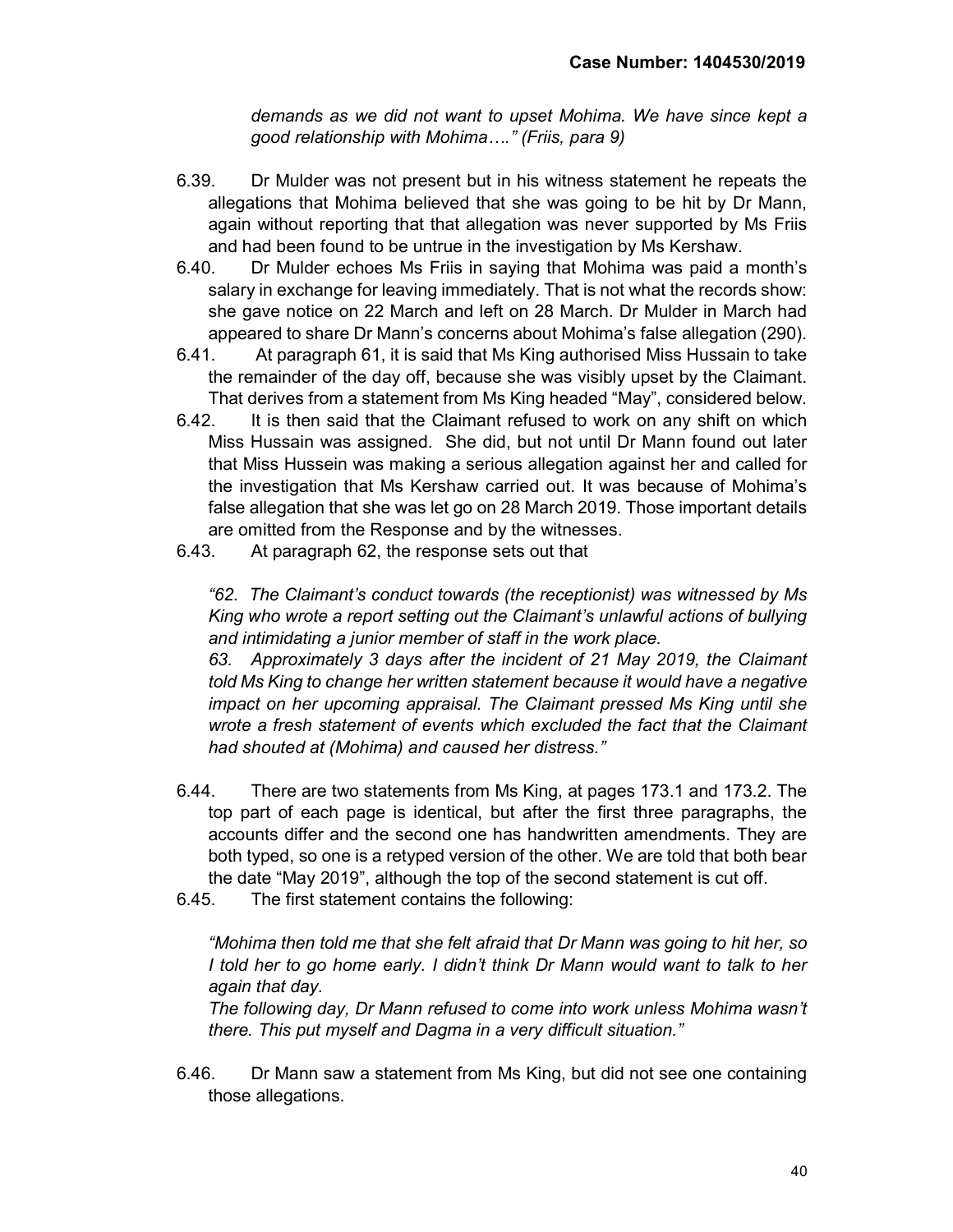- 6.47. The second statement omits those paragraphs and there is a handwritten annotation that, "At no point did Dr Mann raise her voice."
- 6.48. Ms King reports that she spoke to Dr Mulder during this incident and he came in and saw the patient concerned. If there was misconduct by Dr Mann amounting to unlawful actions of bullying and intimidating a junior member of staff in the work place, it would be reasonable for it to have been reported and discussed immediately. It would be reasonable to expect a written report to Ms Friis and Dr Mulder. It would be reasonable to expect full investigation of Dr Mann's conduct.
- 6.49. There is no evidence of any contemporary concerns about Dr Mann's conduct. There was no investigation of her conduct.
- 6.50. There was an appraisal in April, albeit highly informal and unrecorded. It would have been essential to address such conduct at that stage. It was a positive appraisal.
- 6.51. It was Dr Mann who called for an investigation of the incident, when she heard about a false and damaging allegation made that Mohima thought Dr Mann was going to hit her. Ms Kershaw gathered statements and found no such conduct. We have not seen the statements Ms Kershaw gathered, except that of Ms Friis, but it is hardly plausible that Ms Kershaw heard allegations of bullying by Dr Mann and did not address it when carrying out an investigation of the incident.
- 6.52. The statements from Ms King are dated May. It is unlikely that they were written in March: that would be a pretty odd mistake to make. If one of them had been presented to Ms Kershaw in March, the date would have been corrected. If the statement came out of the file or folder relating to Ms Kershaw's investigation, the right month would have been obvious. Instead, the Response baldly relies on the "Events of 21 May", a day about which we have seen and heard no evidence.
- 6.53. We find that they were not written in March. They could not have been written in May, because in May, Ms King would have known she was writing about something that happened earlier. They must have been written later.
- 6.54. At paragraph 63, it is said that Dr Mann pressed Ms King to write a fresh statement of events, excluding the fact that the Dr Mann had shouted at Mohima and caused her distress. That is something said by Ms King in her email of 30 May, referring, again, to an incident involving Mohima "sometime in May". That is the only evidence for it, apart from the two differing copy statements.
- 6.55. Ms King had a back to work interview on 3 May at which she discussed a couple of incidents concerning Dr Mann but did not mention this. She then wrote a list of concerns about Dr Mann dated 5 May, which does not include this incident or any account of shouting or aggressive behaviour (197.32 and 198.1).
- 6.56. The contents of paragraphs 62 and 63 are wholly unreliable.
- 6.57. If Ms King wrote an original statement for Ms Kershaw's investigation, we have not seen it. It is not the one now relied on by the Respondent. We have been given no explanation.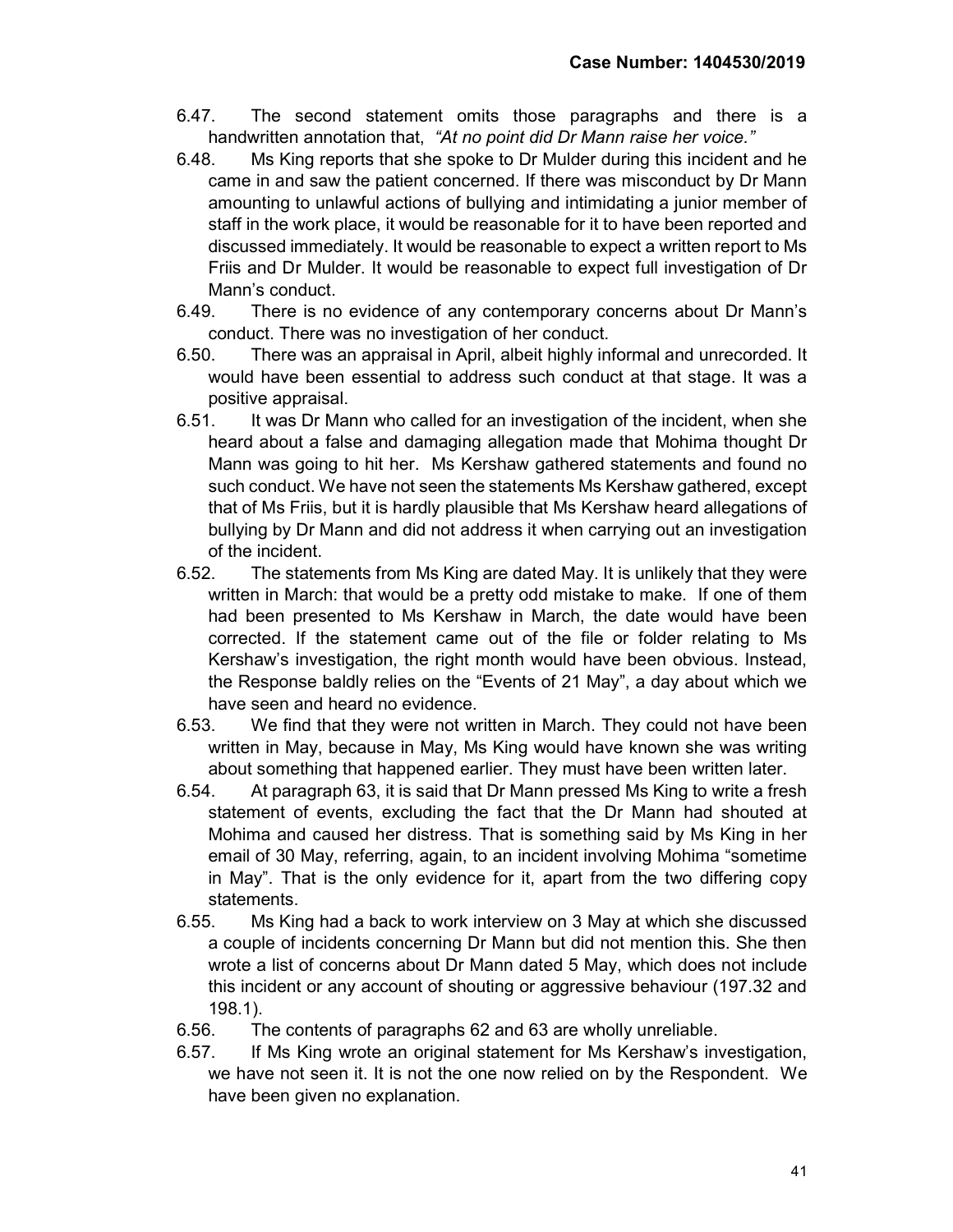Para 64

- 6.58. At paragraph 64, the Response deals with the events of 7 June, the attendance of a methadone patient over the lunch hour, when Dr Platford was on duty in the morning and Dr Mann in the afternoon.
- 6.59. It sets out that the Claimant was aware that the patient was waiting for her, but she left him in the reception area alone with a young receptionist who later complained that she felt vulnerable.
- 6.60. This incident is described in the email from Dr Platford to Mr Laver of 8 June. Dr Platford says that the receptionist was not alone.
- 6.61. Dr Mann confirms that the receptionist was not alone (Mann para 28).
- 6.62. In Ms King's email of 30 June, the allegation is that Dr Mann left the young receptionist alone for an hour and a half while she went to lunch, telling the receptionist to ring Dr Mulder at home and the receptionist felt in potential danger.
- 6.63. In Ms King's Back to Work meeting of 3 July, she says both doctors left the receptionist on her own. She also says other staff were present.
- 6.64. Dr Mann's account is that she checked the notes, realised Dr Mulder had to be consulted and gave that instruction to the receptionist. That is confirmed in the patient record (181.1). Ms King herself reported that Dr Mann gave that instruction before leaving both in the 30 June email and in the back to work meeting (191.3).
- 6.65. The Response omits reference to that explanation for the delay in issuing the script.
- 6.66. There is a later version of this from Ms King on 5 July, saying that when Dr Mann told the receptionist to ring Dr Mulder, he was on annual leave. He was not, not until the following week.
- 6.67. The accounts from Ms King are not contemporary, not consistent and inconsistent with other evidence.
- 6.68. There was no further investigation and no other record is produced.

Para 65 - 66

- 6.69. At paragraph 65, it is set out in the Response that on 12 June, the Claimant refused to work her entire clinic because there was no triage GP on that day.
- 6.70. It is accepted by Dr Mulder and by Mr Laver that that was consistent with practice policy. It was the right thing to do.
- 6.71. She told Ms King to cancel her booked clinic to enable her to undertake triage.
- 6.72. There is an account of this from Ms King (197.3) from 3 July 2019, the Back to Work interview. She says, on being told to cancel the clinic

"I said are you serious? I spent all day rescheduling for Joan's clinic now you're telling me you want me to cancel your clinic. You are not working as part of a team. I am not doing it and you cancel the patients yourself."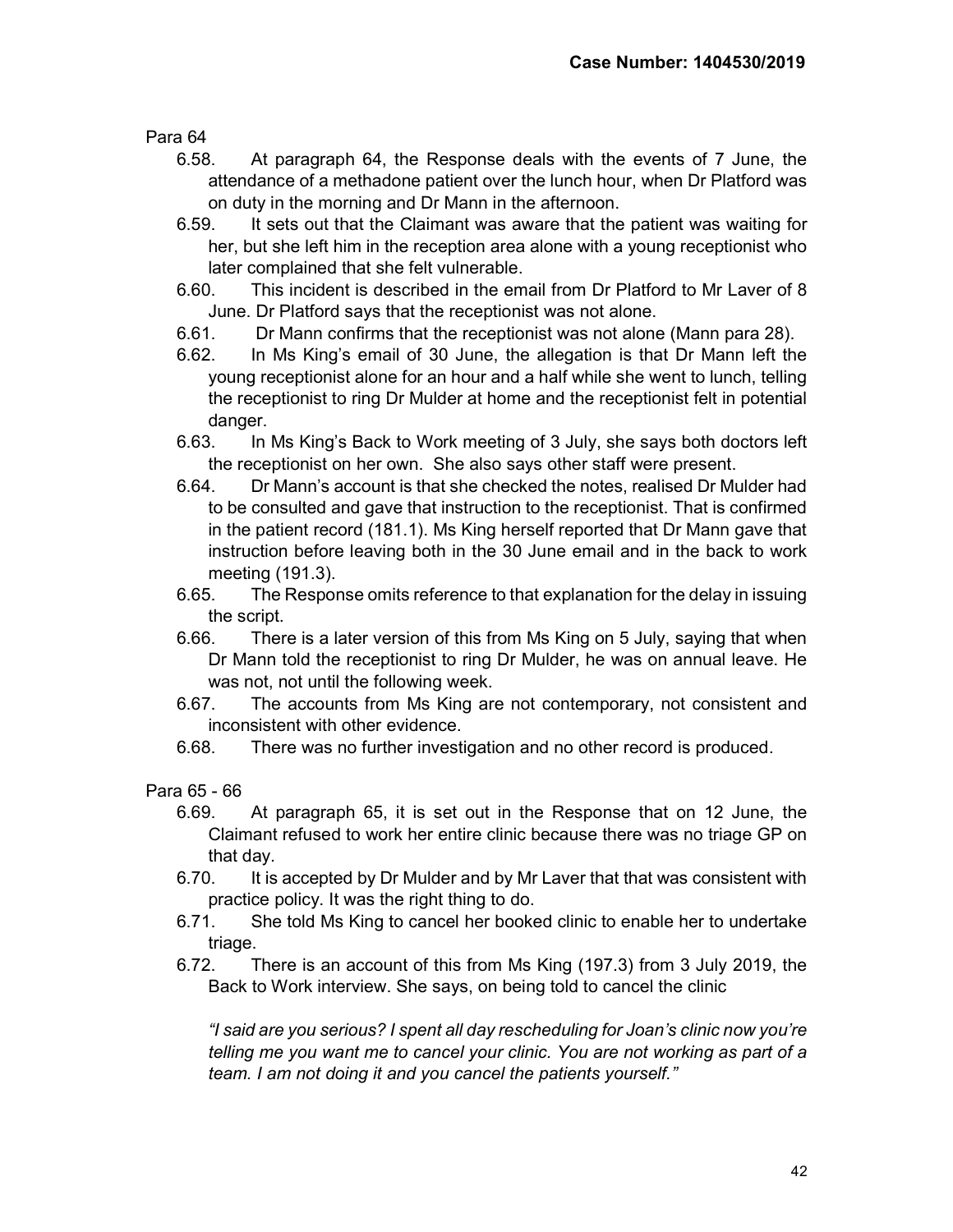- 6.73. She then walked out.
- 6.74. There is no suggestion of reproof by Ms Friis in her notes at the overt disrespect noted.
- 6.75. It was accepted at the time, including by Ms Friis, that Ms King was wrong to refuse to cancel the clinic. Mr Laver was shocked at the disrespect being shown.
- 6.76. The Response continues by describing Dr Mann responding with anger, and shouting at Ms King in an aggressive, abusive and intimidating manner. That is not in the account given on 3 July. It appears in a different account from Ms King, the one on 30 June, an email to Ms Friis, which opens,

"In light of recent events, I wanted to tell you about my concerns regarding working with Dr Mann…"

6.77. There she sets out that in relation to this incident, that Dr Mann was aggressive and intimidating and.

"I have been off sick with stress as a direct result of her treatment of me and my team." (191.3)

- 6.78. The allegation that Dr Mann's conduct made Ms King ill following the incident of 12 June is repeated in the Response at the end of paragraph 65.
- 6.79. In the Back to Work interview on 3 July, Ms King is noted as being asked

"What caused you to be stressed?"

6.80. Her response is,

"I have been stressed for months due to lack of support in management. Sickness with members of staff. Dealing with Kate's work as well as my own work. I was also not supported by my job share." (197.3)

- 6.81. She does not say that Dr Mann's conduct made her ill.
- 6.82. There is no other evidence that Dr Mann's conduct made Ms King ill.
- 6.83. Ms King included a reference to the incident of 12 June in her list of concerns about Dr Mann of 5 July 2019. The comment made is that cancelling the clinic was unreasonable. There is no mention of aggression.
- 6.84. The single reference to aggression is in the short email of 30 June. We have seen no acknowledgment of that email, or any evidence of investigation. It was not mentioned in the Back to Work interview notes.
- 6.85. To assert in the Response that Dr Mann behaved on this occasion aggressively and that she caused Ms King's illness on the basis of only this evidence is surprising.
- 6.86. The Response at paragraph 66 refers to the email of 30 June as a formal grievance against Dr Mann in respect of her aggressive and abusive conduct towards Ms King personally and the reception team in general.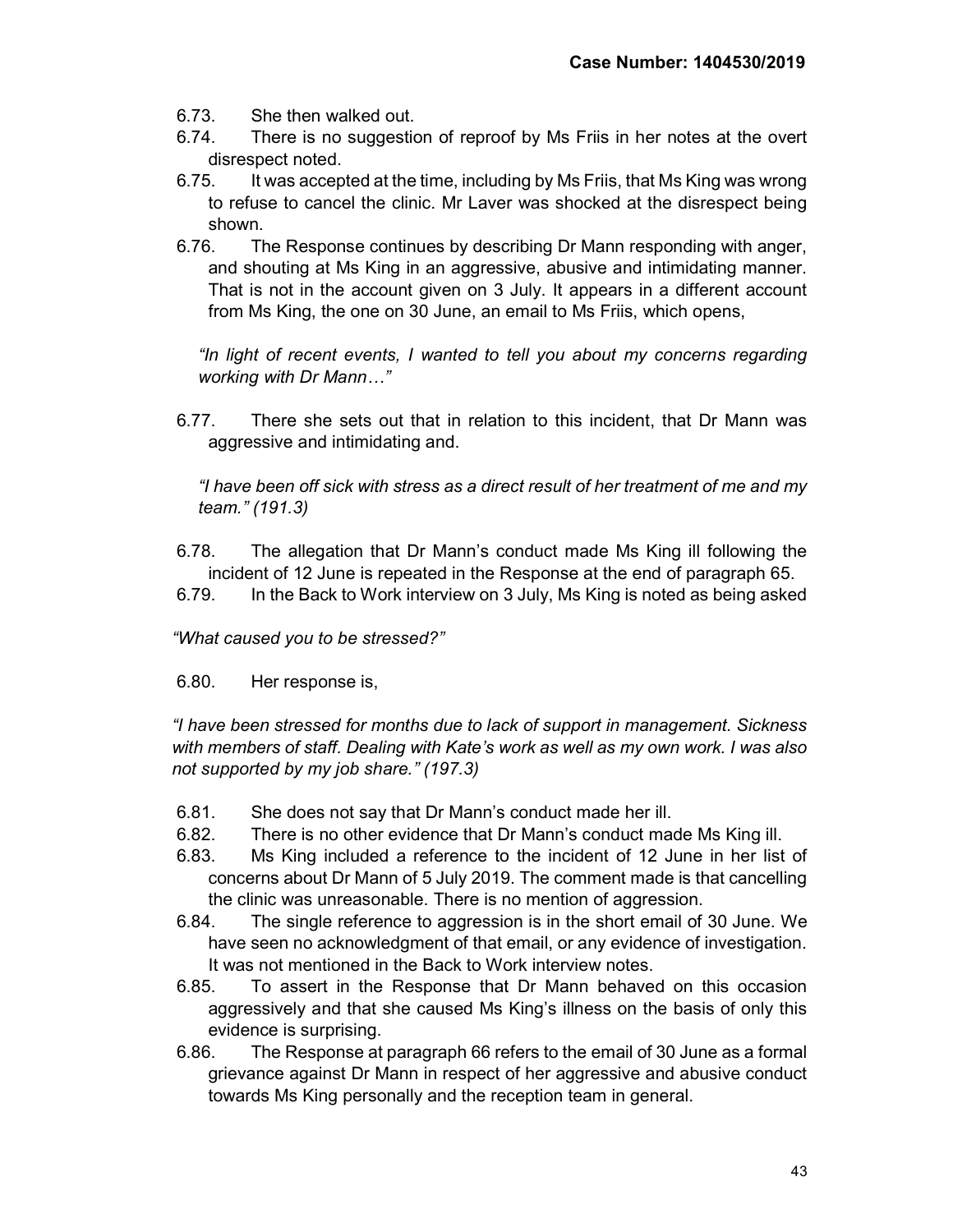- 6.87. That email was sent on a Sunday, probably while Ms King was off sick. It was not treated at the time as a formal grievance. We have no evidence of any formal grievance procedure or even of an acknowledgement. It is not mentioned in the Back to Work interview three days later. It was not seen as a formal grievance at the time.
- 6.88. It is short, referring briefly to three incidents discussed above, but with variations from the other accounts. This time only Dr Mann is blamed for leaving the receptionist "alone". It is the only account Ms King gives of Dr Mann being "aggressive and intimidating", without illustration.
- 6.89. If this were a genuine view of Dr Mann, there would be implications both for the practice and for patients. GPs care for vulnerable patients, there is an additional duty to ensure that behaviour is professional including when under stress. We would be concerned at the lack of action, save that Dr Mulder clearly did not have that concern. His evidence was that he hoped that the former good relationship between the practice and Dr Mann could be restored and he reminded the Tribunal that he had thought sufficiently highly of her to offer a partnership. Mr Laver did not have those concerns. He hoped that matters could be resolved, as set out in his final emails to Dr Mann and in his oral evidence. Ms Kershaw, albeit dependent on the views of others, not being a regular staff member at the surgery, had said in May that it would be a devastating blow to lose Dr Mann. Those views are inconsistent with the picture painted of a doctor behaving so badly.
- 6.90. The allegations of 30 June were not investigated. The handling of that email is more consistent with gathering evidence against Dr Mann than it is with the proper management of the practice.
- 6.91. Paragraphs 65 and 66 of the Response of an inappropriate refusal to see patients, of aggressive, abusive and intimidating conduct towards a member of staff, of making that staff member ill due to work related stress and of there being a formal grievance against Dr Mann as a result are not supported by the evidence.

- 6.92. Before paragraph 67 is the heading "Ms Holly King's Whistleblowing disclosures in respect of the Claimant's conduct which placed patients at risk"
- 6.93. The document identified as the whistleblowing disclosure is the list dated 5 July (197.5). Amongst ten general complaints against Dr Mann, there are those that raise patient safety issues, such as failing to sign urgent prescriptions, failing to call back a patient or leaving it to reception to explain complex medical issues. There are no dates and few specifics, although there is again the allegation that Dr Mann (only) left a receptionist with a potentially dangerous patient, and again that her request for the cancellation of the clinic was unreasonable.
- 6.94. That there was a whistleblowing policy was only disclosed on the third day of the hearing.
- 6.95. Under the whistleblowing policy, Mr Laver is the person who is to handle investigation. Ms Friis acknowledged that in his absence, that fell to her.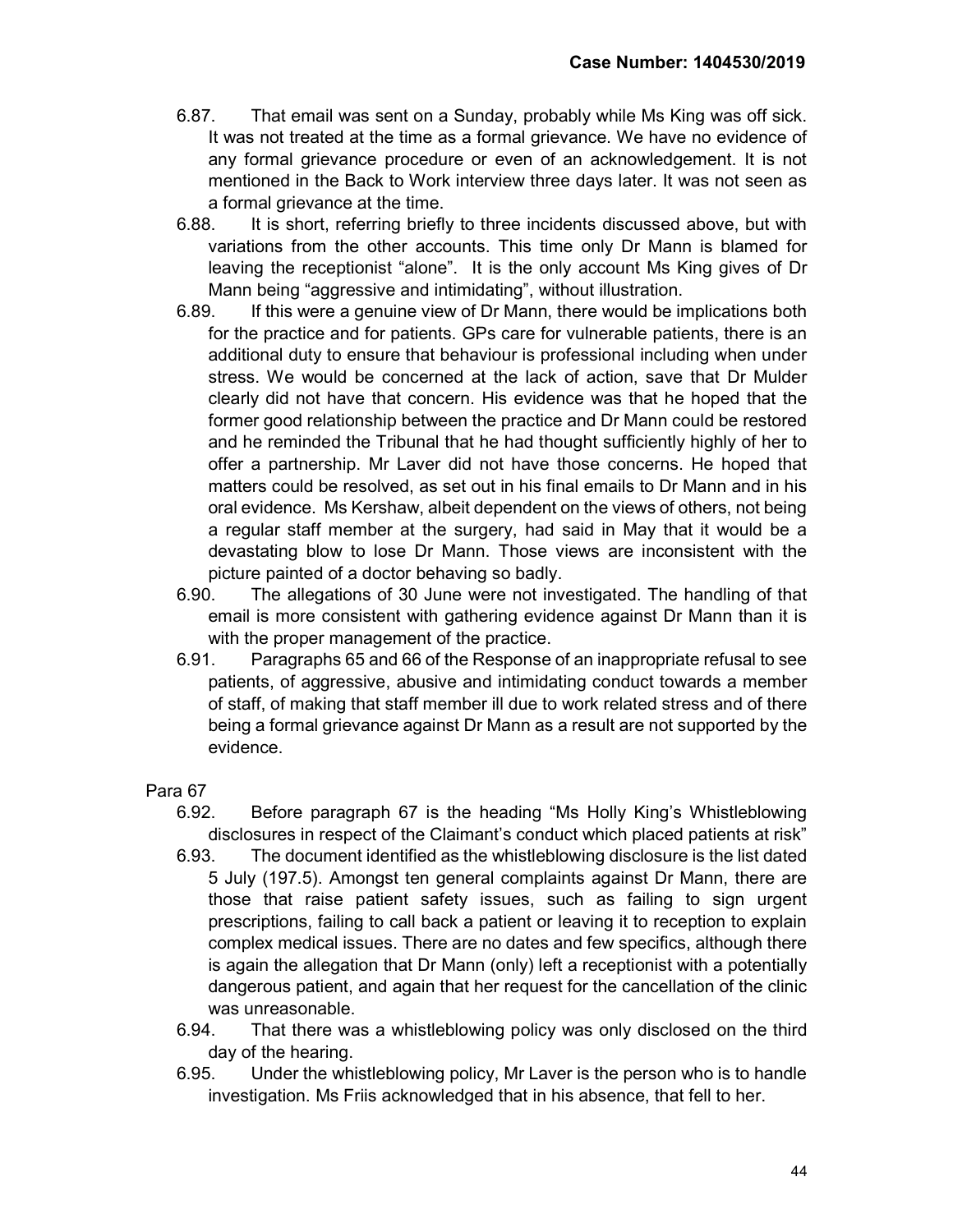- 6.96. Ms Friis did not remember when she first saw this list. She does not remember what she did about it. She did not refer it to Mr Laver.
- 6.97. Dr Mulder did not remember when he first saw it.
- 6.98. It was not recognised as a whistleblowing complaint at the time. No action was taken on it. There is no evidence of any investigation or onward referral.
- 6.99. Dr Mann's complaints have been dismissed by the Respondents on the basis that they lack specifics and are in too general terms to be classed as whistleblowing. Her complaints are specific and the issues identifiable. These allegations lack detail or dates and are cast in general terms.
- 6.100. The whistleblowing policy was not applied to Ms King's list or to Dr Mann's repeated reports.
- 6.101. This list of concerns merited action to establish whether there was a genuine basis for the concerns expressed or to deal with false accusations capable of damaging Dr Mann's reputation. No action was taken.
- 6.102. It is surprising then that this is relied on in the Response as whistleblowing disclosures against Dr Mann.

# Para 72 – 73

- 6.103. At paragraph 72 and 73, the Respondent discusses the clinic of 12 June 2019.
- 6.104. It sets out that the Claimant worked as the sole GP on shift for both am and pm sessions. That was because Dr Platford had fallen ill suddenly and admitted to intensive care.
- 6.105. Dr Platford had walked out on 7 June after being challenged by Ms King over her management of the methadone patient, giving notice that she seeing her GP and would be providing a fit note (181.4) The practice had notice of her absence. Mr Laver had been in touch with the practice on Monday 10 June (184). There had been time to arrange a locum.
- 6.106. Paragraph 73 goes on to explain that no locum GP was booked for 12 June because the Claimant's known workload was light and she could able cope as an experienced and competent GP.
- 6.107. This is not an explanation supported by evidence. There is no evidence of any such decision being made. Dr Mann sent angry messages in the course of the day and followed up with a grievance. If this had been the reason for the lack of a locum, it would be supported by contemporary evidence. It was not. Nor is the triage or emergency workload predictable.
- 6.108. Ms Friis could not explain to us why there was no locum.
- 6.109. The allegation that Dr Mann was aggressive and abusive to Ms King is repeated. That has been dealt with above.

# Para 76

6.110. At paragraph 76, the Respondent has moved on to address Dr Mann's invoice of 1 July. It sets out that the Respondent had agreed to pay Dr Mann £800 for 10 hour sessions, at £80 per hour, so her invoice included an excess fee of £160 per session.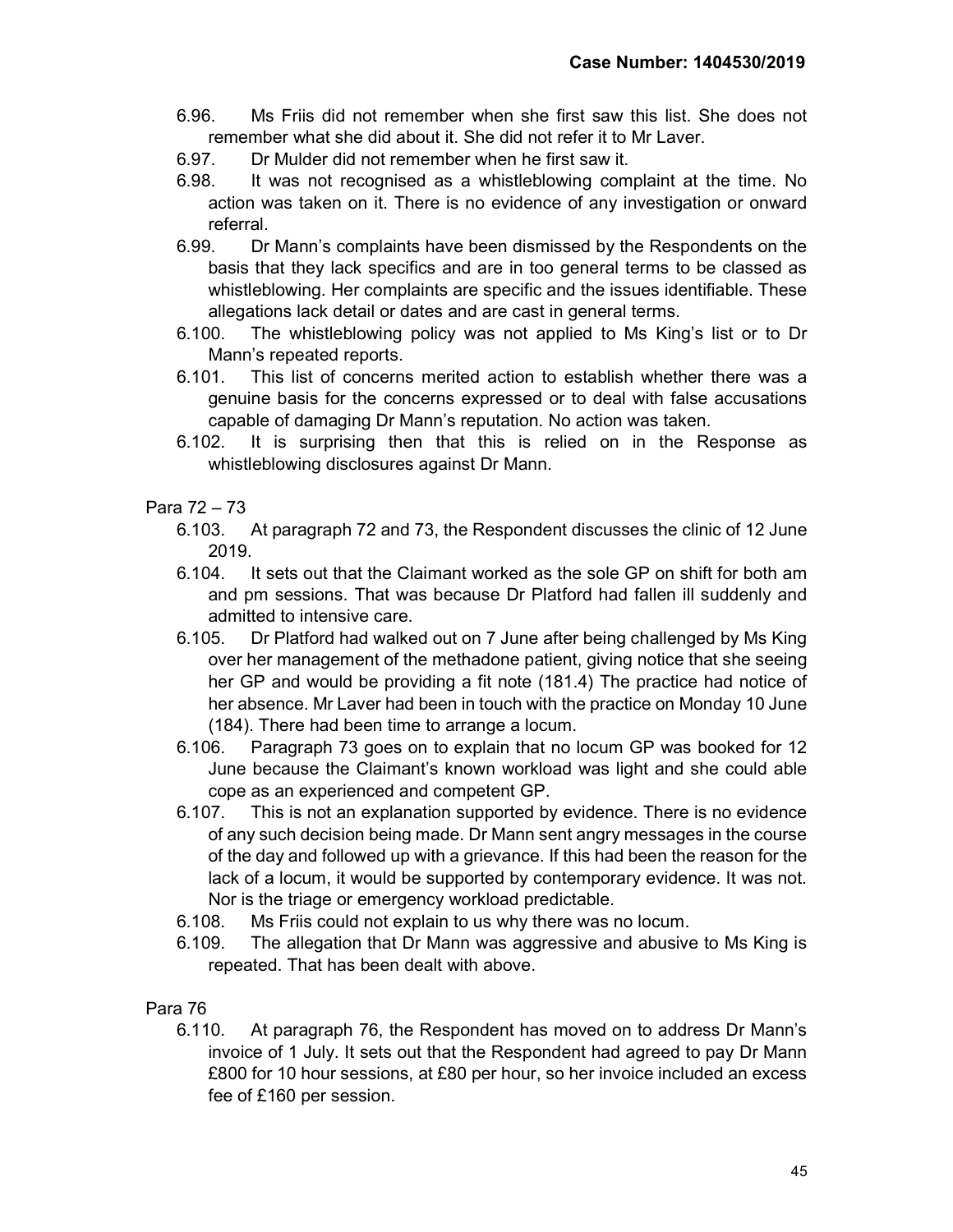- 6.111. That is not an accurate account of the agreement reached over Dr Mann's fees, agreed between her and Ms Friis in writing on 22 May. It is not consistent either with the evidence of Mr Laver, who was familiar with locum fees.
- 6.112. The figures Ms Friis agreed on 22 May were those put forward by Dr Mann,

"To confirm, I will be charging Triage clinics at an hourly rate of £80 per hour with an extra £100 per session worked."(168)

- 6.113. Mr Laver's oral account was that each locum session was three hours and any hourly fee agreed related only to the three core hours of the session. On Mr Laver's view, therefore, a full day of locum work would be paid on the basis of two sessions. At £80 per sessional hour with an additional £100 triage premium, the fee would be £340 for one session, £680 for the whole day. He was adamant that they did not pay hourly, that the reference to an hourly fee was limited to the three hours of each session.
- 6.114. Here, the Response refers to an hourly fee, leading to a ten-hour day at £80 per hour, £800.
- 6.115. Dr Mann's invoice, including her agreed triage premium as a senior GP, was for £960 for a full day, 9.5 hours; had the respondent included the agreed triage premium on the rate the Response says was due, the charge would have been £1000.
- 6.116. We have seen another locum invoice based hourly pay for days worked, not for three hours per session.
- 6.117. Mr Laver also suggested in his email of 6 July that the triage premium would cover hours worked in excess of four hours in a session.
- 6.118. It is not clear why the Response fails to refer to the agreement reached in the email exchanges, that Mr Laver said he would honour, or why Mr Laver's evidence differs from the account in the Response.

- 6.119. At paragraph 81, the Response sets out that "the Claimant may not attend her shifts because of the disputed invoice, the Respondent covered her shifts with locum GPs." The shifts being referred to are not identified.
- 6.120. The invoice was submitted on 1 July. Ms Friis cancelled the sessions for 9 and 16 July on 2 July and found other locums for those sessions. It is likely that those are the sessions being referred to.
- 6.121. Ms Friis says she was not told to cancel the shifts. It was her own decision. Mr Laver's view was that agreed shifts should not be cancelled.
- 6.122. Ms Friis gave no reason for cancelling the sessions at the time. To the Tribunal she said she canceled the sessions to give an opportunity for the fees to be sorted out because she had been told that Dr Mann was too expensive. The invoice directly reflected the fees agreed with Ms Friis herself on 22 May so that is surprising. But the point here is not that. The Respondent is saying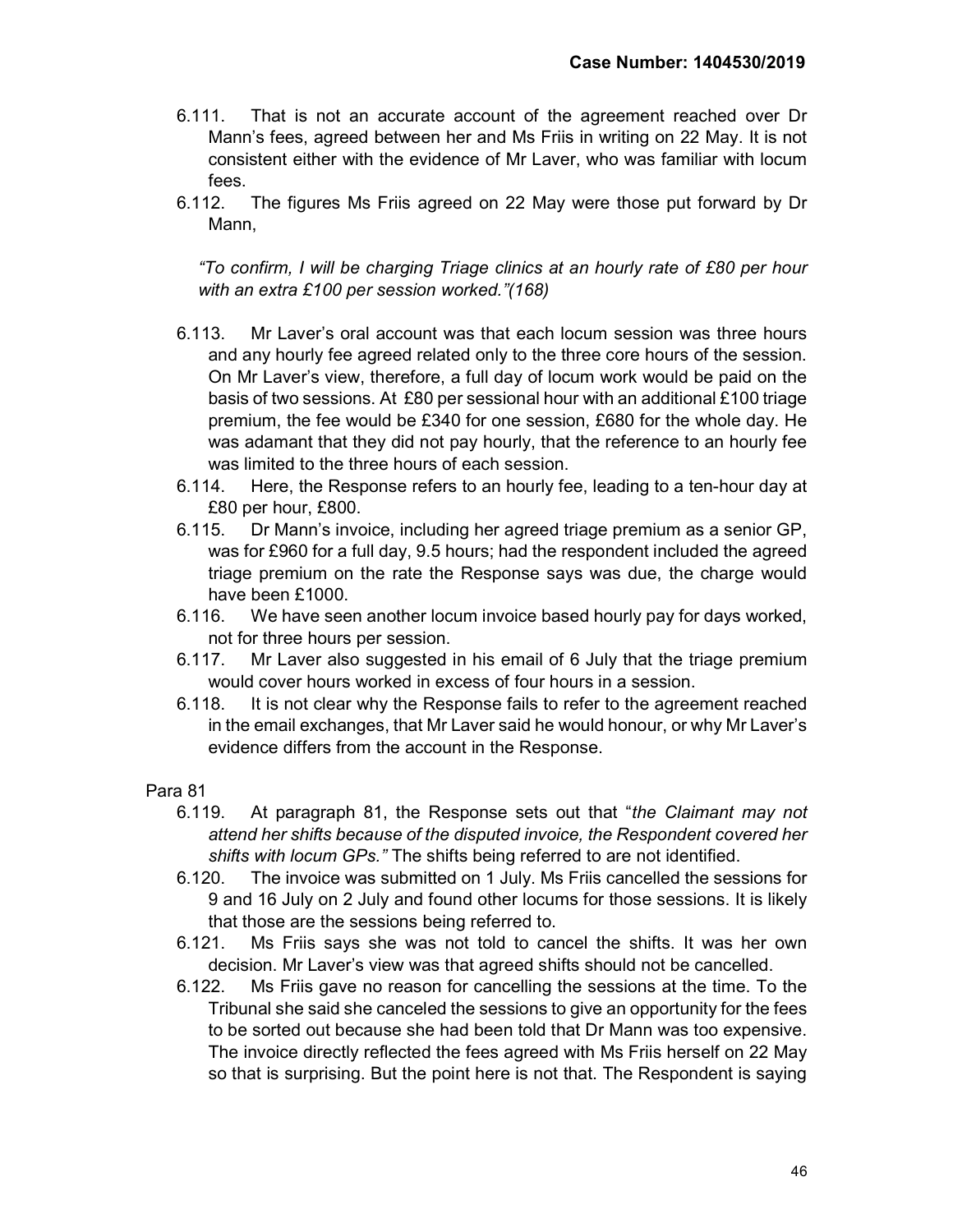that they thought Dr Mann would not attend. That is not the reason the Respondent's witness gave.

- 6.123. Ms Friis did not tell us that she cancelled because Dr Mann was unlikely to attend nor is there evidence to suggest that Dr Mann failed to attend booked sessions.
- 6.124. Dr Mulder has also indicated that he gave the instruction to cancel the sessions, and that is mentioned by Dr Mann in her resignation letter. Again, he does not suggest it was because Dr Mann was unreliable in attendance.
- 6.125. We do not accept paragraph 81 as accurate.

#### Para 83

- 6.126. Paragraph 83 refers to the telephone call between Dr Mulder and Dr Mann on 3 July. It does not reflect the Claimant's unchallenged account of the telephone call with Dr Mulder on 3 July (that if she resigned, there would be no need for a grievance meeting). It describes a decision to agree a face-toface meeting between them to take place within 2 or 5 days. In fact, they agreed a meeting that same evening, as confirmed in text messages between them (191.5). Dr Mulder then cancelled it, proposing a meeting on 8 July.
- 6.127. Paragraph 83 is not an accurate account.

- 6.128. At paragraph 94, the Response asserts that the Respondent sought to agree a grievance hearing date with the Claimant, however she refused to cooperate with them, and this sole fact prevented her grievance from being heard. That is not accurate.
- 6.129. The grievance was put in on 12 June 2019. Dr Mulder was on holiday. Dr Mann's messages of that day and the grievance indicate concerns about patient safety. In a small GP community, that might prompt a response by telephone, or at least acknowledgment. Mr Laver wrote promptly to Dr Mann. Dr Mulder did not respond in writing to the grievance or contact her about it while he was away or on his return on Monday 1 July. She tried to follow it up on 28 June and 3 July. She had no response.
- 6.130. There was no action on her grievance.
- 6.131. The implication of the Response seems to be that the face-to-face meeting proposed was to address the grievance, and it is expressly stated that Dr Mann cancelled it. That meeting was not to address the grievance. Dr Mulder wanted Professor Feder to attend and confirmed to him that this was not the grievance meeting. Mr Laver did not think it was the grievance meeting. There is no letter inviting her to a grievance meeting. No grievance meeting was offered. Nor did she cancel on that occasion.
- 6.132. Dr Mulder said to us, but not to Dr Mann, that at that meeting, they would have decided how to progress the grievance. The meeting did not happen. There was no further action on the grievance.
- 6.133. There is a clear and detailed grievance policy. Nothing prevented the grievance being addressed.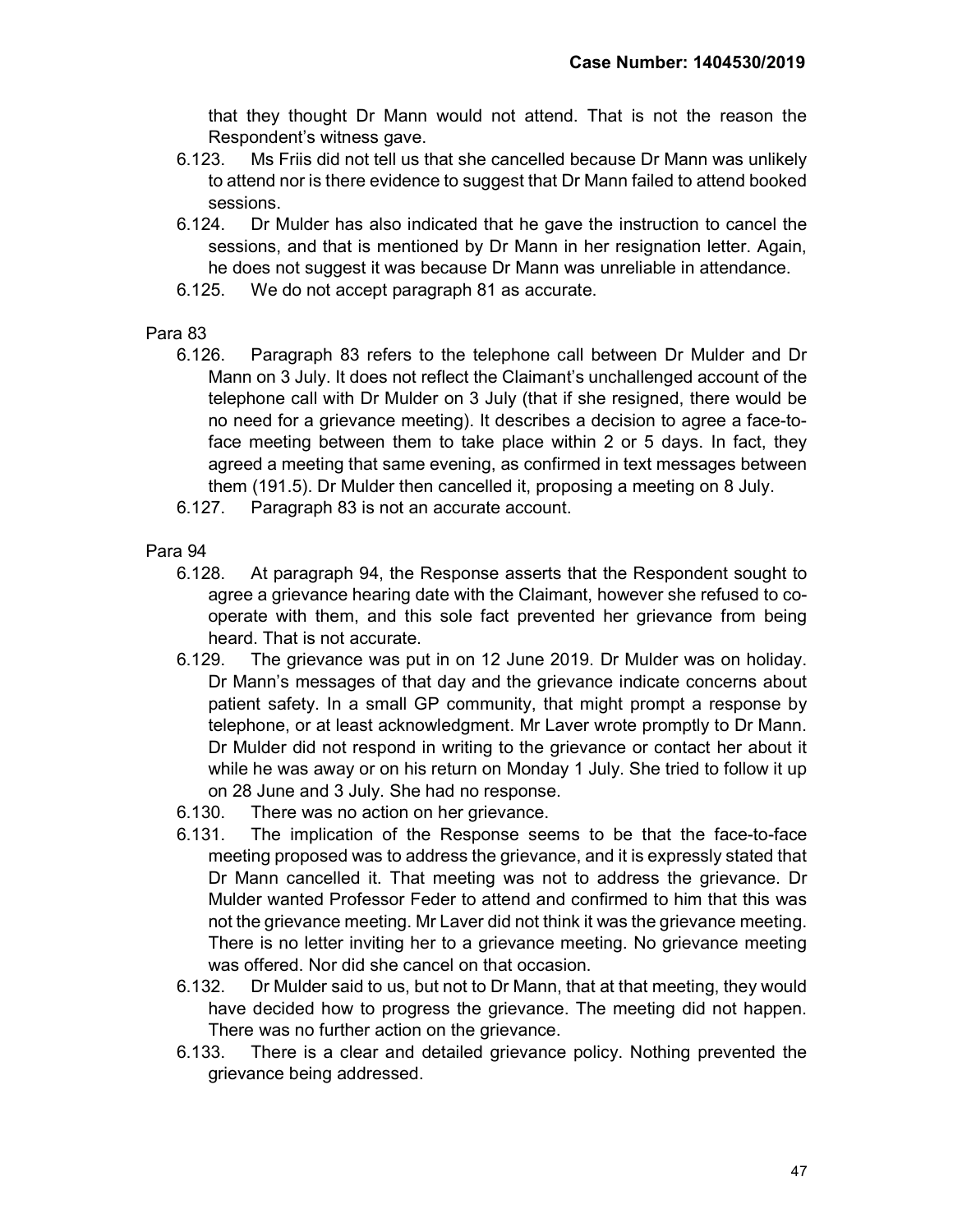6.134. We can understand some reluctance to pursue the grievance while Dr Mann was off sick. That is not the pleaded reason in the Response. It was the Claimant's "refusal to co-operate". That is not an accurate account.

# Para 95

- 6.135. At paragraph 95, the Response repeats that the Claimant was removed from the locum rota in anticipation that she would not attend, however "this was entirely based on her history of not attending work at short notice if there was a pending matter to be resolved.
- 6.136. We have no evidence of any occasion when Dr Mann did not come to work other than on health grounds. She had a good health record until these events.
- 6.137. There was no evidence put before us that in any way supported this allegation. As already explained, we have no evidence that that was the basis for the decision to cancel the sessions.

# Para 98

6.138. Paragraph 98 onwards addresses the chance of a later dismissal. Dr Mulder's evidence at the close of the hearing was that he hoped that they would be able to overcome their differences and the good working relationships of the past could be restored. That Dr Mann was a valued GP is clear from Mr Laver and Jenny Kershaw. They had not wanted to lose her. That is consistent too with the proposed "without prejudice" discussion – an offer that appears to suggest some willingness to retrieve a good working relationship.

- 6.139. Paragraph 100 asserts that following a fair disciplinary procedure, it is likely that the Claimant would have been dismissed on the grounds of serious misconduct.
- 6.140. That is not supported by the evidence including the oral evidence. The witnesses identified no serious misconduct and the documentary evidence is that they hoped Dr Mann would come back.
- 6.141. In spite of the terms of this Response, Dr Mulder's oral evidence was that concerns really only arose for him during June 2019, while he was on holiday.
- 6.142. Given the opportunity to explain his concerns both of conduct and competence, Dr Mulder only relied on questions regarding competence from June 2019 and his view that Dr Mann should have been able to manage being in a crisis situation on her own, "pretty normal in a small practice". He had no major concerns about her conduct before May, but referred to "the alarm texts" while he was on holiday about a "fairly normal GP problem situation, then to infer that there is a patient safety issue, it seemed exaggerated…"
- 6.143. Asked again about his concerns about her relationships and conduct, he said,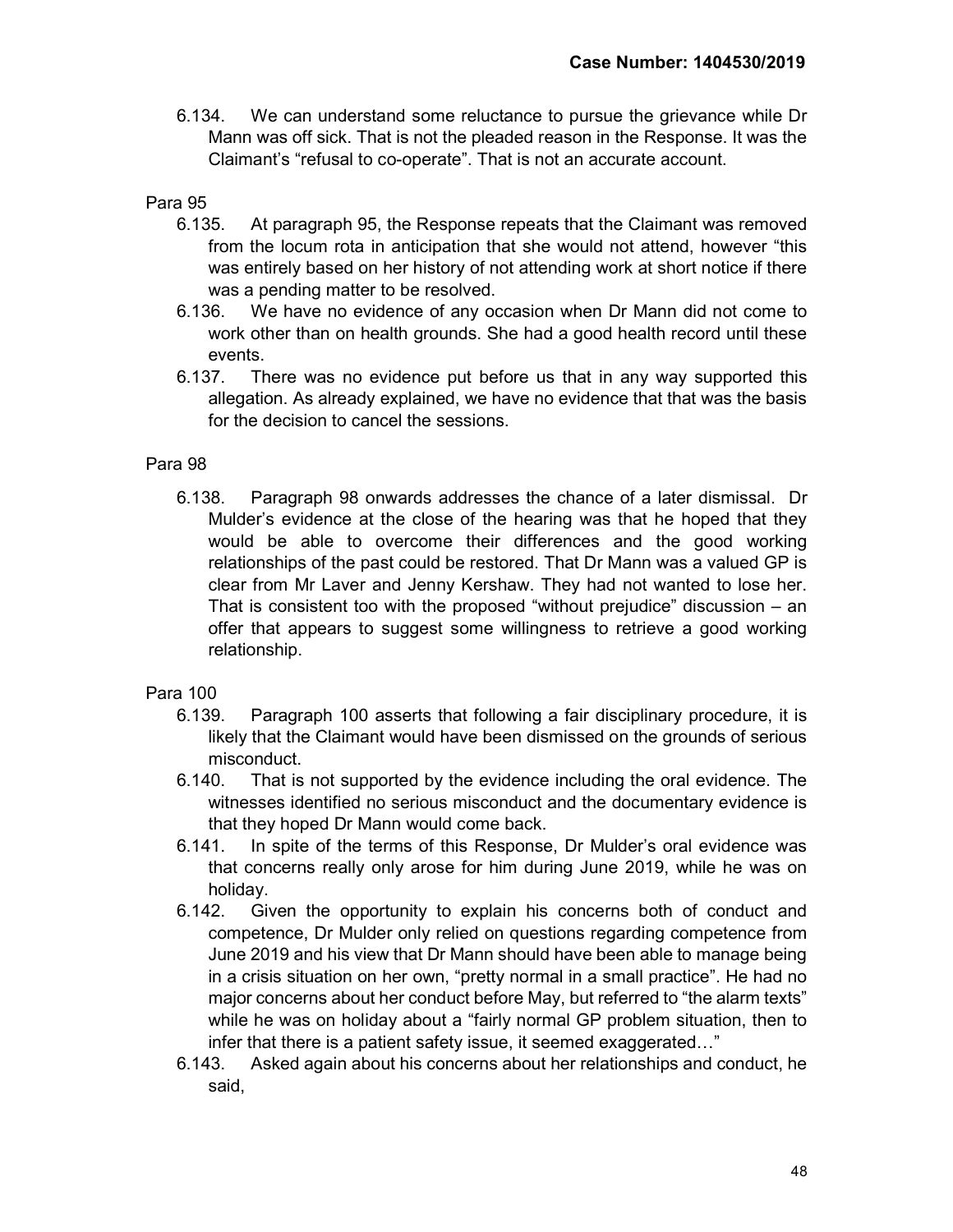"Those concerns did not surface until I went on holiday, only then revisiting what was said. What did people say etc. my initial inclination was not to assume that she had been shouting to people or would be hitting other people, no I thought that was out of character, but then experiencing how, well my experience of elements of the communication was that she was becoming quite persistent and quite aggressive, so how then was it at the time and how many such issues were there."

- 6.144. On the basis of those answers, as well as the surrounding evidence, it is clear that there was no history of concern about Dr Mann's conduct or relationships and only her concerns as raised in her grievance and messages while Dr Mulder was on holiday brought into question her behaviour or competence. The only concerns arose in June, from the date of the messages on which she relies as whistleblowing reports.
- 6.145. Dr Mulder did not bring forward any serious misconduct. What the answers disclose is that he was by the time of the hearing at least influenced by the allegations made by Ms King, given his reference to May and to shouting and hitting.
- 6.146. We do not know when he saw Ms King's various statements. No investigation was carried out in respect of her allegations. We do not know when the "May" statements were first seen. Ms King's later documents are dated 30 June, 3 July and 5 July. Dr Mulder returned from holiday on 1 July. Any concerns of Dr Mulder based on these documents must have been very new at the time of the claimant's absence from 3 July and resignation on 19 July.
- 6.147. No serious misconduct against the Claimant is established, was put to her in cross examination or is evidenced in the documents.
- 6.148. Paragraph 100 is unsupported by the evidence.

# Para 104

6.149. Para 104 is striking in its content.

"It is the Respondent's case that the Claimant was aware that her own actions placed junior staff and patients at risk as set out in Ms King's letter dated 5 July 2019. Consequently at the time she sent her grievance on 12 June 2019, she was aware that any breach of a statutory duty to safeguard patients lay with her and not the Respondents. It is also submitted that the Claimant made disclosures for the purpose of orchestrating events to bring about a false whistleblowing and constructive dismissal tribunal claim. Accordingly her disclosures were not made in good faith or in the public interest."

- 6.150. These are amongst the most serious accusations.
- 6.151. We have not heard evidence that shows that this list of 5 July 2019 was a live issue at the time or that it prompted any action.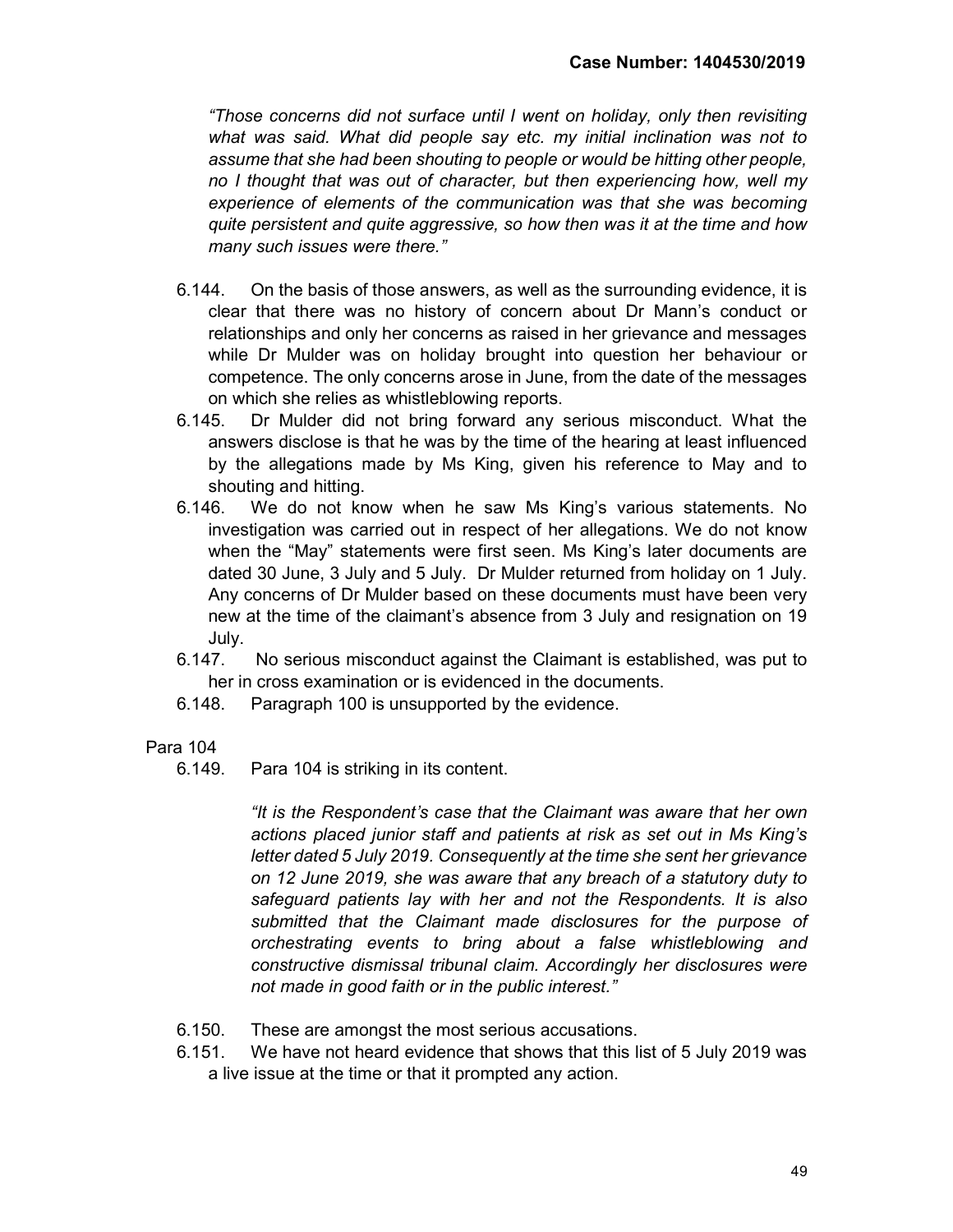- 6.152. If there is an allegation from a member of staff that a doctor is putting patients at risk, it needs to be taken up not only through internal processes but through the CQC and the GMC. This is presented as an accusation of professional misconduct.
- 6.153. That was not done.
- 6.154. From that inaction, it is clear that these matters were not a concern.
- 6.155. From that, the motive for making the allegations in paragraph 104 has to be questioned. It is difficult to find another explanation than that they were made for malicious purposes to besmirch the claimant and damage her reputation and to mislead the tribunal.
- 6.156. With regard to the allegation that the Claimant was in breach of her statutory duty to safeguard patients, then it is also the case that the responsibility lies squarely with the Respondents as her employers. Dr Mann has a professional responsibility, but the employer is under a primary duty to provide safe patient care. If they felt her actions were putting patients at risk, they could have gone to the CQC as well as taking management action. They did not.
- 6.157. The suggestion that there should be a report to the CQC came from Dr Mann in her email of 12 June.
- 6.158. Although it was Mr Laver who responded to the email, the responsibility professionally lay with Dr Mulder. He was on leave but has been presented as always available even when on holiday. He did not respond or take action.
- 6.159. Dr Mann's email read,

"I understand Dagma is trying to get hold of Frank (I have texted him) and will contact Richard so the CQC can be informed…..

" feel it is unsafe to continue to practice under these circumstances as it poses a high risk of potential harm to patients." (184)

- 6.160. Mr Laver preferred to look for other solutions. The CQC need only be informed "if we are unable to provide a service."
- 6.161. It was still open to Dr Mulder to make a report if he had serious concerns about patient safety or about the competence of his GP.
- 6.162. Mr Laver had told us that the doctor on site was responsible for clinical decisions under the overall authority of the partners. The doctor on site proposed that the CQC should be informed of the inadequacy of cover and he, apparently without clinical guidance, has decided that the CQC did not need to be informed.
- 6.163. We asked Dr Mann why she did not make the referral herself. This was her answer.

"On 12 June, I really felt it (the surgery) wasn't fit for purpose. And I got reassurances from Richard that he was trying to find cover, so I relied on that and continued working, and at that point I went into an extreme health crisis,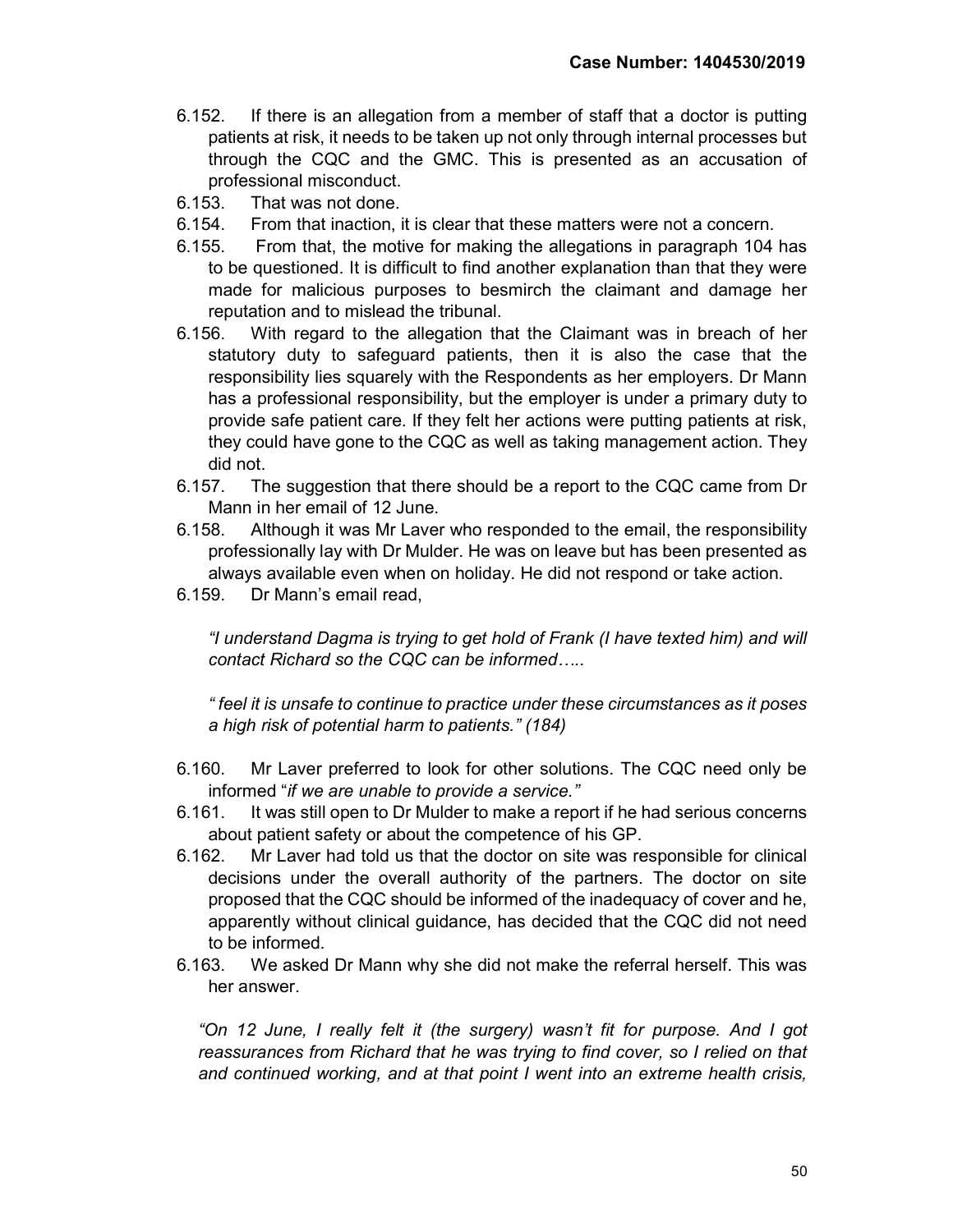and I was suffering so much physically and mentally that I had to withdraw from services.

I was saying if you make me triage, it is a solution. Not an ideal situation at all, but that way we could get through it, but then it all went on happening and then it was the final straw, and eventually, I was broken and I just withdrew, when you feel victimised and not listened to, and there is then a small part of you that makes you feel quite worthless and you just shut up" (witness upset).

- 6.164. It would have been sensible and appropriate for a referral to be made, but we make no criticism of Dr Mann for not making one.
- 6.165. The allegation that the Claimant made disclosures for the purpose of orchestrating events to bring about a false whistleblowing and constructive dismissal claim is an allegation of calculated wrongdoing. It is in essence an allegation of fraud. It has the potential to end her professional career.
- 6.166. It would be serious professional misconduct to make such unfounded claims against her employers for financial gain, with all the implications for the practice.
- 6.167. It is wholly unsupported by evidence.
- 6.168. Dr Mulder confirmed in oral evidence that he thought that the emails from Dr Mann on 12 June indicated that that was her plan. Even with his explanation that he thought as a competent GP she should be able to cope with a normal small practice crisis, that does not explain or justify an accusation of misconduct on this level.
- 6.169. The resignation letter sets out the history with accuracy and cogently and cannot be read as supporting an allegation that the situation was concocted for financial gain.
- 6.170. We are satisfied that her disclosures were genuinely made in good faith and in the public interest. It is beyond doubt that she so believed.
- 6.171. At paragraph 105, the Respondent relies on the CQC assessment. It is worth pointing out that that was carried out in 2015. It does not assist in relation to the circumstances and events in 2019.
- 6.172. The Respondent denies detriment. This is dealt with below, but plain detriment is identified in the resignation letter.

## In conclusion

6.173. The Response should set out the facts to be established by the evidence. This Response fails to do that. Repeatedly, the facts as set out in the Response are unsupported by evidence or directly contradicted by evidence. The Response relies on inaccurate statements, even where the facts could readily be checked; an inaccurate history; allegations made retrospectively, not founded on contemporary evidence; serious allegations presented as fact that did not reflect contemporary concerns and that were never investigated; and some of the evidence presented, in particular that from Ms King, appears to have been constructed after the event.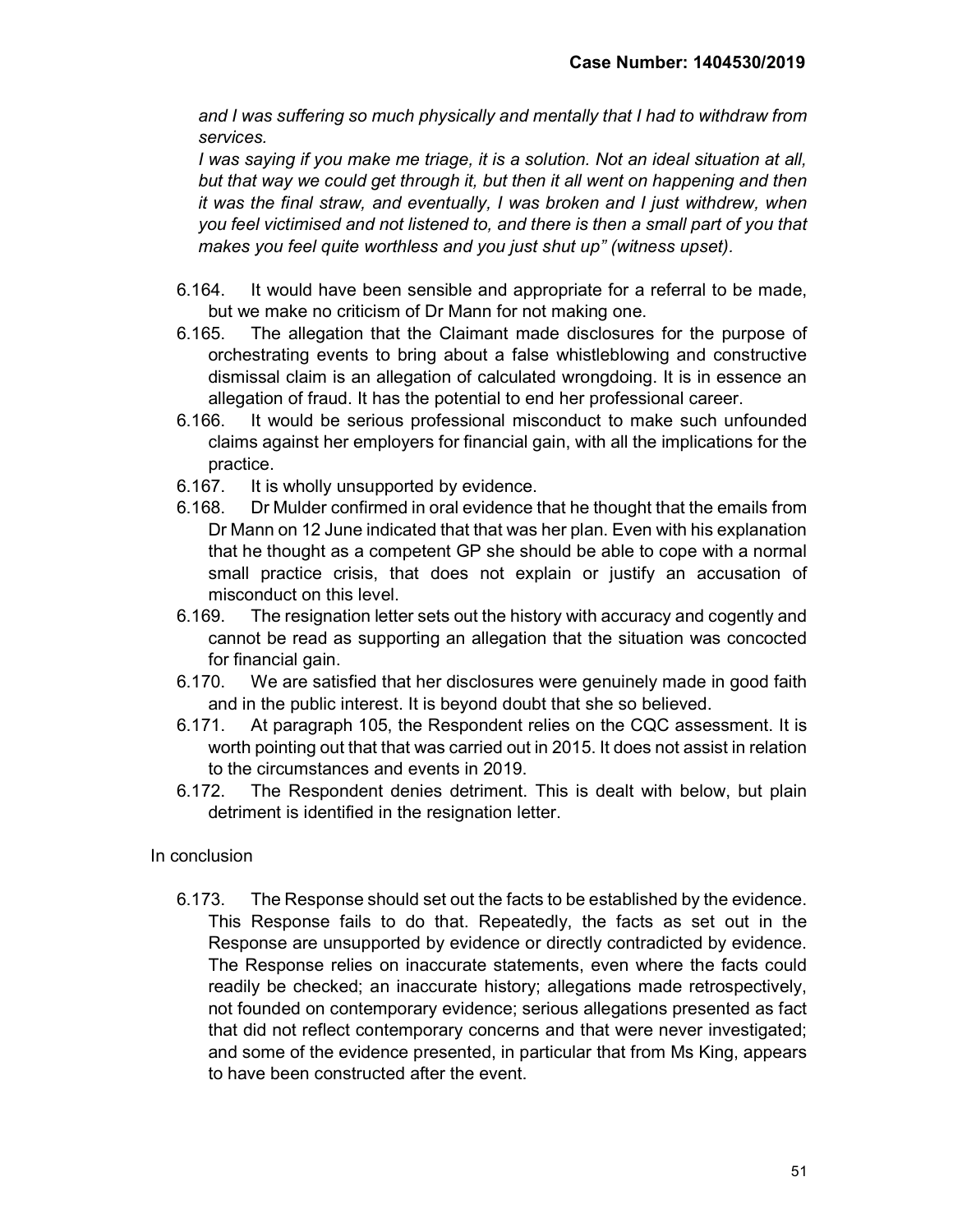- 6.174. Dr Mann was well regarded until the summary of 2019. We have seen repeated evidence to that effect. She was seen as a good doctor, valued by the practice.
- 6.175. We have notes or statements from Ms Friis in respect of the incident with Mohima, which she overheard, and of the meeting with Dr Mann on 20 June (188.5) and 3 July (197.2). There is one allegation of Dr Mann shouting, in the meeting of 3 July in which Ms Friis refused to discuss the cancellation of locum sessions. Apart from that one reference to shouting, the emails do not disclose a report by Ms Friis of inappropriate conduct by Dr Mann or of misconduct.
- 6.176. We have in total five documents from Ms King, which are seriously inconsistent and inaccurate. Those headed "May" are not contemporary accounts and we do not know when or why they were produced. The other accounts from Ms King, who has since left the practice, are dated from 30 June to 5 July and again are not contemporary with the events described. They contain one general allegation of aggression not repeated elsewhere. In one, there is the suggestion that Dr Mann's conduct made Ms King ill, not repeated in the back to work meeting or later "List of Concerns".
- 6.177. The other serious allegation documented is that Mohima thought Dr Mann was going to hit her, although that is not in Mohima's contemporary statement and Ms Friis was clear to us that it was not true. Mohima left under a cloud, accused of making false allegations against Dr Mann, facing a disciplinary and whose allegation was dismissed as untrue at the time.
- 6.178. Mr Laver held Dr Mann in high regard and regretted her going, according to his emails of 6 July and 24 July.
- 6.179. Dr Mulder's oral evidence points to nothing more than "subliminal" concerns before June 2019 but expressly relates any significant concerns about Dr Mann's conduct, relationships and competence to the period in June when she was raising concerns about the practice, and only because of her messages protesting at the lack of GP cover and how seriously she took it.
- 6.180. The allegations in the Response that Dr Mann
	- Resigned because she refused to follow reasonable management instructions
	- Orchestrated events to bring about a false tribunal claim
	- Responded in a volatile manner to reasonable queries
	- Bullied and intimidated a junior member of staff
	- Was aggressive and abusive to a senior receptionist and the reception team
	- Caused a senior receptionist to be signed off by her GP due to workrelated stress
	- Had a history of failing to attend booked sessions
	- Was repeatedly insubordinate
	- Conducted herself so aggressively to junior staff that they were absent from work on her shifts
	- Was guilty of serious misconduct
	- Placed junior staff and patients at risk
	- Failed to co-operate, preventing her grievance being heard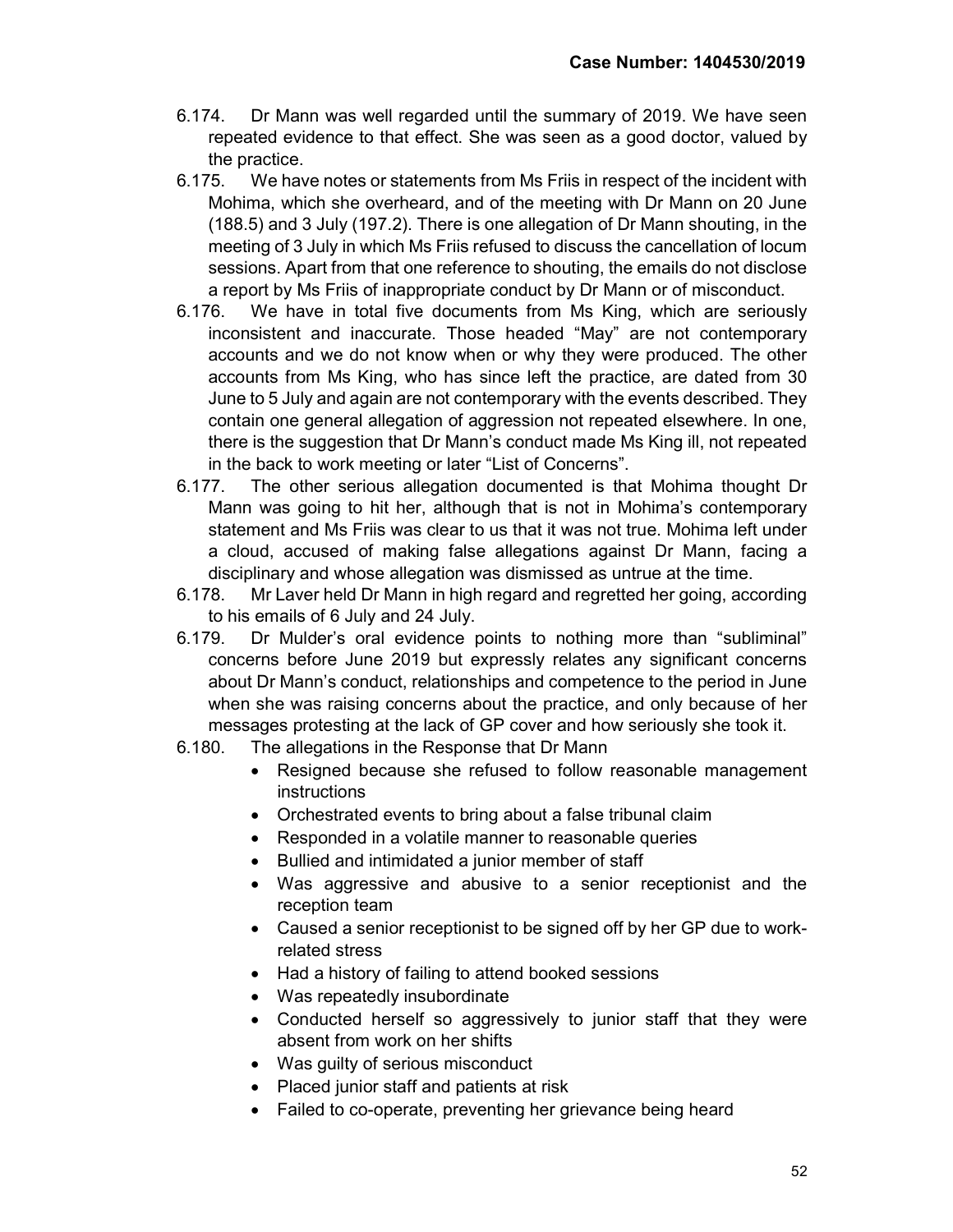• Made vexatious allegations with malice in making her claim are unsupported by evidence and untrue.

- 6.181. There are also the allegations of poor performance. Those in the Response come from Ms Friis' initial analysis and further analyses carried out by Dr Mulder in September and October 2019. They were not put to Dr Mann. They are based on analyses of computer records such as patient throughput. They are not matched with records of work content. Insofar as they are said to show unused appointment time, Dr Mann did the work booked for her and followed the triage policy in place. If an afternoon turned out to be light, it does not show incompetence or lack of capacity. Beyond that, the exploration might be the start of an exploration of different working practices with a view to improvements, but the analysis does not of itself establish that Dr Mann was a poorly performing doctor relative to her colleagues. She had a good personal reputation at the practice and in her former career. It would take something more than such a computer analysis to displace that. In our judgment, no reasonable employer would rely on that analysis as evidence of poor performance amounting to incompetence.
- 6.182. Accepting that Dr Mulder has confidence in his analysis however and not substituting the Tribunal's judgment for the employer's, his oral evidence showed that he did not rule out her return and a return to previous good relationships. The evidence does not show that there was poor performance likely to lead to her dismissal, and in a Response that makes wide-ranging allegations, that is not the pleaded case.
- 6.183. In resolving conflicts in this case, we have found Dr Mann herself to be clear and accurate in her evidence. By contrast, we found the Respondent's witnesses to be unreliable. The Respondent's witnesses had repeated difficulty in supporting their evidence by reference to the documents, even when referring to the pages they themselves cited in support. That was not the case for the Claimant.
- 6.184. Even in her oral evidence, Ms Friis continued to say that there were times when Dr Mann sat in her room doing nothing. She said there was evidence of that on the computer system. No dates are identified, no records produced and it has never been put to Dr Mann, nor was it put to her in the hearing.
- 6.185. Dr Mulder in explaining his concerns about Dr Mann spoke again about "hitting" as if that was an actual and current allegation, not a reference to something agreed to have been false months before the Claimant's resignation. Both say that they were forced to let Mohima go because of Dr Mann's demands, not because of a serious and false allegation. These are examples of the scope for reputational damage that can be caused by relying on and repeating unchecked allegations and rumour.

## 7. Findings in relation to the issues

## Constructive Unfair Dismissal

7.1. The issues are set out again for ease of reference.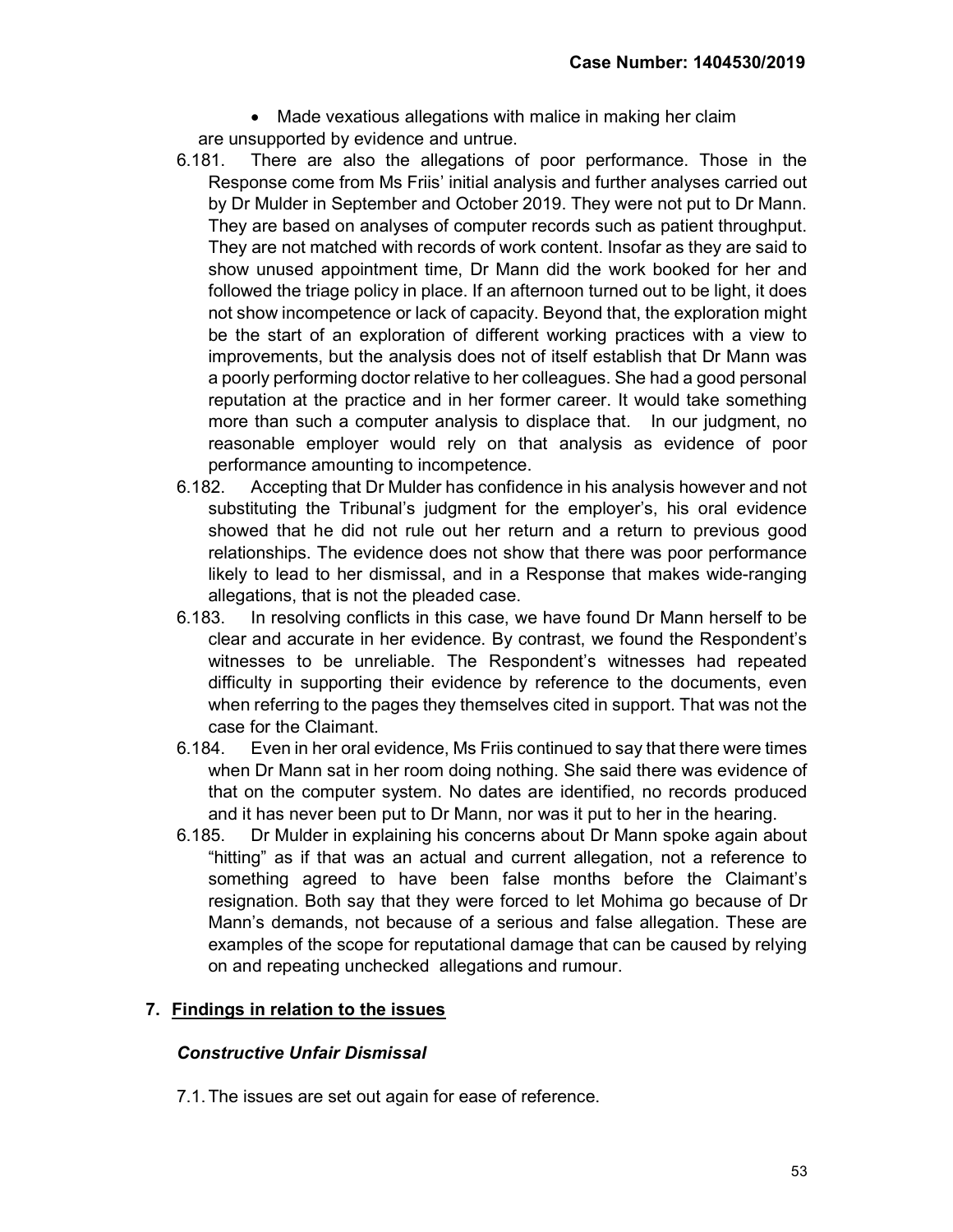- 7.2. The Claimant claims that the Respondents acted in fundamental breach of contract in respect of the express/implied term of her contract relating to pay/mutual trust and confidence. The alleged breach(es) were as follows: -
	- 7.2.1. From 26 April 2019 onwards, failing to provide safe systems of work / creating risk of harm to Claimant and/or patients. The Claimant relies on the following alleged matters: -
		- (a) 26 April 2019 and/or 1 May 2019 booking routine appointments into triage clinic
		- (b) 7 June 2019 email from Claimant to the Respondents regarding inadequate time to perform administrative duties
		- (c) 11 June 2019 email and WhatsApp message to Respondents raising concerns relating to patient safety and inadequate levels of GP cover
		- (d) 12 June 2019 email to the Respondents raising safety concerns relating to lack of triage provision
		- (e) 12 June 2019 the matters referred to in the Claimant's grievance to the Respondents
		- (f) 12 June 2019 WhatsApp message to Mr Laver in which the Claimant raised concerns regarding alleged crisis situation in patient safety and
		- $(q)$  12 June 2019 alleged inappropriate conduct by Ms D Friis
	- 7.2.2. From 26 April 2019 onwards failing to provide safe systems of work thereby creating additional stress to the Claimant and risk of harm to patients. The Claimant relies on the following alleged failures: -
		- (a) Insufficient GP coverage and
		- (b) Expecting the Claimant to undertake excessive / unsafe levels of work (including expecting the Claimant to cover clinics with prebooked and emergent patients without any /any sufficient support) creating additional stress to the Claimant and risk of harm to patients. The Claimant relies on the alleged matters referred to at paragraph 7.2.1 above.
	- 7.2.3. 12 June 2019 onwards causing the Claimant extreme stress resulting in her being off sick on the following dates: - 12 June 2019, 17 June 2019, 21 June 2019 and 4 July 2019.
	- 7.2.4. 12 June 2019 onwards alleged failure to deal / deal adequately with the Claimant's grievance dated 12 June 2019.
	- 7.2.5. 3 July 2019 alleged treatment of the Claimant by Ms Friis
	- 7.2.6. 3 July 2019 unilateral cancellation of locum shifts without prior consultation / explanation / the Respondent's decision to challenge the Claimant's invoice number 37.

(The last of those breaches was said to have been the 'last straw' in a series of breaches as that concept is recognised in law).

Safe system of work creating risk of harm to claimant and or patients.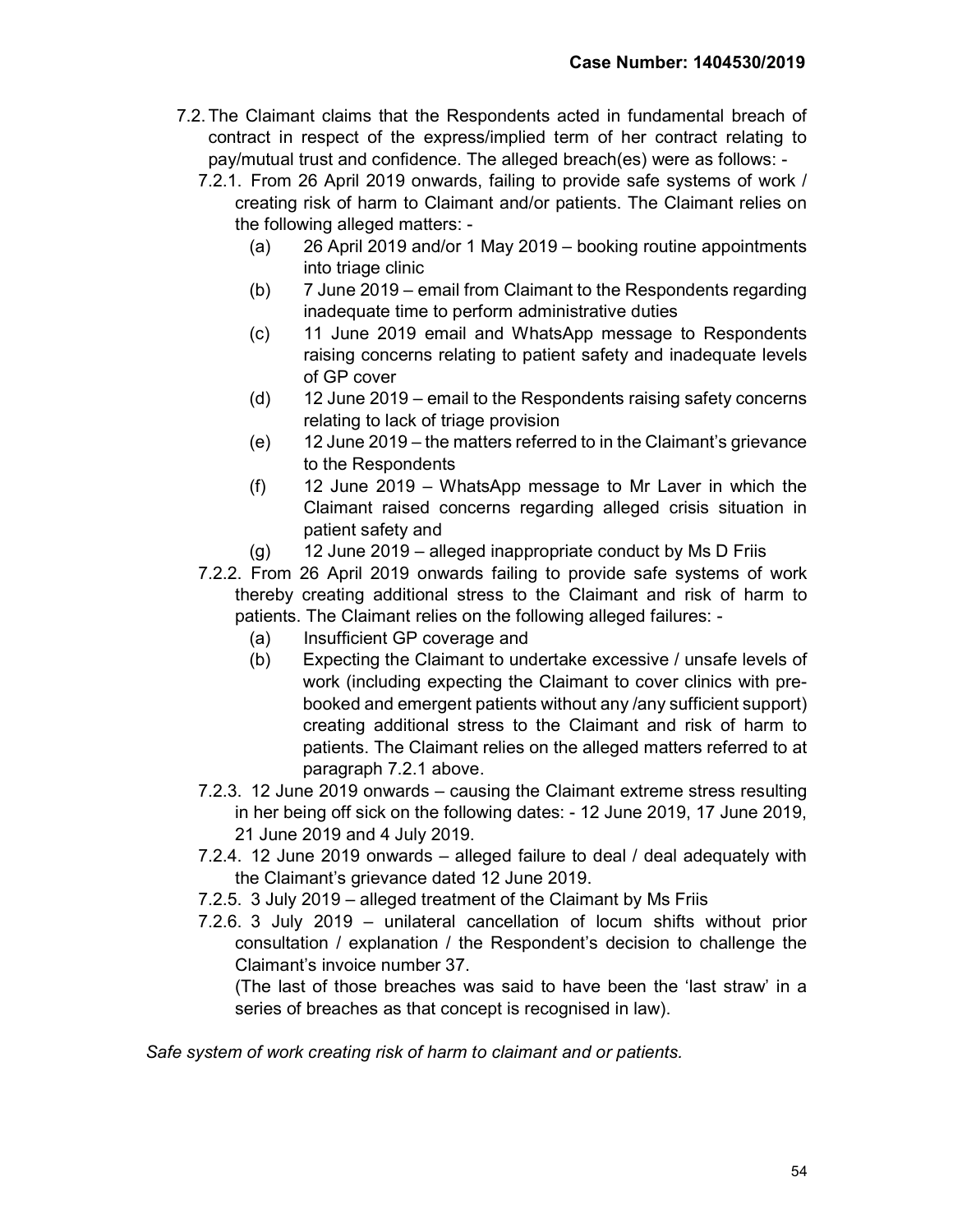- 7.3. On 5 and 7 June, Dr Mann expressed concern about the time available to do administrative work and holiday cover. On 11 June she reiterated concern about adequate cover, raising both workload and patient safety. On 12 June she raised concern about the inadequacy of GP cover and the failure to provide a safe system of work causing risk of harm to doctors and patients. That was because she was the only GP handling the surgery with singlehanded responsibility for a booked clinic and triage. The circumstances she complained of were repeated by failures to provide adequate GP cover on 14 June and again on her return after sick leave on 21 June. Her paperwork was not covered during her absence. She was expected to cover Dr Mulder's paperwork, as he explains, without proper notification or consultation.
- 7.4. She was off sick from 14 to 19 June, again from 21 to 22 June.
- 7.5. There was adequate cover from 23 June to 3 July. She was at work.
- 7.6. The matters she complains of go directly to the health and safety of doctor and patients.
- 7.7. She properly raised the issues in her grievance on 12 June, amplified on 18 June.
- 7.8. She pressed for the grievance to be addressed on 28 June and 3 July, but without response. She made clear her continuing concern about the failure to provide a safe system of work and risk of harm to patients.
- 7.9. The risk of harm to patients is clear.
	- A stressed and exhausted GP

Dr Mann gives an example of an instance when she heard that something in a patient's condition that might have required urgent attention was possibly overlooked and she was prompted to reflect how it would be easy to overlook something under stress, pressure of work and fatigue Prescription requests are put forward by receptionists. We have instances in the evidence of receptionists giving way to patient pressure and putting in requests for a previous medication or a higher dose, or even for a new

- medication, with scope for error in the GP failing to check properly.
- Introducing obstacles in accessing prompt care

The systems used to divert triage patients from the doctor running a fully booked clinic, should not have involved asking them to ring 111, but she tells us that it did. Patients were told by reception to ring 111 and were told by 111 to go back to the surgery, with notification from 111 to the surgery to call the patient back. A patient might face an unacceptable delay in securing advice or treatment or may misjudge the urgency, faced with barriers in accessing advice, with consequent harms. The same might arise by ill-judged or ill-informed assessments by reception of the urgency of the consultation, given that their options included deferring cases. The point of GP triage is to prevent those harms.

• The failure to address paperwork meaning that responding to lab results or providing prescriptions is delayed with potentially adverse consequences. That is implicit in the failure to arrange adequate GP cover, in particular in making inadequate arrangements for holiday cover. It is notable that while Dr Mulder says he arranged for Dr Mann to cover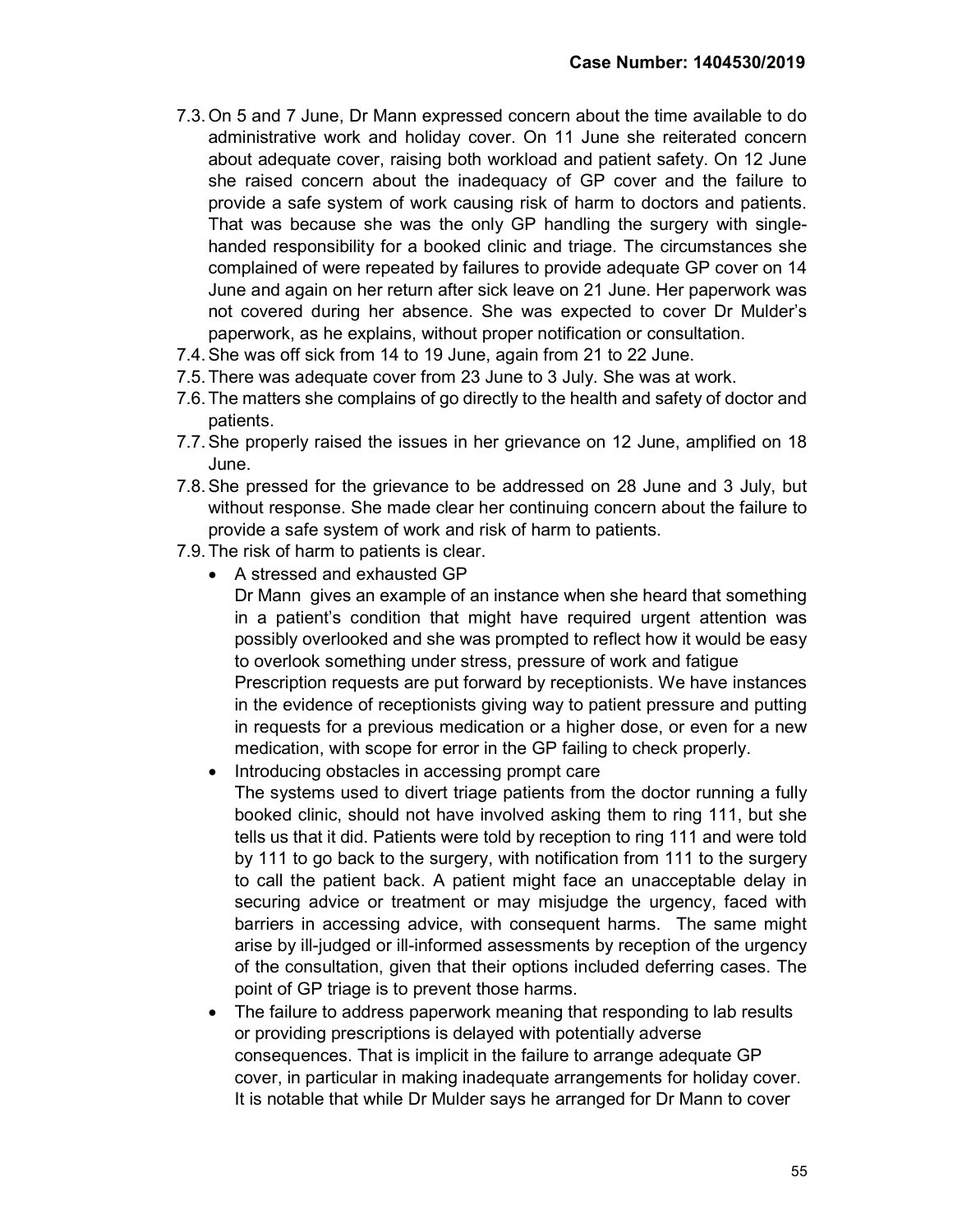his paperwork while on holiday he did not consult her or tell her or arrange sufficient resources of time for her to do it or respond to her request that proper arrangements were put in place. However he did later, on 20 June, ask Ms Friis to notify Dr Mann that she was not responsible for other people's inboxes, which again rases a question about arrangements for patient care. Dr Mann's experience was that locums did not adequately cover it and had not all been trained to use the systems in place to do so. Ms Friis was expressly asking Dr Mann to show a locum colleague how to use the system at the meeting on 20 June.

• The failure to provide an overall safe system of work for all staff, placing reception staff under pressure and exposing GPs to inappropriate pressure from them. We have seen that in Mohima's conduct and in particular in Ms King's. The pressure in each case was to act in a way that was potentially harmful to patients. In each case it was persistent and renewed, and no corrective action was taken in the case of Ms King. Mohima was dismissed but allowed to leave on full notice pay and without a final disciplinary.

# Failure to provide safe systems of work causing stress and risk of harm

- 7.10. The Claimant relies on
	- Insufficient GP cover
	- Unsafe levels of work, including pre-booked and triage
- 7.11. We accept those for the reasons already given.

## Causing claimant extreme stress leading to her being off sick on various dates

7.12. There is a correlation between the days of maximum stress and the periods when Dr Mann was off sick. It is clear and agreed that she was under stress, the Respondent's staff and partners recognising it. No other reason has been established. She has a previously good health record. The fit notes provided refer to "stress at work".

## Failure to deal with the grievance

7.13. On 12 June, Mr Laver very reasonably considered that Dr Mulder would have to deal with the grievance. He himself was off sick, having given notice of retirement because a return to work was not possible. The issues related to clinical practice and Dr Mulder was the clinical partner. There was no response from Dr Mulder about it at any stage until after Dr Mann had stopped work on 3 July. The step then offered – a protected conversation with someone from outside the practice – was not in keeping with the grievance policy and cannot be seen as a step in the handling of a grievance. It does not help that the proposed individual, a manager from a nearby practice, was someone not known to Dr Mann and not properly introduced in that email. Importantly, the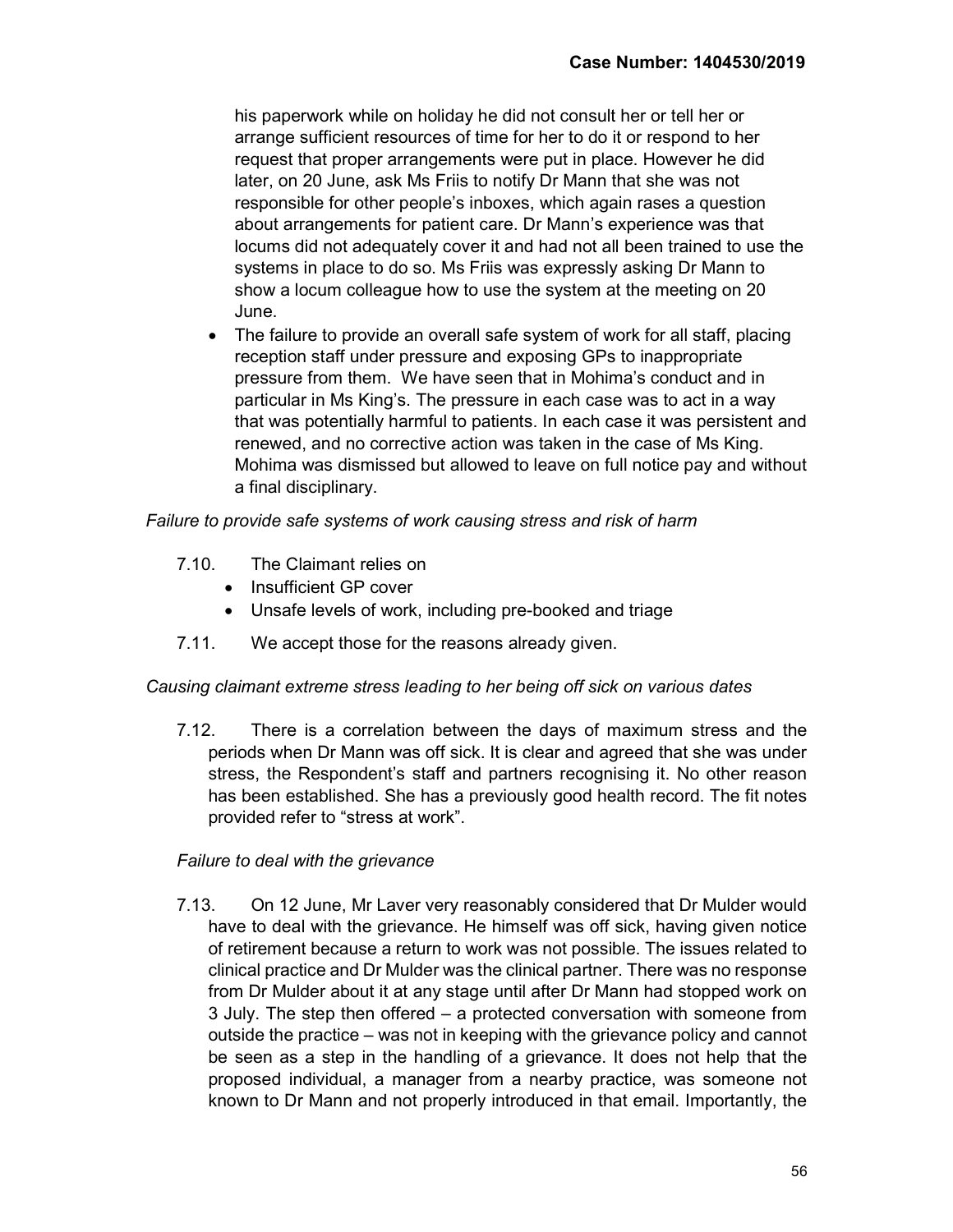grievance related to GP work and patient safety, which were matters of Dr Mulder's responsibility and that an external non-clinical consultant was not likely to be able to address.

# Unilateral Cancellation of Locum shifts

- 7.14. Dr Mann was emailed the cancellation of the locum sessions on 2 July. The email was sent to her NHS email address which she does not check on days when she is not working. She saw it on 3 July. No explanation was given. The cancellation was unexpected – there was no practice of cancelling agreed sessions. Mr Laver agreed that the sessions should not have been cancelled.
- 7.15. Dr Mann is a salaried GP. She supplements her service to the practice by locum sessions. The practice relied on her and salaried GPs to do that. The decision to cancel and the failure to consult or explain goes to trust and confidence in the working relationship, even though the locum services are not covered by the employment contract.

# Alleged treatment by Ms Friis

7.16. Dr Mann asked for the explanation for cancelling sessions she had agreed at the respondent's request at the meeting with Ms Friis on 3 July 2019. Ms Friis agrees that she refused to discuss it and that she tried to show Dr Mann out. She agrees that she does use endearments, such as "love". We accept Dr Mann's account that she called her "love" in a way that was disrespectful and belittling.

## The challenge to the invoice

- 7.17. In respect of the invoice submitted for locum fees, Dr Mann's written agreement for payment of locum fees supports the invoice. We have different versions from the Respondent of what the fees should have been but the invoice is supported by the agreement reached, one which the Respondent has acknowledged was made, and was within Ms Friis' authority to make.
- 7.18. The decision to challenge the invoice based on that express agreement again goes to the question of trust and confidence. Locum work is intimately interconnected with the employed earner work, with salaried GPs a preferred point of call in order to secure continuity of service.
- 7.19. Mr Laver sets out the basis for the challenge, from his perception, in the letter of 6 July 2019. The dates of the matters claimed as the "last straw" are therefore 3 July and 6 July.

## In conclusion

7.20. Applying the law to the facts, we find there were a series of cumulative repudiatory breaches in the implied term of trust and confidence in the failure to provide a safe system of work, failure to address the claimant's concerns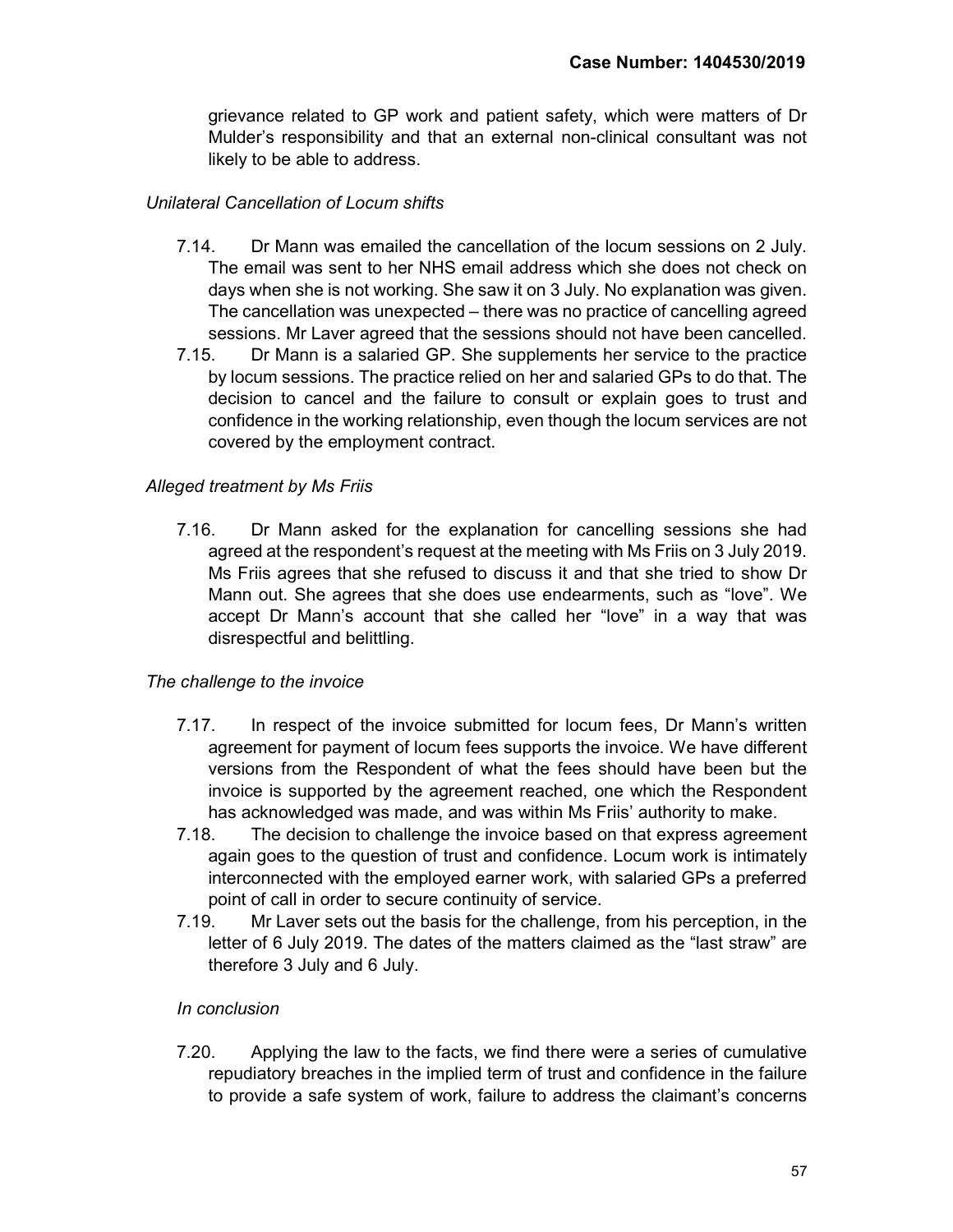including over patient safety, cancellation of locum sessions, the refusal to explain, the disrespect with which she was treated in the failure to communicate and in the conduct of Ms Friis and in the challenge to the locum invoice.

- 7.21. Did the Claimant resign because of the breach?
- 7.22. We accept that the Claimant resigned because of those breaches. She resigned promptly and expressly refers to the breaches in the grievance and in the resignation letter.
- 7.23. Did the Claimant delay before resigning and affirm the contract?
- 7.24. The Respondents did not rely on any argument of affirmation and it is clear that the resignation was prompt.
- 7.25. In the event that there was a constructive dismissal, was it otherwise fair within the meaning of s.98(1), (2) and (4) of the Act? The Respondents contend that if the Claimant was constructively dismissed (which is denied) that
	- (a) The Claimant was fairly dismissed by reason of her conduct and / or that
	- (b) She would, in the event of any procedural defects for the purposes of section 98(4) of the Act have been fairly dismissed if a fair procedure had been followed and /or
	- (c) That the Claimant was, in any event, guilty of contributory conduct (in the light of the Claimant's conduct).
- 7.26. The Claimant was not fairly dismissed by reason of her conduct. There was no fair procedure. She would not have been fairly dismissed if a fair procedure had been followed. No misconduct is established. The Respondent did not have a reasonable belief in her misconduct based on reasonable investigation at the time of her resignation. She was not guilty of contributory conduct.
- 7.27. The Respondent has failed to show a fair reason for the constructive dismissal.
- 7.28. This was an unfair constructive dismissal

# The Public Interest disclosure claims

- 7.29. These are the agreed issues.
- 7.30. What did the Claimant say or write? The Claimant relies on the following:
	- 11 June 2019 email and WhatsApp from the claimant to the Respondents dated 11 June 2019 raising concerns regarding patient safety and level of GP cover
	- 12 June 2019 further email and WhatsApp from the Claimant to the Respondents raising concerns regarding the level of GP cover
	- 12 June 2019 the Claimant's grievance
	- 13 June 2019 emails from the Claimant to the Respondents raising concerns about alleged excessive levels of stress and responsibility placed upon her by the Respondents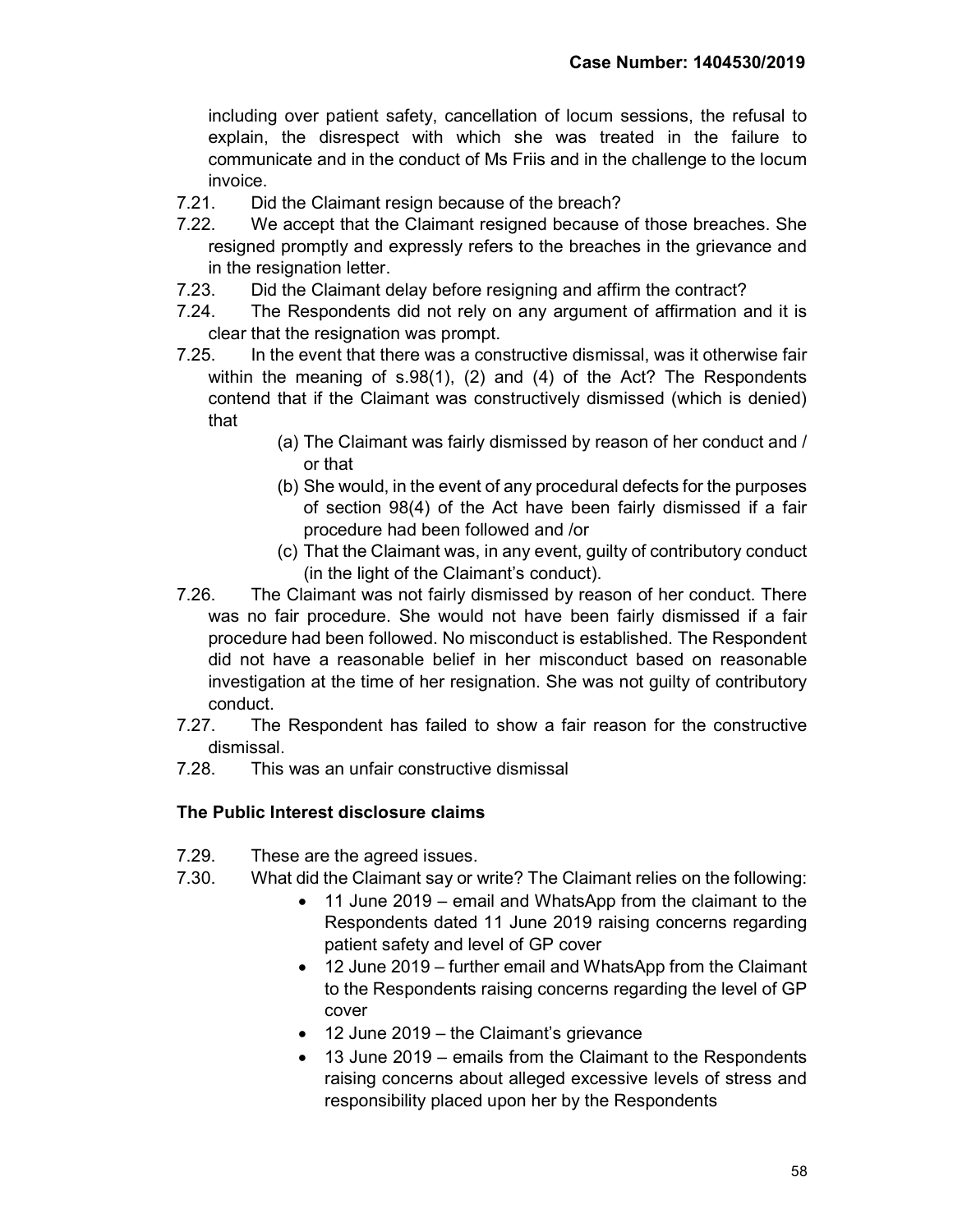- 21 June 2019 WhatsApp message to the Respondents (Dr Laver) regarding the cancellation of triage (doctor first) clinics.
- 7.31. The disclosures relied on are set out in the primary Findings of Fact but are gathered here again for ease of reference: -

# 11 June

"Hi Frank, I understand Joan is off sick with stress this week. I have sent an email regarding paperwork cover. I explained to Dagma I'm not accepting responsibility of covering all paperwork for yourself and Joan as I can just about keep up with my own. Sonia." (157)

"Maybe I'm not making myself clear. It's not only about work load but more importantly about patient safety. I take it that you'll be remotely accessing results so nothing important slips the net." (157)

## 12 June

"Today I arrived at work to find no triage Dr booked and I have a booked clinic.

I asked Holly to cancel my booked clinic to which she replied "no" and then walked out of the practice.

I have seen there is no cover doctor booked for Friday.

I understand Frank left for Greece yesterday, despite the practice left the way it is. Joan is off sick this week. This situation is unacceptable and unsafe.

I have spoken to both Richard and Dagma today. Dagma states she has tried to get locums but failed, however there has been no adverts on BASD (Bristol Association of Sessional Doctors) and no one has yet contacted Gene or Louise who apparently have said they could cover a Thursday or Friday.

There is no clear plan who is responsible for paperwork/labs etc. I've been told "just do what you can". This again is a patient safety concern. I am the only doctor here left to deal with the whole patient population with no clear idea about locum cover and work load cover.

I feel it is unsafe to continue to practice under these circumstances as it poses a high risk of potential harm to patients.

I understand Dagma is trying to get hold of Frank (I have texted him) and will contact Richard so the CQC can be informed."

I feel it is unsafe to continue to practice under these circumstances as it poses a high risk of potential harm to patients."(184)

## 12 June - Grievance

"I request a formal grievance meeting to discuss:

 Lack of support by the Partnership in my role as a Salaried GP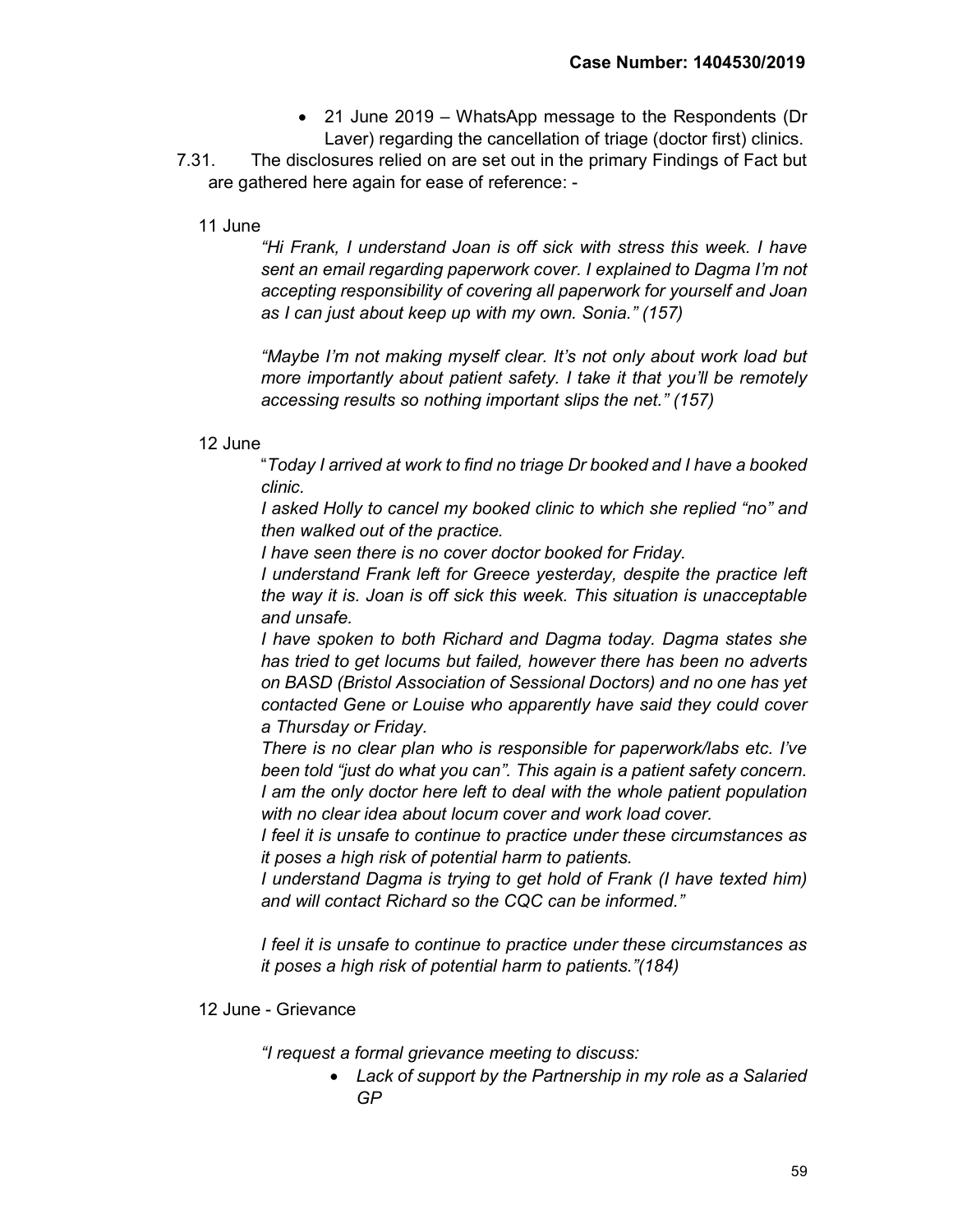- Unsafe working within the practice which has been highlighted on several occasions with ineffectual resolution ie lack of adequate action about concerns raised. Risk to patient safety
- Poor communication amongst staff members
- No response to last email regarding pay appraisal. (182)

#### 13 June

"I am being placed under unreasonable stress and expected to shoulder responsibility as if I was a Partner…. Still no cover tomorrow from Duty GP from 9 am until 11.20 am when Gene has been booked to arrive. I have a fully booked clinic from 9 am This situation is causing me considerable stress, I have had migraines all week and I cannot be expected to work under these conditions" (186)

#### 21 June

## "Dear Richard,

Dagma yesterday proposed to me that there should be no triage GP and I could still have my booked clinic. She said "other practices do this" and that she will man the front desk and tell patients there is no doctor and to call back on Monday. She said this was discussed with you Richard. This is despite my emails and conversations about how unsafe I felt this scenario would be and a condition for my return to work. Why would she even propose this? She eventually changed my clinic to a triage and cancelled my booked surgery after I said it was unacceptable. I feel there is no real support or trust here. I will not be working today due to the stress of this so please let the practice know. I will discuss this with my own GP and provide a further note on Monday. Sonia" (248)

- 7.32. The next issue is, in any or all of these, was information disclosed which in the Claimant's reasonable belief tended to show that: -
	- The health of safety of any individual, including the Claimant, other members of the Respondent's staff and / or patients had been put at risk as a result of alleged unsafe working practices / understaffing operated by the Respondents
	- Or that any of those things were happening or were likely to happen, or that information relating to them had been or was likely to be concealed?
- 7.33. The messages are specific, clear, sufficiently factual and specific. Information is disclosed.
- 7.34. We are satisfied of the Claimant's reasonable belief in what she was disclosing and that it indicated risk to patients and GPs. Her reports address unsafe working practices that had happened, were happening and were likely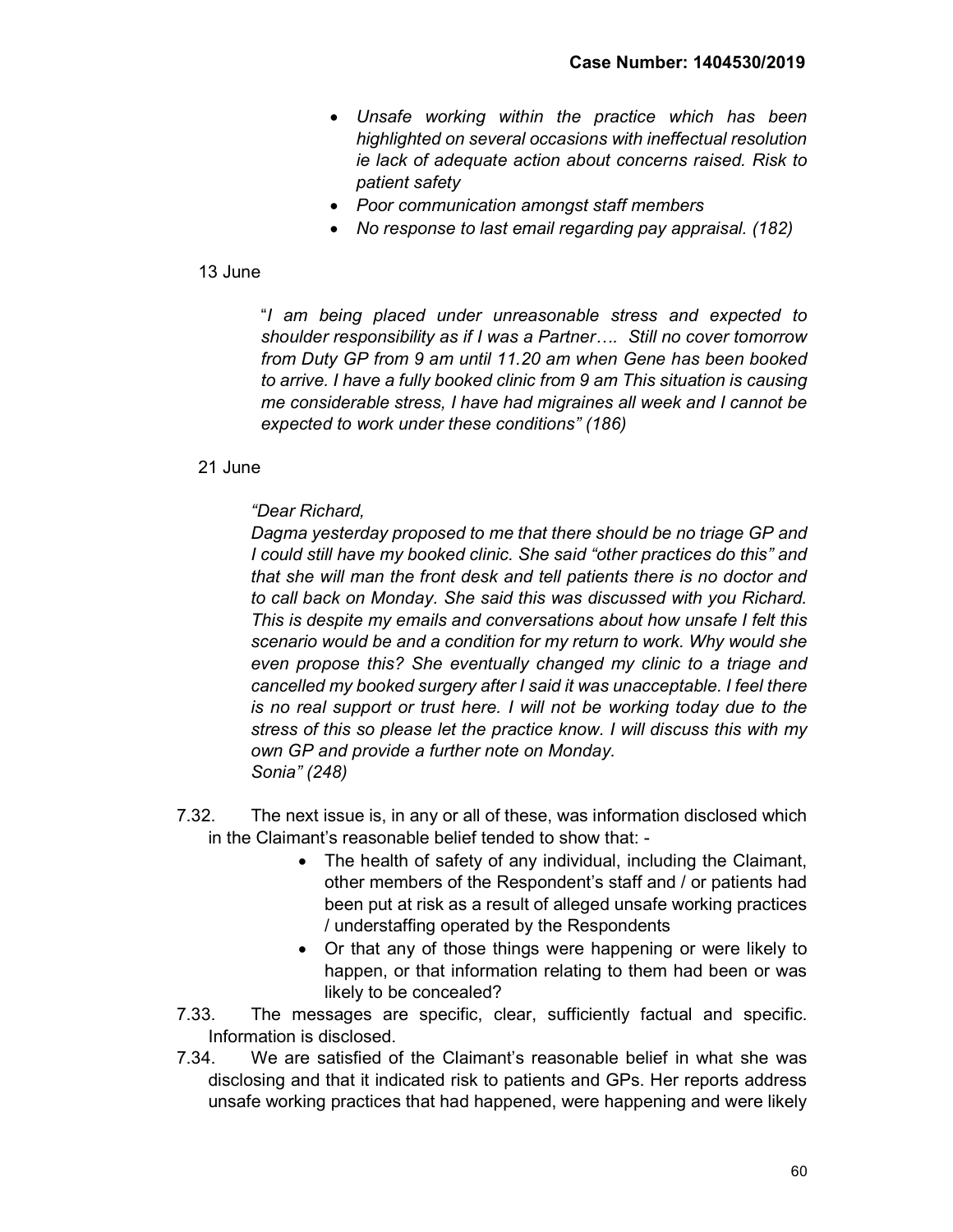to be happening again in that there was inadequate GP cover for both paperwork and patient consultations and previous alerts had been disregarded.

- 7.35. Each raises the issue of patient safety expressly or by clear implication. The safe operation of a medical practice is a legal obligation. Failure to provide sufficient medical cover imports risks to the health and safety of patients. The last four disclosures raise the issue of the health and safety of the GP, that is, raising concerns about the safety for employees of the practice system of work.
- 7.36. To take the final disclosure as an example, that of 21 June, Dr Mann very plainly expresses her concern about how unsafe for patients the proposal made for their care was. This had been her repeatedly expressed view. Mr Laver was unable to deal with it and referred her back to Ms Friis. Ms Friis was the person whose decisions were in Dr Mann's professional opinion, failing on a day-to-day basis to secure adequate arrangements for GP cover.
- 7.37. The Grievance itself is brief, but the context of previous emails and messages makes it very clear and it was in any case amplified in the further comments sent on 18 June, some six days later (188.2).
- 7.38. It is surprising to see a challenge made on the basis that the risk to patient safety was not made clear (Mulder, para 5). Inadequate GP cover and inadequate attention to emails, prescriptions and lab results self-evidently carry risks to patient safety. This deal with more fully above. This is a practice that serves 5,000 people and has responsibility for patient care including routine care and emergency responses during normal working hours. The risks Dr Mann was referring to did not need further amplification.
- 7.39. Going back to the issues, the next is: if so, did the Claimant reasonably believe that the disclosure was made in the public interest? The Claimant relies on the following as going to show the reasonable belief: -
	- The safety of patients under the care of the Respondents was at risk.
	- The health and safety of others in the employment of the Respondents was placed at risk.
	- The disclosures included concerns relating to doctors (the Claimant's working hours).
- 7.40. The account she gave over the history of those emails and WhatsApp messages is consistent, clear, well set out too in her resignation statement and witness statement, reiterated in her oral evidence. We are wholly satisfied of her belief in her disclosures and that they were made in the public interest for the pleaded reasons. She was raising with her employers legitimate concerns about the safety of patients and the health and safety GPs in employment at the respondent.
- 7.41. We accept all those pleaded as being protected disclosures.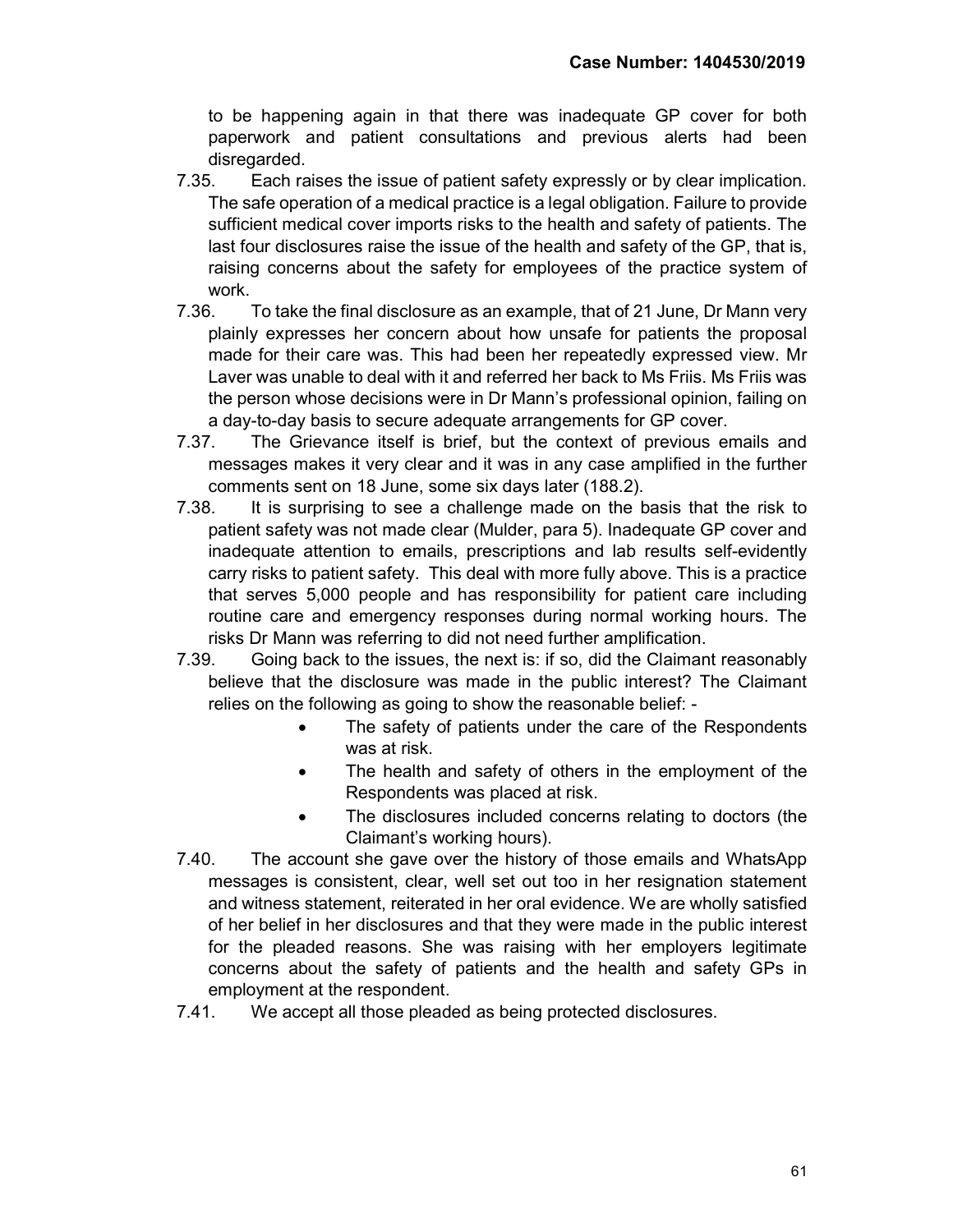# Detriment complaints

- 7.42. The issue here is, was the Claimant, on the ground of any protected disclosure found, subject to detriment by the employer or another worker in respect of any of the following:-
	- 3 July 2019 alleged unilateral cancellation of the Claimant's locum sessions by Dr Mulder (without consultation or explanation)
	- 3 July 2019 alleged unprofessional and disrespectful conduct towards / treatment by Ms Friis when the issue of the unilateral cancellation of the locum shifts was raised by the Claimant
	- $\bullet$  12 19 July 2019 failure to deal promptly or at all with the Claimant's grievance (Dr Mulder and / or Mr Laver).
- 7.43. The Respondents deny any of the alleged detriments. The Respondents do not rely on the statutory defence in respect of any proven detriments.
- 7.44. The detriments pleaded, as set out are established. The most important is the failure to deal with the grievance, which, if properly and promptly addressed could have led to the situation being resolved.
- 7.45. Addressing the causal relationship between those proven disclosures and those proven detriments, we do not have any sufficient reasons established by the Respondent for their actions. It is for the Respondent to show that the protected disclosures were not a material influence on what they did.
- 7.46. Both Dr Mulder and Mr Laver attribute the deterioration in the relationship with the Claimant to June 2019, and specifically to the period from the making of her protected disclosures, 11 June onwards. The natural inference is that the reason for the deterioration was the Respondents' reaction to those disclosures.
- 7.47. In our judgment, the detrimental treatment of the Claimant from June arose in a context in which those disclosures played a significant part. Dr Mulder and Ms Friis were both challenged personally in her criticism of the arrangements, Dr Mulder for going on holiday having made inadequate arrangements for the staffing of the surgery and implicitly for his view of what adequate arrangements would be, and Ms Friis in her failures to find and book locum cover or to understand the deep mistrust Dr Mann was expressing as to the adequacy of the arrangements she was making.
- 7.48. Ms Friis cancelled the locum work on 2 July. The pleaded response gives as the reason for cancelling the locum shifts that Dr Mann was unreliable. We do not have evidence of that. The sessions she did not attend were those when she was concerned about the safety of the arrangements for her work and the stress of that and the undue level of demands on her. When she did not attend, it was on the grounds of her health. There has been no evidence of unreliability other than on health grounds, in the last few weeks of her employment. Nor was this the reason given in evidence.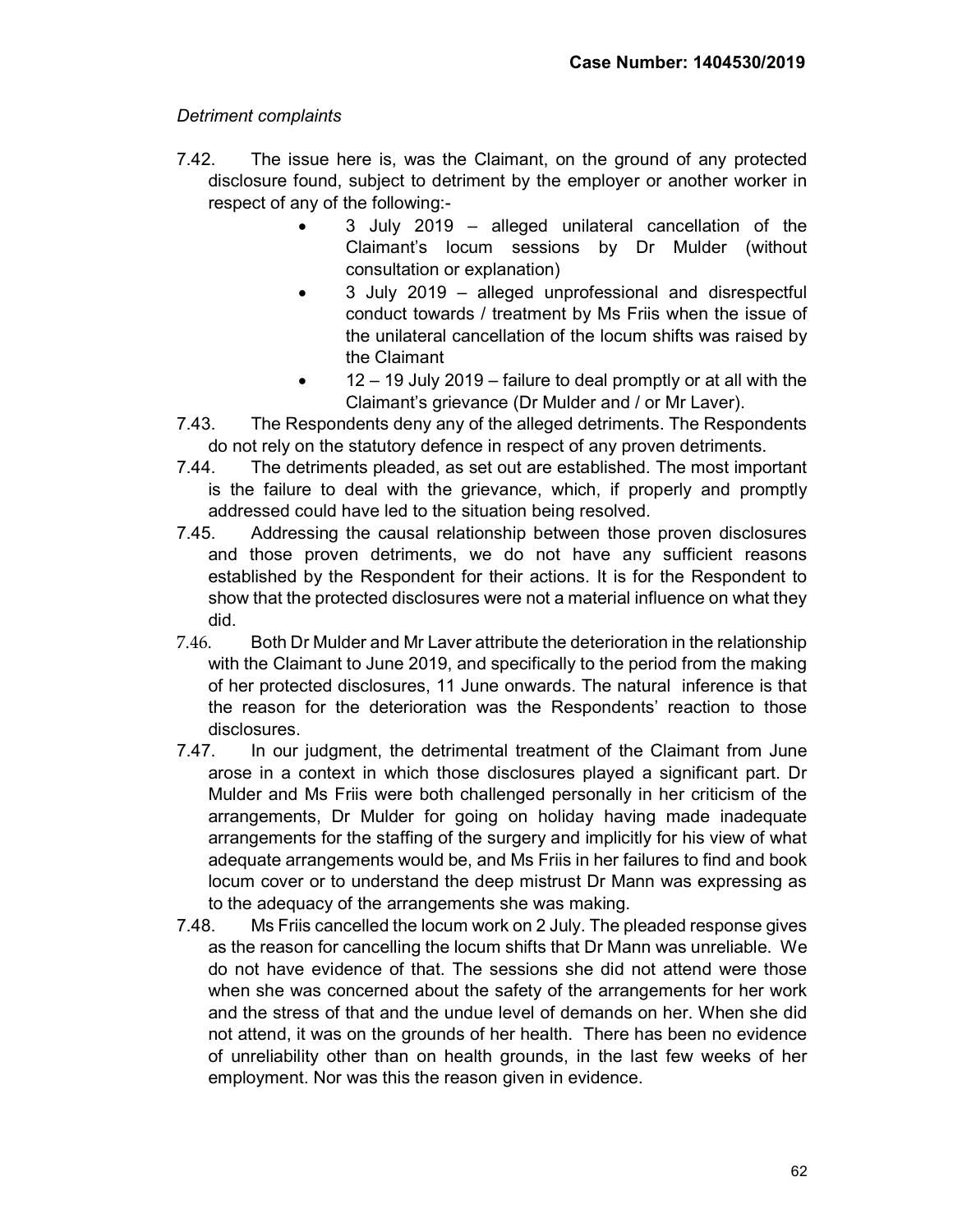- 7.49. Ms Friis gave no reasons at the time and no satisfactory reason has been given since. Various reasons have been proposed aside from the suggestion that Dr Mann was unreliable: that she was too expensive or that she was overcharging over and above the agreed fees, that locum time had been booked out to training. It is hard to see any as the probable reason – Dr Mann's invoice reflected the agreement over fees and addressing any concerns over it did not require cancellation of booked sessions, there was one query from Ms Friis about locum time and training which was not followed up. We know from Mr Laver that it was not normal practice to cancel agreed sessions and the evidence shows too plainly the difficulty the surgery had in getting enough locum cover. There would need to be a good reason for cancelling.
- 7.50. Dr Mann had been raising her concerns in each of her protected disclosures with added urgency.
- 7.51. Key here is her concern over safety of the arrangements. From 11 June, she was persistently challenging the arrangements made for her work over their safety, including with a suggestion that report to the CQC was appropriate and necessary.
- 7.52. Her view of this and the guidance she gave was not accepted.
- 7.53. Dr Mulder remained out of the picture.
- 7.54. Ms Friis persisted in not understanding or rather not accepting the approach to take. She went on with inappropriate suggestions contrary to Dr Mann's guidance. Dr Mann increasingly mistrusted her. Of course, the guidance that should matter here is that of the doctor on duty. Dr Mulder was away and Mr Laver was leaving matters in the hands of Ms Friis. The consequence is increasing breakdown in the working relationship between Dr Mann and Ms Friis.
- 7.55. The final protected disclosure is that of 21 June, when Dr Mann again reported to Mr Laver that the arrangements for 22 June were unsafe. He undertook to tell the surgery that she would not be coming in, having confirmed that Ms Friis was in charge there.
- 7.56. We do not have evidence of what happened next. It is a necessary inference that Mr Laver reported that text message exchange to Ms Friis, in telling her that Dr Mann would not be coming in. It is a reasonable inference, more than reasonable, that he explained enough to show that Dr Mann was persisting in her view that the arrangements made were unacceptable to her.
- 7.57. Ms Friis' notes of the discussion on 20 June show her reluctance to accept what was being said. She made the same proposals for 21 June that had been so roundly rejected as unsafe on 13 June and earlier.
- 7.58. We are not aware that she was getting any guidance.
- 7.59. Mr Laver should have known that she was suggesting that week what she had suggested the week before, but he was off sick and this was beyond what he could deal with.
- 7.60. It is inescapable that the cancellation of the locum clinics by Ms Friis on 2 July arises from the breakdown of the relationship between Dr Mann and Ms Friis and that that in turn arises out of the protected disclosures which are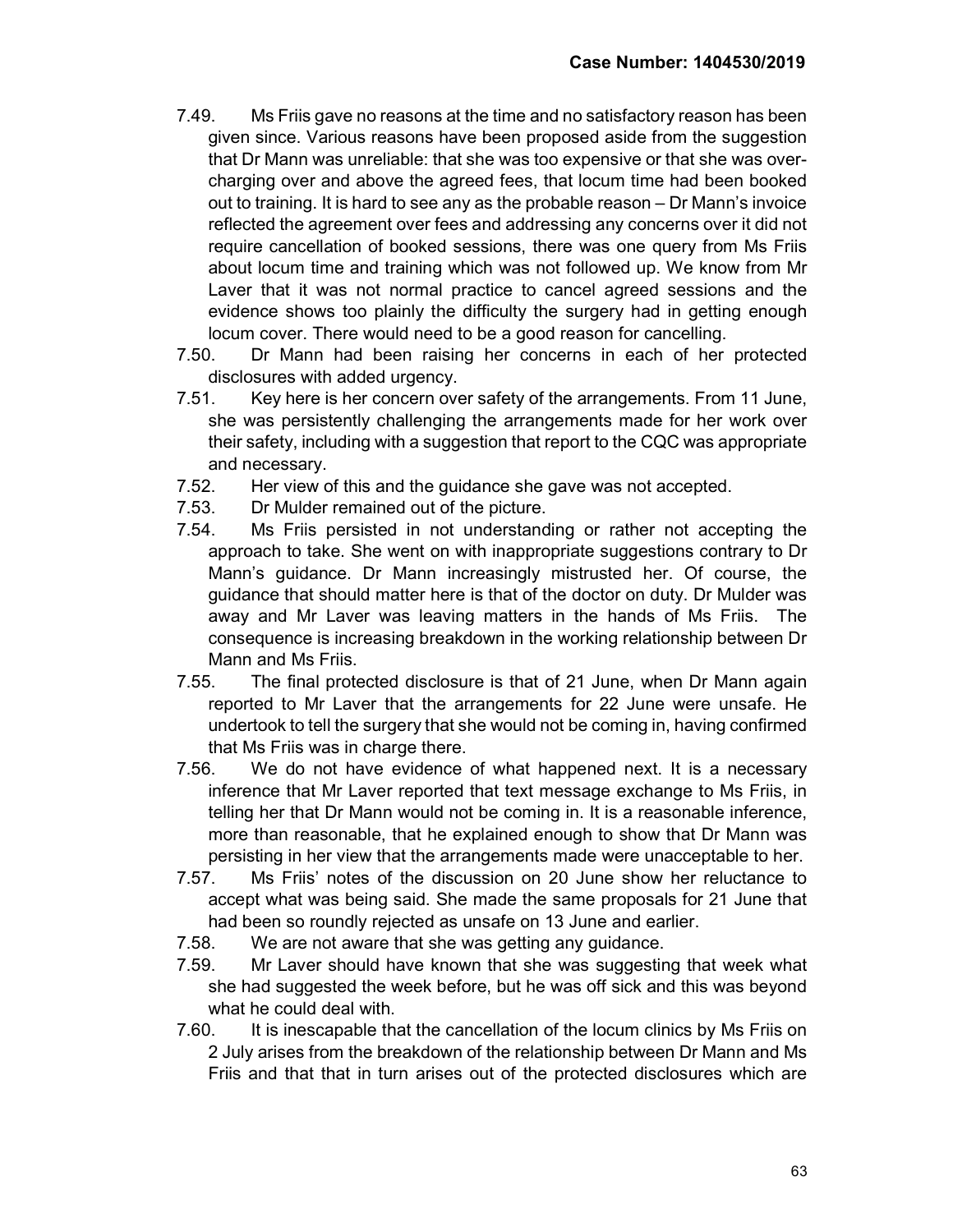based on the inadequacy of the arrangements that Ms Friis makes in the light of Dr Mann's concerns over safe management.

- 7.61. Ms Friis may have been out of her depth. But at that point she apparently had no guidance from her employers. The concerns raised in the grievance had not been addressed.
- 7.62. The alternative interpretation is that Dr Mulder told her to cancel the sessions – though it is not clear why she then denied it. If it was Dr Mulder's decision, that tells us that her employers were content with the arrangements Ms Friis was making and did not accept the genuineness of Dr Mann's concerns. Anger about the concerns being raised seems the only explanation for Dr Mulder's failure to discuss matters on his return with Dr Mann.
- 7.63. For whatever reason, Ms Friis persisted in the arrangements that Dr Mann condemned as unsafe and which are the basis for the protected disclosures. If she knew of the unhappiness of her principals at that time with the invoice, that too would have come as a challenge to her management, given that she had agreed the rates charged. That too goes to the working relationship between her and Dr Mann.
- 7.64. In our judgment, Ms Friis cancelled the locum sessions in the light of the breakdown in their working relationship, following the repeated reports of Dr Mann which challenged her management, as only too fully exposed in the messages from 11 June and later, culminating in the meeting of 20 June and the messages of 21 June. Without those disclosures, the locum sessions would not have been cancelled. The various reasons put forward by the respondent are not coherent and in our judgment are designed to provide a smokescreen.
- 7.65. The conduct of Ms Friis in the meeting of 3 July can only be attributed to the breakdown of the working relationship. The cancellation of the locum sessions was her decision, and she was refusing to explain or justify it. She behaved in a disrespectful manner, sadly not inconsistent with the general attitude of administrative staff in this practice, again prompted by repeated challenges to her management in the content of Dr Mann's concerns.
- 7.66. The grievance is one of the protected disclosures.
- 7.67. There were two reasonable options open to Dr Mulder when that was lodged. One was to set in hand the grievance procedure or at least to acknowledge it and set a timetable. The other was to contact Dr Mann to acknowledge her concerns and set about addressing them or setting a timetable to do so.
- 7.68. Surprisingly, he did neither. There is no contact that he initiates to Dr Mann from 12 June until 3 July when he spoke to her after the meeting with Ms Friis. She had asked for the grievance to be dealt with on 28 June and again on 3 July. He still did nothing to advance the grievance. The meeting on 8 July was not to be about the grievance and he did not speak to Dr Mann about using that meeting to set in hand handling the grievance when they spoke on 3 July.
- 7.69. No steps were taken on the grievance.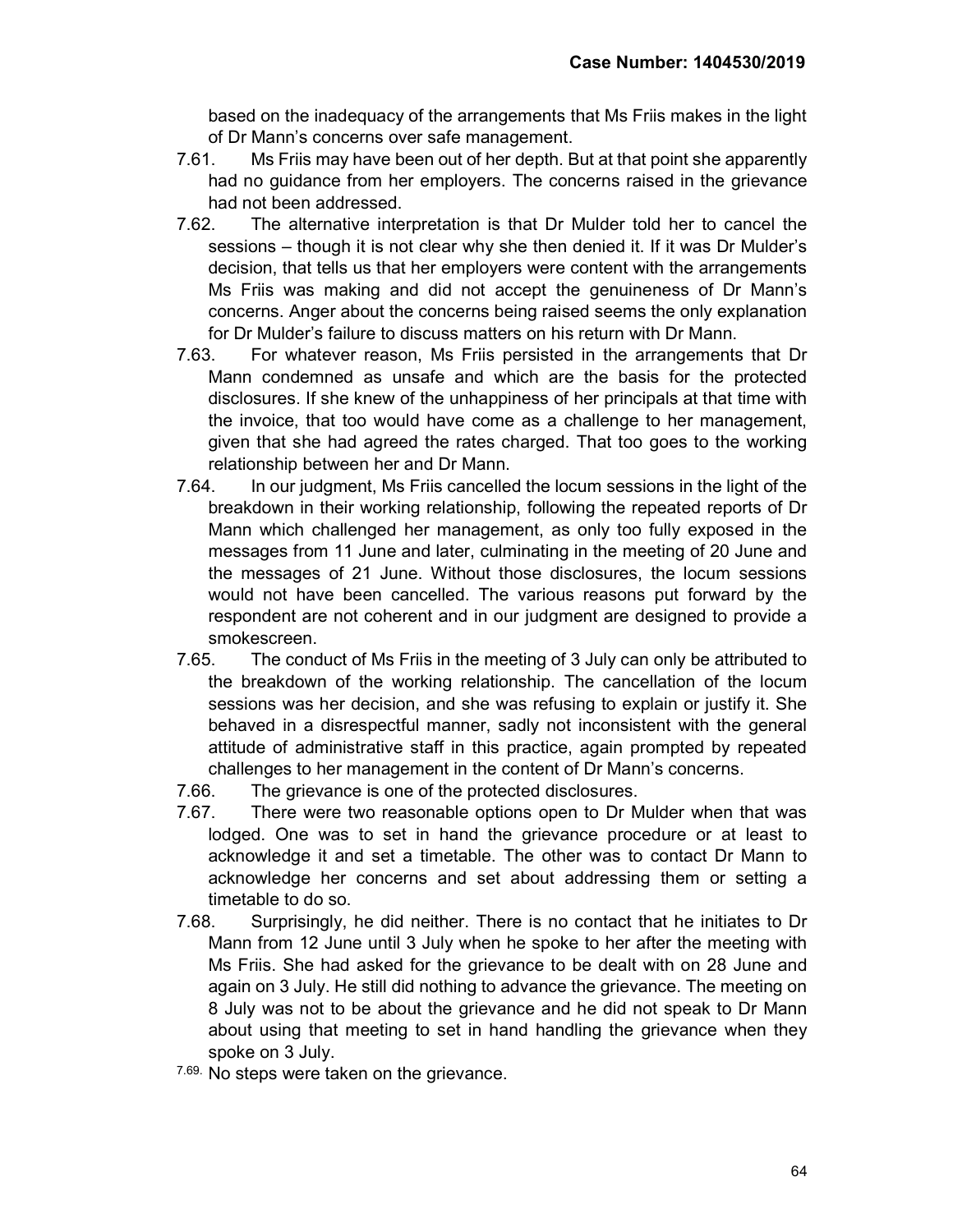- 7.70. We have to consider why there is no response. Why was the grievance not addressed at all?
- 7.71. We have to look at Dr Mulder's conduct during his holiday and on his return. Dr Mann had expressed urgent concerns. He had worked with her for four years and had had sufficient confidence in her to offer a partnership. Yet he did not acknowledge her concerns or contact her to offer reassurance even on his return.
- 7.72. In our judgment, Dr Mulder was angry and dismissive of the protected disclosures, of the allegations of unsafe practices.
- 7.73. He identified Dr Mann as the problem because she could not cope, not that the practice was unsafe. That is borne out by his enquiry later in September or October into patient throughput, an analysis conducted after her resignation, when her performance was not a current issue.
- 7.74. He reports that he proposed to clear the air at the meeting intended for 08 July, but not by addressing the protected disclosures. This was to address other issues.
- 7.75. The nearest that he comes to addressing the grievance is the offer of a protected discussion with someone from another practice. Dr Mann didn't know who that person was. It was not another GP and it was not someone who had the authority to address the issues she raised. That proposal from Dr Mulder did not address the grievance. He was avoiding the issues raised in the disclosures.
- 7.76. Dr Mann's account was unchallenged. She says that on speaking to her on 3 July, that he said in effect, "You can resign or go off sick". He does not address this in his witness statement and his comment was that he did not think he put it in quite that way. He did not dissent from it.
- 7.77. The effects of his actions were to give her exactly that choice what he offered was not a resolution. He did not offer to deal with the grievance or to address the concerns she raised.
- 7.78. When he next wrote to her it was to suggest a meeting with someone who was unable to address the issues she raised. She was entitled to conclude that he was not going to deal with the grievance or the protected disclosures.
- 7.79. That avoidance and prevarication leads us to conclude that he failed to deal with the grievance because of the protected disclosures. His response to the disclosures was to identify Dr Mann as the problem and so he did not deal with the issues she raised.
- 7.80. Of particular note is the oral evidence of Mr Laver and Dr Mulder that the deterioration of the working relationship was only after the claimant's disclosures and grievances, that is, from 11 or 12 June 2019. The necessary inference for the Tribunal is that without those disclosures and the later disclosures, the working relationship might have survived, particularly in the light of Dr Mulder's view that even in July, it was not impossible that working relationships might yet be restored to the level of trust and confidence enjoyed in 2018. Mr Laver's fair tribute on 6 July points the same way.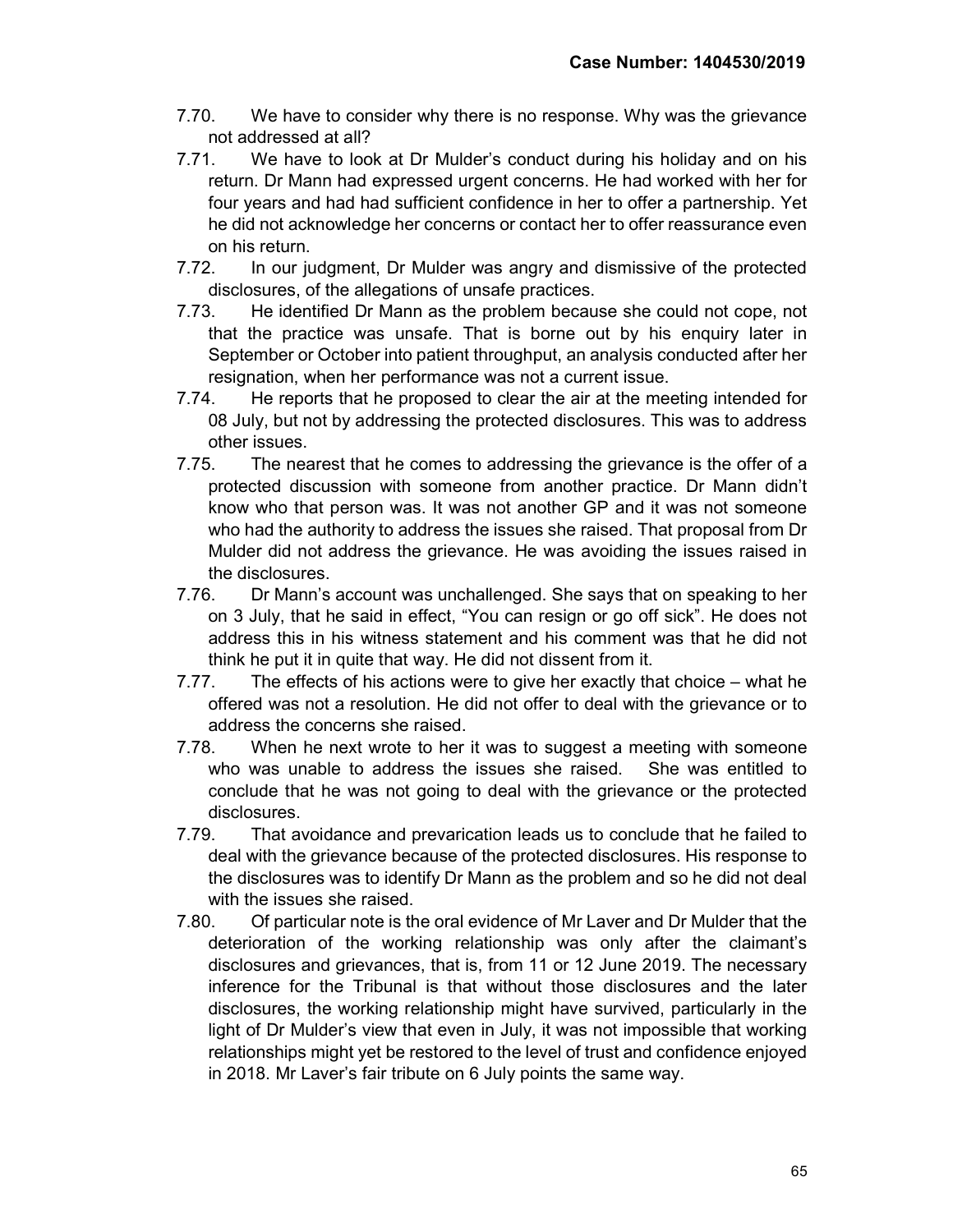7.81. We conclude that the detriments were on the grounds of the protected disclosures.

# Unfair dismissal complaint pursuant to section 103A of the Act

- 7.82. We have found that Dr Mann was constructively dismissed.
- 7.83. We did not in so doing find a reason for the dismissal. We have found that the Respondent has not proved a reason.
- 7.84. The remaining issue in relation to section 103A have been identified as follows:
	- Has the Claimant produced sufficient evidence to raise the question of whether the reason for the dismissal was any of the alleged protected disclosure(s)?
- 7.85. The question is one clearly raised by the evidence that concerns arose only on the making of the protected disclosures.
- 7.86. We then have to consider the reason behind the Respondent's conduct. It is hard to rationalise behaviour that is unexplained, and in itself shocking, conduct that defies belief.
- 7.87. Dr Mann left because of the breaches and the failure to address the grievance. Within the grievance is one of the protected disclosures.
- 7.88. In our judgment, the Respondents gave the protected disclosures no credence. They did not accept that her concerns were well founded. They did not recognise why this was a serious matter.
- 7.89. It was that failure to recognise the seriousness of the situation or to respond to the protected disclosures including that contained in the grievance that led directly to the resignation for the breaches of contract we have found.
- 7.90. The reason for the dismissal must be the protected disclosures. It is that Dr Mann refused to work in system she saw as unsafe, she was entitled to refuse and the Respondents were not prepared to do anything about it and were unhappy at her challenge.
- 7.91. In the defense of this claim, there has been a blanket denial of breaches of contract, pervasive, vitriolic and untrue attacks on the claimant's conduct and credibility, inconsistencies leading to obfuscation, evasion, failures of disclosure and false evidence. All that goes strongly to support the conclusion that the real reason for repeated breaches of contract were the fact that the claimant was challenging the way the surgery was run. The Respondents were unhappy with that challenge, without giving it weight.
- 7.92. The principal reason for the constructive dismissal was indeed the protected disclosures.